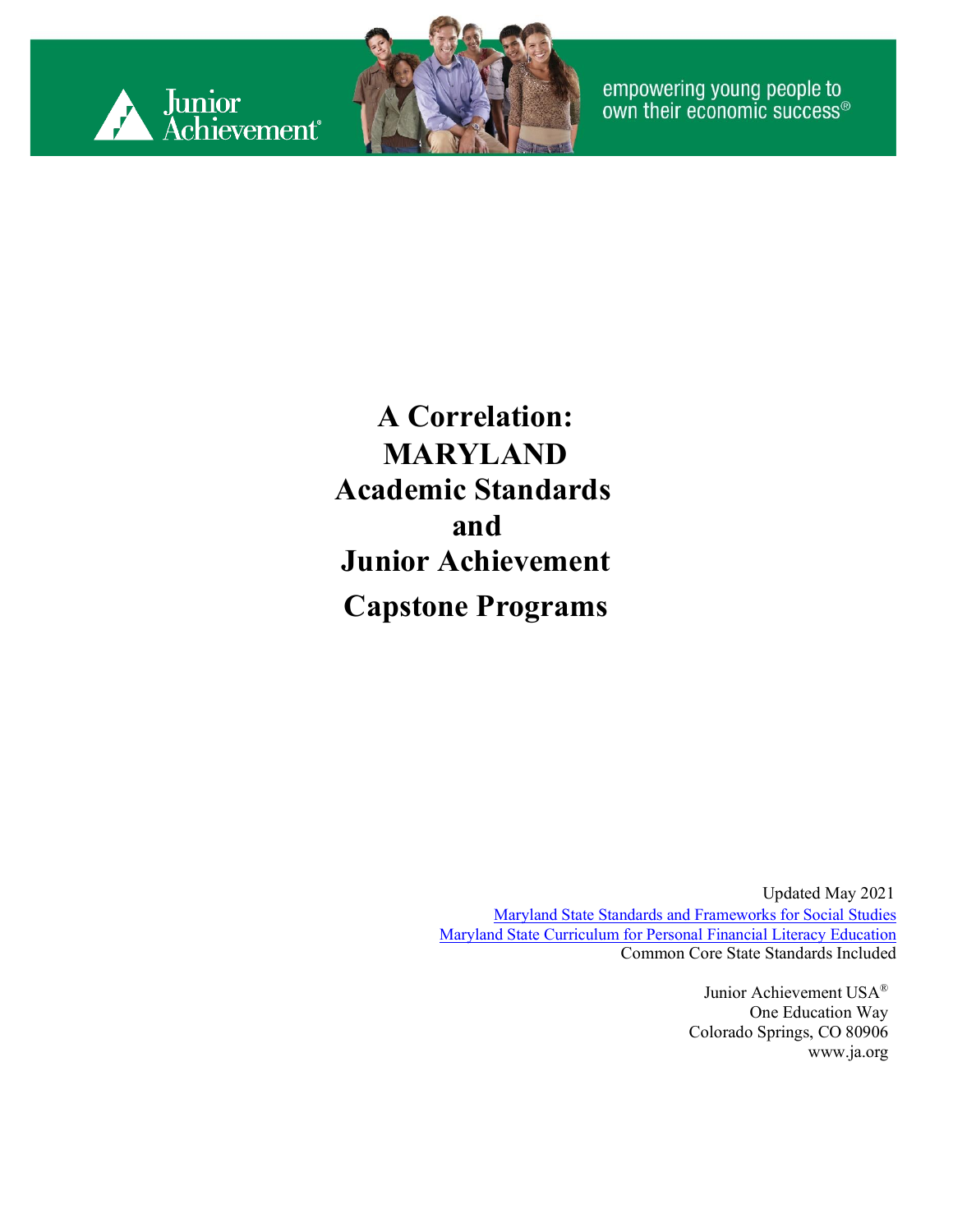#### **Overview**

The following correlation features the knowledge and skills that students are introduced to in JA Capstone Programs and how they correspond to the state Social Studies Framework. The correlation is not meant to be exhaustive, nor is it intended to infer that any one resource will completely address any given standard. It is designed to show how *JA BizTown®* and *JA Finance Park®* will enhance or complement efforts to meet educational standards. Alternate delivery methods, such as student self-guided, cover the same learning objectives for social studies standards and the JA Pathway Competencies. However, the varied implementation models may cause slight variation in English Language Arts and Mathematics correlations.

*JA BizTown* encompasses important elements of work readiness, entrepreneurship, and financial literacy, providing students with a solid foundation of business, economics, and free enterprise education. Through daily lessons, hands-on activities, and active participation in a simulated community designed to support differentiated learning styles, students develop a strong understanding of the relationship between what they learn in school and successful participation in an economy. *JA BizTown* helps prepare students for a lifetime of learning and academic achievement.

*JA BizTown Adventures* is an alternative (or supplement) to the simulated community experience when students do not have access to a facility. It provides the same great social studies, work readiness, entrepreneurship, and financial literacy concepts in an online selfguided format. *JA BizTown Adventures* can be easily used in remote implementation and independent study when combined with the student self-guided implementation of the *JA BizTown* curriculum. Both implementation options augment students' core curriculum in social studies, English language arts, and mathematics. Throughout the programs, students use critical-thinking skills to learn about key concepts as they explore and enhance their understanding of free enterprise.

*JA Finance Park* lessons address fundamental financial literacy and economic concepts, explore career interests and opportunities, and develop work-readiness skills. The lessons. culminate in a hands-on budgeting simulation that includes decisions related to income, expenses, savings, and credit.

The *JA Finance Park* program provides two curriculum levels: Entry Level and Advanced. The Entry Level curriculum is geared towards students who are new to personal finance or have never taken a financial literacy class. The JA Finance Park Advanced curriculum is geared towards high school students, and those with some prior knowledge of personal finances, allowing students a peek at their future financial decisions. All curriculum options provide educators a method of delivery that will best meet the needs of their students and culminate with a visit to JA Finance Park, a realistic on-site or mobile facility, where students engage with volunteers and put into practice what they've learned by developing a personal budget. JA Finance Park simulation is also available virtually in the classroom,

JA Finance Park Entry Level offers three implementations' options:

- Traditional classroom format educator-led presentation
- Project-Based Learning (PBL) format structured to include student group and independent work and a culminating project
- Student-self guided format designed for remote implementation and independent learning

JA Finance Park Advanced offers a teacher-led blended classroom curriculum with a number of optional self-guided extension activities.

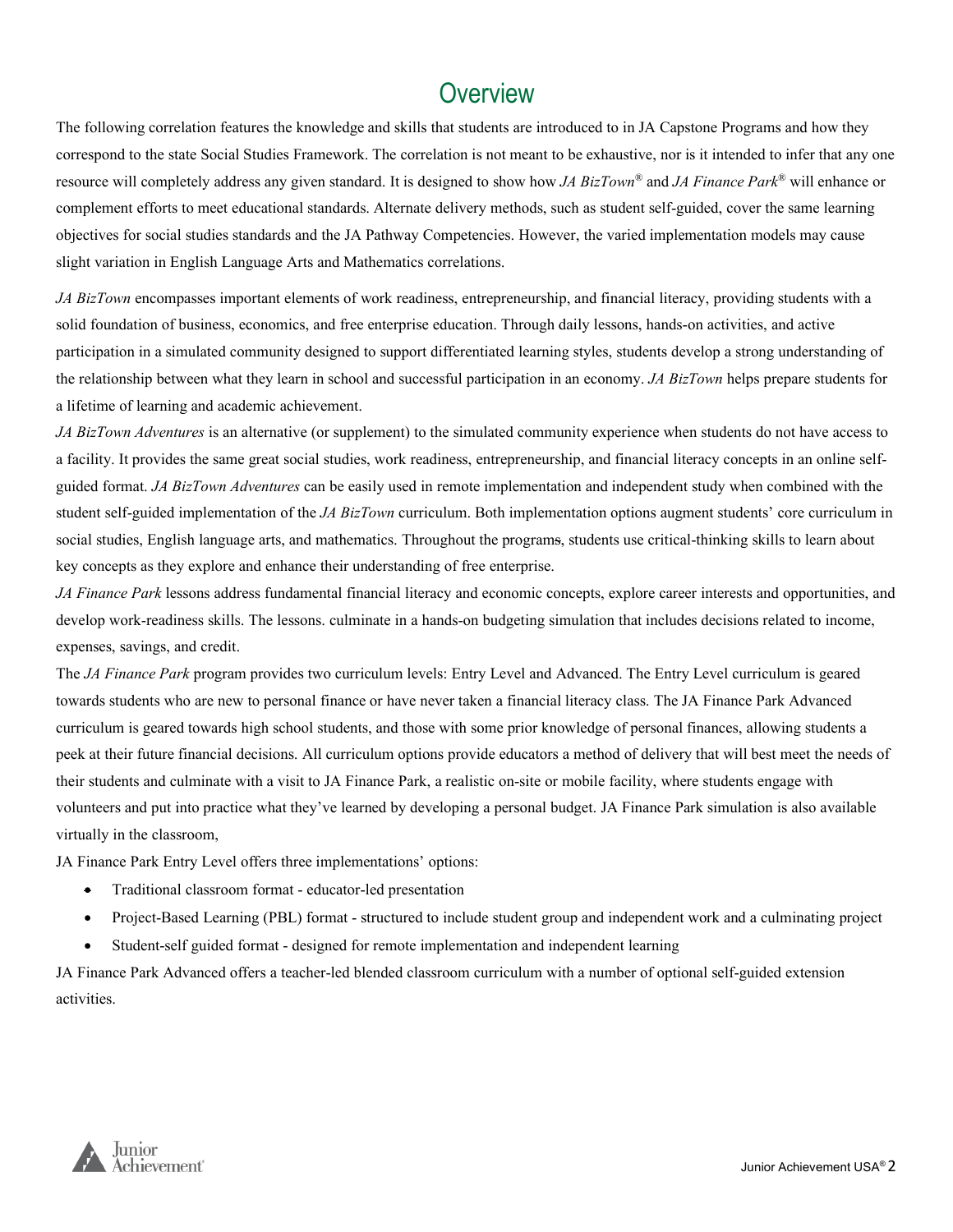| <b>Standards</b><br><b>Arts</b>                                                                                                                                                                                                                                                                                                                                                                                                                                                                                                                                                                                                                                                                                                                                                                                                                                                                                                                                                                                                                                                                                                                                                                                                                                                                                                                                                                                                                                                                                                                                                                                                                                                                                                                                                                                                                                                                                                                                                                      |                                                                                                                             |
|------------------------------------------------------------------------------------------------------------------------------------------------------------------------------------------------------------------------------------------------------------------------------------------------------------------------------------------------------------------------------------------------------------------------------------------------------------------------------------------------------------------------------------------------------------------------------------------------------------------------------------------------------------------------------------------------------------------------------------------------------------------------------------------------------------------------------------------------------------------------------------------------------------------------------------------------------------------------------------------------------------------------------------------------------------------------------------------------------------------------------------------------------------------------------------------------------------------------------------------------------------------------------------------------------------------------------------------------------------------------------------------------------------------------------------------------------------------------------------------------------------------------------------------------------------------------------------------------------------------------------------------------------------------------------------------------------------------------------------------------------------------------------------------------------------------------------------------------------------------------------------------------------------------------------------------------------------------------------------------------------|-----------------------------------------------------------------------------------------------------------------------------|
| Grade 4<br><b>NA</b><br>1.5.C Apply financial<br>Unit 1: Financial Literacy<br>knowledge, attitudes, and skills.<br>RI.4.3<br>You must have money to spend<br>1.5.C.1 Develop and apply<br>money. Students need to understand<br>RI.4.4<br>financial literacy vocabulary.<br>this fundamental concept of earning<br>RL4.5<br>and spending if they are to grasp the<br>3.5.B Identify products used at<br>RI.4.7<br>importance of sound personal finance.<br>financial institutions.<br>SL.4.1<br>This unit introduces students to bank<br>3.5.B.1 Describe the services<br>services and practices that will help<br>SL.4.3<br>financial institutions provide,<br>them to be successful in <i>JA BizTown</i><br>L.4.4<br>such as savings, checking, and<br>and in life.<br>money market accounts.<br>Objectives:<br>4.5.B.2 Describe the difference<br>Grade 5<br>between credit products and<br><b>Students will:</b><br>RL5.4<br>services.<br>RI.5.5<br>• Extrapolate services offered by<br>4.5.C Identify sources of credit.<br>financial institutions<br>RI.5.7<br>4.5.C.1 Differentiate between<br>• Complete a bank account<br>SL.5.1<br>$1 - 7$<br>credit and debt.<br>application<br>L.5.1<br>4.5.C.2 List sources of credit.<br>• Demonstrate an ability to<br>such as banks, credit unions,<br>endorse a paycheck<br>L.5.3<br>credit card companies, and retail<br>• Complete a deposit ticket<br>L.5.4<br>Maintain a check register<br>stores.<br>Grade 6<br>correctly<br>• Describe the consequences of<br>RI.6.7<br>insufficient funds<br>SL.6.1<br>Write and sign checks<br>٠<br>SL.6.2<br>State the benefit of an interest-<br>$\blacksquare$<br>L.6.1<br>earning savings account<br>• Explain how money in a savings<br>L.6.3<br>account grows<br>L.6.4<br>• Explore the differences between<br>checks, debit cards, and credit<br>cards<br>• Explain how money changes<br>hands when a debit card is used<br>• Demonstrate use of a check<br>register to record a debit<br>purchase | Grade 4<br>4.NBT.3<br>4.NBT.4<br>Grade 5<br>5.NBT.5<br>5.NBT.7<br>Grade 6<br>6.NS.3<br><b>Mathematical</b><br>Practices 4-6 |

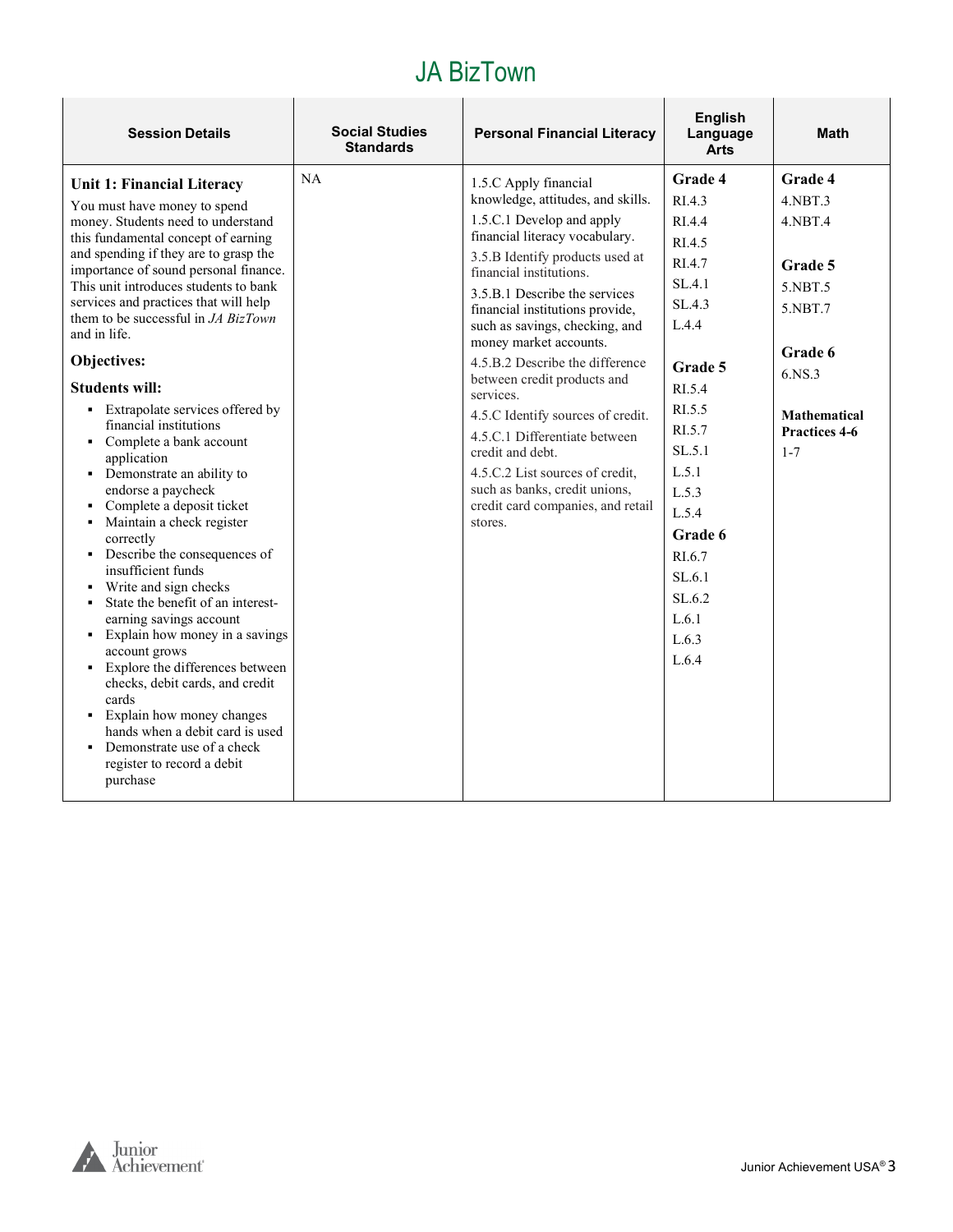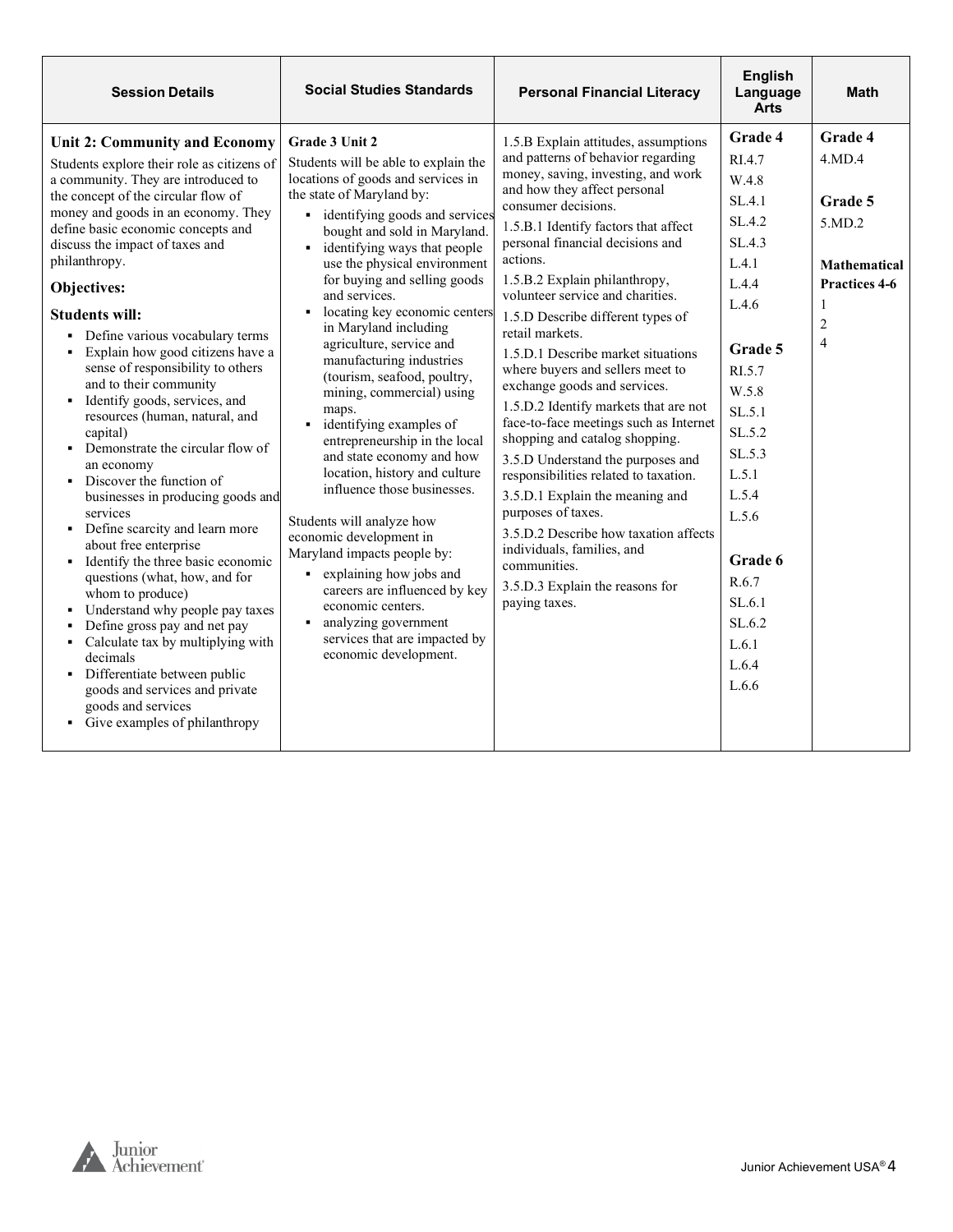| <b>Session Details</b>                                                                                                                                                                                                                                                                                                                                                                                                                                                                                                                                                                                                                                                                                                                                                                                                                                                                                                                                                         | <b>Social Studies Standards</b>                                                                                                                                        | <b>Personal Financial Literacy</b>                                                                                                                                                                                                                                                                                                                                                                                                                                                                                                                                                                                | <b>English</b><br>Language<br><b>Arts</b>                                                                                                                                                  | <b>Math</b>                                                                                  |
|--------------------------------------------------------------------------------------------------------------------------------------------------------------------------------------------------------------------------------------------------------------------------------------------------------------------------------------------------------------------------------------------------------------------------------------------------------------------------------------------------------------------------------------------------------------------------------------------------------------------------------------------------------------------------------------------------------------------------------------------------------------------------------------------------------------------------------------------------------------------------------------------------------------------------------------------------------------------------------|------------------------------------------------------------------------------------------------------------------------------------------------------------------------|-------------------------------------------------------------------------------------------------------------------------------------------------------------------------------------------------------------------------------------------------------------------------------------------------------------------------------------------------------------------------------------------------------------------------------------------------------------------------------------------------------------------------------------------------------------------------------------------------------------------|--------------------------------------------------------------------------------------------------------------------------------------------------------------------------------------------|----------------------------------------------------------------------------------------------|
| <b>Unit 3: Work Readiness</b><br>Citizens learn how their interests and<br>skills can lead to exciting careers. They<br>have an opportunity to assess their own<br>skills and interests and to see what<br>kinds of jobs are available at $JA$<br>BizTown. They have an opportunity to<br>fill out a job application and experience<br>the job interview process.<br>Objectives:<br><b>Students will:</b><br>Recognize their interests and<br>$\blacksquare$<br>skills<br>Explain the relevance of interests<br>$\blacksquare$<br>and skills in career exploration<br>and planning<br>• Distinguish the differences among<br>the four primary career types:<br>people, ideas, data, and things<br>• Categorize STEM careers into<br>different types<br>Demonstrate appropriate<br>workplace behaviors<br>Define resume, job interview, and<br>applicant<br>Complete a job application<br>• Model appropriate business<br>greetings<br>• Demonstrate proper interview<br>skills | Students will analyze how<br>economic development in<br>Maryland impacts people by:<br>• explaining how jobs and<br>careers are influenced by key<br>economic centers. | 1.5.C.3 Identify personal financial<br>goals.<br>1.5.C.4 Identify examples of<br>responsible financial decision.<br>2.5.A Compare the relationships<br>among education, skills, career<br>choices, economic conditions, and<br>income.<br>2.5.A.1 Describe how education<br>choices, interests, skills, and career<br>choices affect income.<br>2.5.A.2 Differentiate between a job<br>and a career.<br>2.5.A.3 Describe the benefits and<br>trade-offs of a variety of careers<br>including personal satisfaction.<br>2.5.A.4 Describe how personal<br>characteristics and interests affect<br>career decisions. | Grade 4<br>RI.4.4<br>SL.4.1<br>L.4.1<br>L.4.2<br>L.4.4<br>L.4.6<br>Grade 5<br>RI.5.4<br>SL.5.1<br>L.5.1<br>L.5.2<br>L.5.4<br>L.5.6<br>Grade 6<br>SL.6.1<br>L.6.1<br>L.6.2<br>L6.4<br>L.6.6 | Grade 4<br>4.MD.4<br>Grade 5<br>5.MD.2<br><b>Mathematical</b><br>Practices 4-6<br>2<br>$4-6$ |

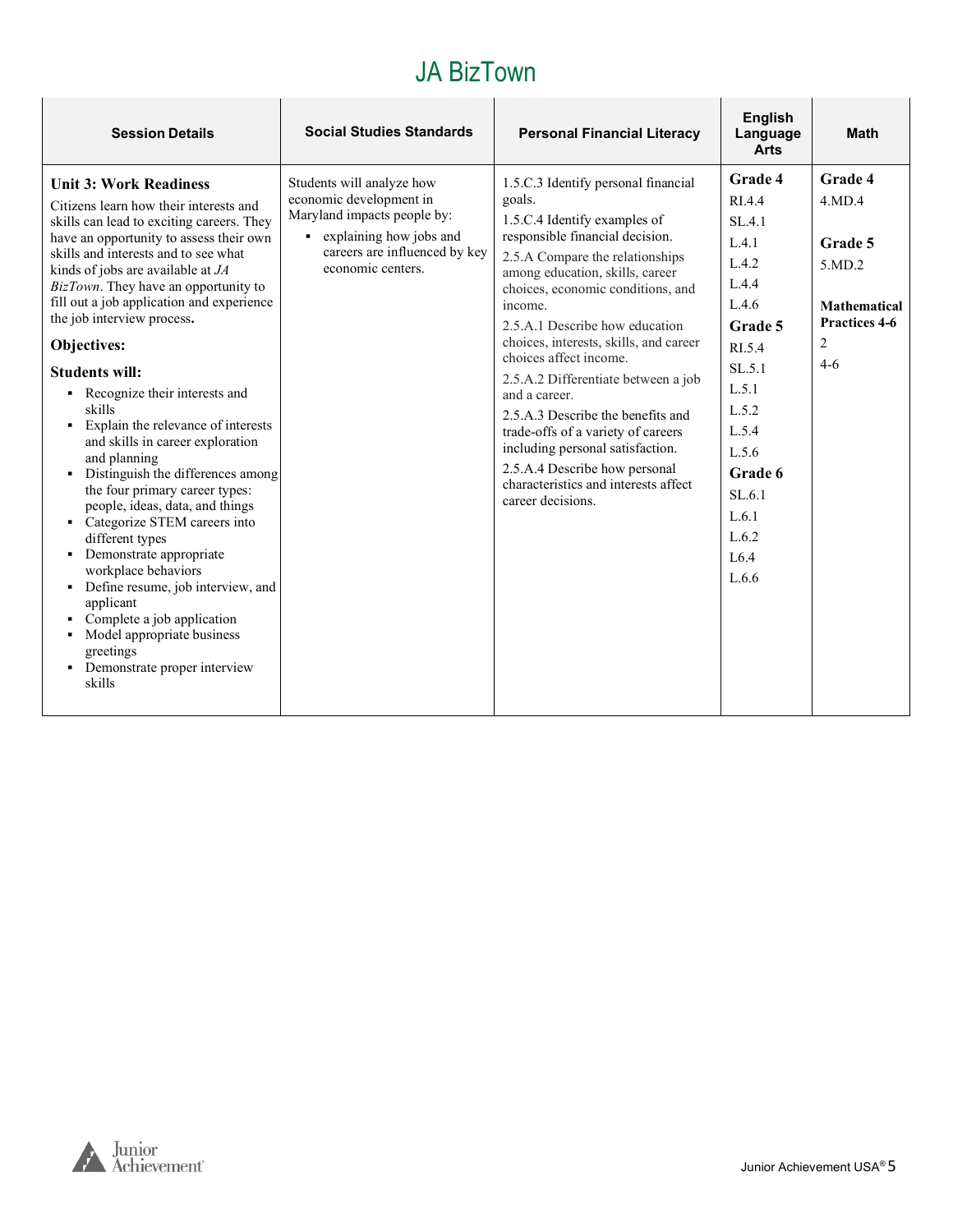| <b>Session Details</b>                                                                                                                                                                                                                                                                                                                                                                                                                                                                                                                                                                                                                                                                                                                                                                                                                                                                                                                | <b>Social Studies Standards</b>                                                                                                                                                                                                                       | <b>Personal Financial Literacy</b>                                                                                                                                                                                                                                                                                                                                                                                                                                                                                                                                                                                                                                                                                                                    | English<br>Language<br><b>Arts</b>                                                                                                                                                                                                                     | <b>Math</b>                                                                                                                       |
|---------------------------------------------------------------------------------------------------------------------------------------------------------------------------------------------------------------------------------------------------------------------------------------------------------------------------------------------------------------------------------------------------------------------------------------------------------------------------------------------------------------------------------------------------------------------------------------------------------------------------------------------------------------------------------------------------------------------------------------------------------------------------------------------------------------------------------------------------------------------------------------------------------------------------------------|-------------------------------------------------------------------------------------------------------------------------------------------------------------------------------------------------------------------------------------------------------|-------------------------------------------------------------------------------------------------------------------------------------------------------------------------------------------------------------------------------------------------------------------------------------------------------------------------------------------------------------------------------------------------------------------------------------------------------------------------------------------------------------------------------------------------------------------------------------------------------------------------------------------------------------------------------------------------------------------------------------------------------|--------------------------------------------------------------------------------------------------------------------------------------------------------------------------------------------------------------------------------------------------------|-----------------------------------------------------------------------------------------------------------------------------------|
| <b>Unit 4: Business</b><br>Management<br>Citizens prepare for their visit<br>to $JA$<br>BizTown by working in<br>business teams to learn about<br>key factors in operating a<br>business, such as teamwork,<br>operation costs, pricing, and<br>advertising.<br>Objectives:<br><b>Students will:</b><br>• Describe costs associated<br>with operating a business<br>• Calculate business<br>expenses<br>• Use teamwork to create a<br>paragraph that describes a<br>business<br>• Define selling price,<br>revenue, and inventory<br>• Describe factors that affect<br>selling price<br>Explain the relationship<br>between revenue, costs,<br>and profit<br>• Define advertising<br>• Describe characteristics of<br>effective advertising<br>Acknowledge how<br>effective teamwork and<br>cooperation enhance<br>business teams<br>Appreciate how careful<br>completion of details<br>ensures a more successful<br>JA BizTown visit | Students will be able to explain the<br>locations of goods and services in<br>the state of Maryland by:<br>identifying the risk and<br>rewards of entrepreneurship.<br>evaluating local and state laws<br>that impact business owners in<br>Maryland. | 1.5.B Explain attitudes,<br>assumptions and patterns of<br>behavior regarding money,<br>saving, investing, and work and<br>how they affect personal<br>consumer decisions.<br>1.5.B.1 Identify factors that affect<br>personal financial decisions and<br>actions.<br>1.5.D Describe different types of<br>retail markets.<br>1.5.D.1 Describe market<br>situations where buyers and<br>sellers meet to exchange goods<br>and services.<br>1.5.D.2 Identify markets that are<br>not face-to-face meetings such as<br>Internet shopping and catalog<br>shopping.<br>3.5.E Describe that contracts are<br>binding agreements.<br>3.5.E.1 Describe why people<br>enter into contracts.<br>3.5.E.2 Differentiate between<br>written and verbal contracts. | <b>Grade 4</b><br>W.4.1<br>W.4.2<br>W.4.4<br>SL.4.1<br>L.4.1<br>L.4.3<br>L.4.4<br>L.4.6<br>Grade 5<br>W.5.1<br>W.5.2<br>W.5.4<br>SL.5.1<br>L.5.1<br>L.5.3<br>L.5.4<br>L.5.6<br>Grade 6<br>W.6.1<br>W.6.4<br>SL.6.1<br>L.6.1<br>L.6.3<br>L.6.4<br>L.6.6 | Grade 4<br>4.NBT.5<br>Grade 5<br>5.NBT.5<br>Grade 6<br>6.NS.2<br>6.NS.3<br><b>Mathematical</b><br><b>Practices 4-6</b><br>$1 - 7$ |

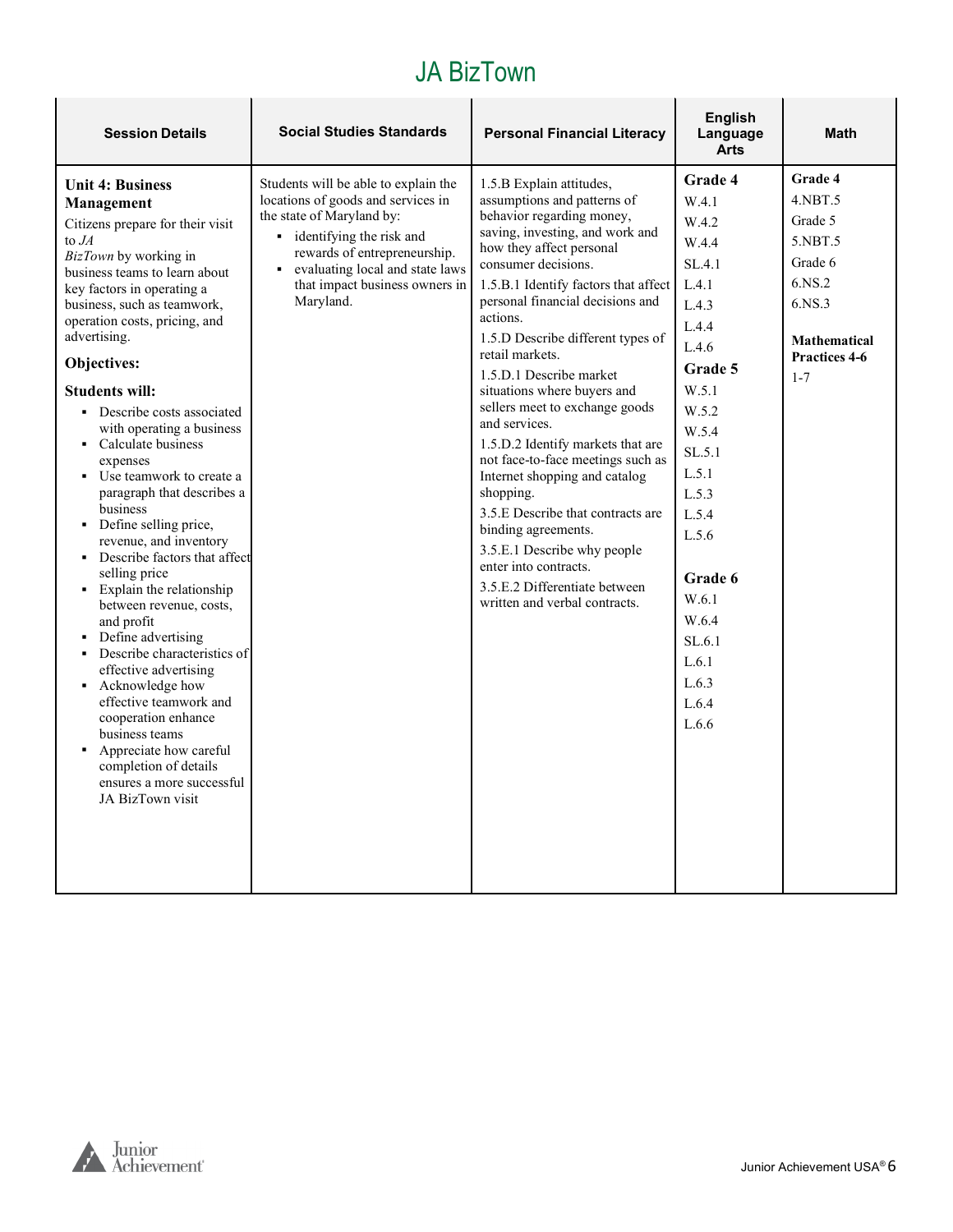| <b>Session Details</b>                                                                                                                                                                                                                                                                                                                                                                                                                                                                                                                                                                                                                                                                                                                                                                                                                                                                                                   | <b>Social Studies Standards</b>                                                                                                                                                                                                                                                                                                                                                                                                                                                                                      | <b>Personal Financial Literacy</b>                                                                                                                                                                                                                                                                                                                                                                                                                                                                                                                                                                                                                                                                                                                                                                                                                                     | <b>English</b><br>Language<br><b>Arts</b>                                                                                                                                         | <b>Math</b>                                                           |
|--------------------------------------------------------------------------------------------------------------------------------------------------------------------------------------------------------------------------------------------------------------------------------------------------------------------------------------------------------------------------------------------------------------------------------------------------------------------------------------------------------------------------------------------------------------------------------------------------------------------------------------------------------------------------------------------------------------------------------------------------------------------------------------------------------------------------------------------------------------------------------------------------------------------------|----------------------------------------------------------------------------------------------------------------------------------------------------------------------------------------------------------------------------------------------------------------------------------------------------------------------------------------------------------------------------------------------------------------------------------------------------------------------------------------------------------------------|------------------------------------------------------------------------------------------------------------------------------------------------------------------------------------------------------------------------------------------------------------------------------------------------------------------------------------------------------------------------------------------------------------------------------------------------------------------------------------------------------------------------------------------------------------------------------------------------------------------------------------------------------------------------------------------------------------------------------------------------------------------------------------------------------------------------------------------------------------------------|-----------------------------------------------------------------------------------------------------------------------------------------------------------------------------------|-----------------------------------------------------------------------|
| Unit 5: Visit and Debrief<br>Citizens participate in the $JA$<br>BizTown simulation and then<br>return to class for a<br>debriefing lesson to ensure<br>they have a well-rounded<br>learning experience. The<br>debrief lesson allows citizens<br>to reflect on their $JA$<br>BizTown experience and<br>further identify the relevance<br>of classroom learning to their<br>future plans and goals.<br>Objectives:<br><b>Students will:</b><br>• Function in their job<br>capacity at JA BizTown<br>• Manage their personal<br>finances and time<br>Carry out<br>$\blacksquare$<br>responsibilities of<br>citizenship, such as<br>voting and obeying<br>laws<br>Evaluate team<br>performance at JA<br><b>BizTown</b><br>• Explain the circular<br>flow of economic<br>activity<br>Describe how citizens<br>use financial<br>institutions<br>Describe how citizens<br>$\blacksquare$<br>work within a quality<br>business | Grade 3 Unit 2<br>Students will be able to explain<br>the locations of goods and<br>services in the state of Maryland<br>by:<br>identifying goods and<br>٠<br>services bought and sold in<br>Maryland.<br>identifying ways that people<br>use the physical<br>environment for buying and<br>selling goods and services.<br>Students will analyze how<br>economic development in<br>Maryland impacts people<br>by:<br>explaining how jobs and<br>$\blacksquare$<br>careers are influenced by<br>key economic centers. | 1.5.A Explain that people<br>make financial choices based<br>on available resources, needs.<br>and wants.<br>1.5.A.1 Explain the<br>consequences of making<br>financial decisions.<br>1.5.A.2 Identify opportunity<br>cost of financial decisions<br>made by individuals.<br>1.5.C Apply financial<br>knowledge, attitudes, and<br>skills.<br>1.5.C.1 Develop and apply<br>financial literacy vocabulary.<br>1.5.C.2 Describe different<br>ways in which consumers plan<br>their purchasing decisions.<br>1.5.C.4 Identify examples of<br>responsible financial decision.<br>1.5.D Describe different types<br>of retail markets.<br>1.5.D.1 Describe market<br>situations where buyers and<br>sellers meet to exchange<br>goods and services.<br>1.5.D.2 Identify markets that<br>are not face-to-face meetings<br>such as Internet shopping and<br>catalog shopping. | <b>Grade 4</b><br>W.4.1<br>SL.4.1<br>SL.4.4<br>L.4.1<br>L.4.6<br>Grade 5<br>W.5.1<br>SL.5.1<br>SL.5.4<br>L.5.1<br>L.5.6<br>Grade 6<br>W.6.1<br>SL.6.1<br>SL.6.4<br>L.6.1<br>L.6.4 | Grade 5<br>5.NBT.5<br><b>Mathematical</b><br>Practices 4-6<br>$1 - 7$ |

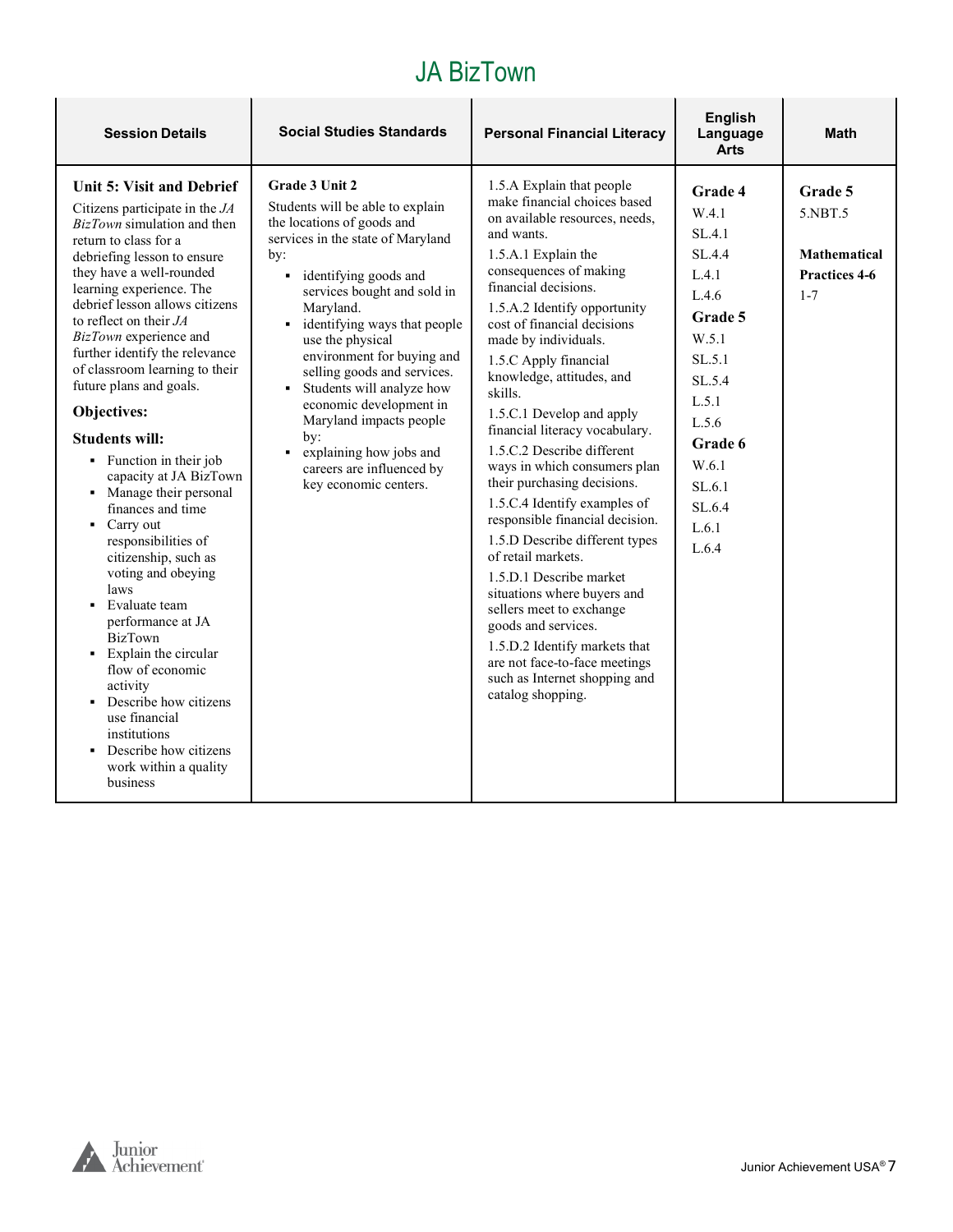### JA Biz Town Adventures

| <b>Session Details</b>                                                                                                                                                                                                                                                                                                                                                                                                                                                                                                                                                                                                                                                                                                                                                                                                                                                   | <b>Social Studies Standards</b>                                                                                                                                                                                                                                                                                                                                                                                                                                                                                                                                                                                                                                     | <b>Personal Financial</b><br>Literacy                                                                                                                                                                                                                                                                                                                                                                                                                                                                                                                                                                                                                            | <b>English</b><br>Language<br><b>Arts</b>                                                                                                                                           | Math                                                                                            |
|--------------------------------------------------------------------------------------------------------------------------------------------------------------------------------------------------------------------------------------------------------------------------------------------------------------------------------------------------------------------------------------------------------------------------------------------------------------------------------------------------------------------------------------------------------------------------------------------------------------------------------------------------------------------------------------------------------------------------------------------------------------------------------------------------------------------------------------------------------------------------|---------------------------------------------------------------------------------------------------------------------------------------------------------------------------------------------------------------------------------------------------------------------------------------------------------------------------------------------------------------------------------------------------------------------------------------------------------------------------------------------------------------------------------------------------------------------------------------------------------------------------------------------------------------------|------------------------------------------------------------------------------------------------------------------------------------------------------------------------------------------------------------------------------------------------------------------------------------------------------------------------------------------------------------------------------------------------------------------------------------------------------------------------------------------------------------------------------------------------------------------------------------------------------------------------------------------------------------------|-------------------------------------------------------------------------------------------------------------------------------------------------------------------------------------|-------------------------------------------------------------------------------------------------|
| <b>Adventure One: CEO</b><br>AS CEO students discover some of<br>the responsibilities of running a<br>business. They match their interests<br>and skills to choose a corporation to<br>lead, use the company's mission<br>statement to make a strategic<br>decision, explore market analysis to<br>identify a target market, compare<br>applicant resumes to make a hiring<br>decision while considering the<br>company budget, and compile a<br>letter to encourage customers.<br>Objectives:<br><b>Students will:</b><br>• Use knowledge of skills and<br>interests to select a company<br>Compare potential customers<br>Identify target market<br>٠<br>Make a strategic decision<br>٠<br>• Identify points in a mission<br>statement<br>Compare applicant resumes<br>Make a budget-based decision<br>٠<br>Create a letter by making<br>٠<br>appropriate word choices | Grade 3 Unit 2<br>Students will be able to explain the<br>locations of goods and services in the<br>state of Maryland by:<br>• identifying goods and services<br>bought and sold in Maryland.<br>identifying ways that people use<br>٠<br>the physical environment for<br>buying and selling goods and<br>services.<br>locating key economic centers<br>in Maryland including<br>agriculture, service and<br>manufacturing industries<br>(tourism, seafood, poultry,<br>mining, commercial) using<br>maps.<br>identifying examples of<br>entrepreneurship in the local<br>and state economy and how<br>location, history and culture<br>influence those businesses. | 1.5.A Explain that people make<br>financial choices based on<br>available resources, needs, and<br>wants.<br>1.5.A.1 Explain the<br>consequences of making<br>financial decisions.<br>1.5.A.2 Identify opportunity cost<br>of financial decisions made by<br>individuals.<br>1.5.A.3 Apply the steps in the<br>decision-making process to a<br>financial situation.<br>1.5.D Describe different types of<br>retail markets.<br>1.5.D.1 Describe market<br>situations where buyers and<br>sellers meet to exchange goods<br>and services.<br>1.5.D.2 Identify markets that are<br>not face-to-face meetings such<br>as Internet shopping and catalog<br>shopping. | <b>Grade 4</b><br>$RI.4.1 - 5$<br>RI.4.7,10<br>W.4.2b,2d,2e<br>W.4.8<br>SL.4.3<br>L.4.4,6<br>Grade 5<br>$RI.5.1-5$<br>RI.5.7,10<br>W.5.<br>2b,2d,2e<br>W.5.8<br>SL.5.3<br>$L.5.4-6$ | 4.0a.1<br>$4.$ nbt. $4$                                                                         |
| <b>Adventure Two CFO</b><br>As CFO students make budget<br>decisions following a decision-<br>making process and mathematical<br>formula. They determine how much<br>to charge for their services and<br>which companies' services offer the<br>best value. They explore the need for<br>cyber insurance to prevent online<br>security breaches and review the<br>company's mission statement.<br>Objectives:<br><b>Students will:</b><br>• Use knowledge of skills and<br>interests to select a company<br>Deduct taxes to calculate net<br>pay<br>• Determine price of items to<br>make a profit using a formula<br>• Compare costs to make<br>budget decisions<br>• Read terms and conditions to<br>compare offers<br>• Evaluate proposals as part of a<br>decision-making process                                                                                    | <b>Grade 3 Unit 2</b><br>Students will be able to explain the<br>locations of goods and services in the<br>state of Maryland by:<br>evaluating local and state laws<br>٠.<br>that impact business owners in<br>Maryland.                                                                                                                                                                                                                                                                                                                                                                                                                                            | 3.5.D Understand the purposes<br>and responsibilities related to<br>taxation.<br>3.5.D.1 Explain the meaning and<br>purposes of taxes.<br>3.5.D.2 Describe how taxation<br>affects individuals, families, and<br>communities.<br>3.5.D.3 Explain the reasons for<br>paying taxes.                                                                                                                                                                                                                                                                                                                                                                                | Grade 4<br>$RI.4.1 - 5$<br>RI.4.7,10<br>W.4.2b,2d,2e<br>W.4.8<br>SL.4.3<br>L.4.4,6<br>Grade 5<br>$RI.5.1-5$<br>RI.5.7,10<br>W.5.<br>2b,2d,2e<br>W.5.8<br>SL.5.3<br>$L.5.4-6$        | 4.0a.1<br>$4.$ nbt. $1-2$<br>$4.$ nbt. $3$<br>4.nbt.4-6<br>$4.nf.5-6$<br>5.nbt.1-2<br>5.nbt.4-5 |

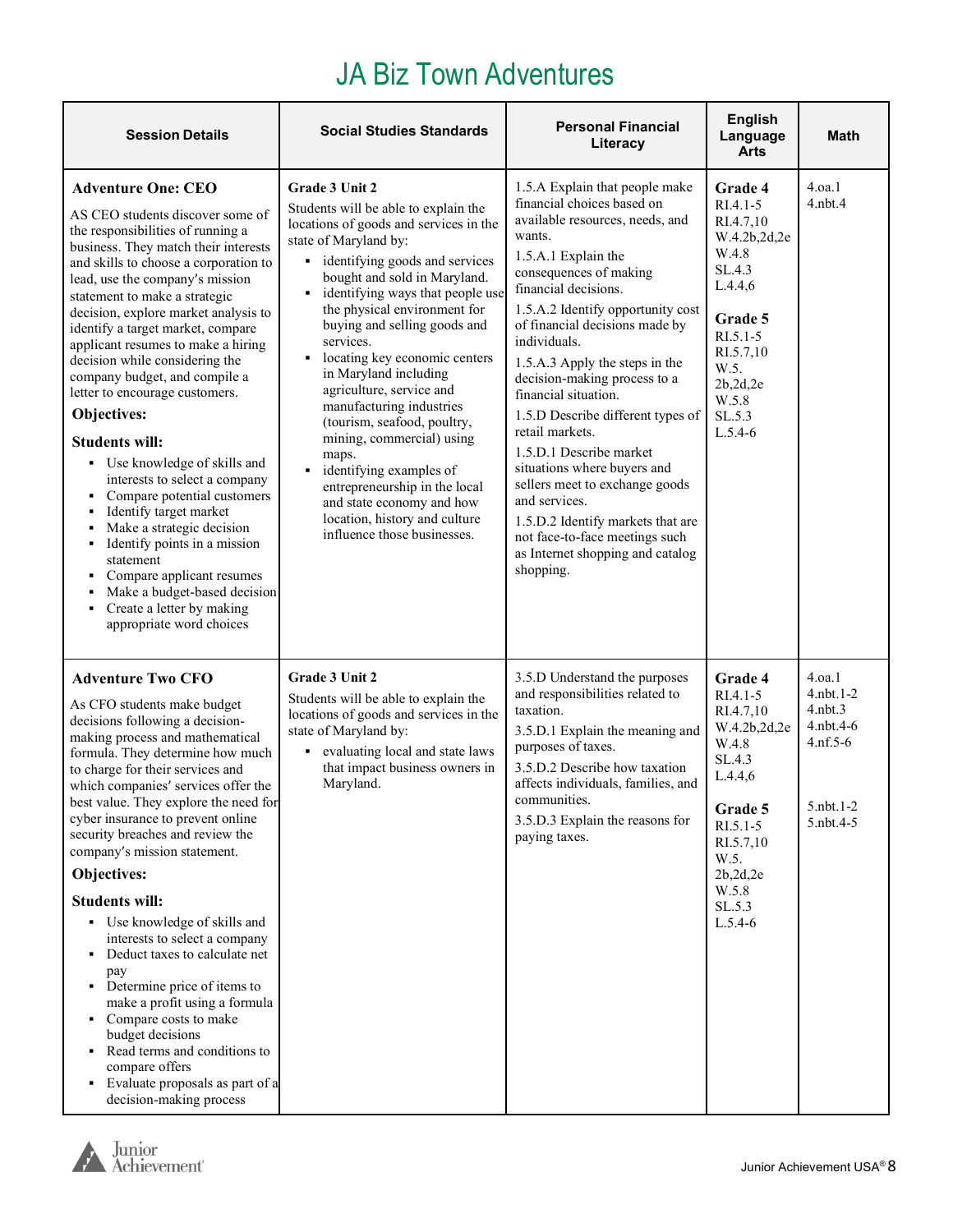### JA Biz Town Adventures

| <b>Session Details</b>                                                                                                                                                                                                                                                                                                                                                                                                                                                                                                                                                                                                              | <b>Social Studies Standards</b>                                                                                                                                                                                                                                                                                                                                                                                                                                                                           | <b>Personal Financial</b><br>Literacy                                                                                                                                              | <b>English</b><br>Language<br><b>Arts</b>                                                                                                                                         | Math                                                                                      |
|-------------------------------------------------------------------------------------------------------------------------------------------------------------------------------------------------------------------------------------------------------------------------------------------------------------------------------------------------------------------------------------------------------------------------------------------------------------------------------------------------------------------------------------------------------------------------------------------------------------------------------------|-----------------------------------------------------------------------------------------------------------------------------------------------------------------------------------------------------------------------------------------------------------------------------------------------------------------------------------------------------------------------------------------------------------------------------------------------------------------------------------------------------------|------------------------------------------------------------------------------------------------------------------------------------------------------------------------------------|-----------------------------------------------------------------------------------------------------------------------------------------------------------------------------------|-------------------------------------------------------------------------------------------|
| <b>Adventure Three: Marketing</b><br><b>Director</b><br>As Marketing Director, students use<br>their knowledge of skills and<br>interests to choose a company to<br>work for. They identify an idea for a<br>new product or service and use a<br>decision-making strategy to refine<br>their idea, identify a target market,<br>and plan an advertising campaign<br>that is consistent with the business<br>mission statement.<br>Objectives:                                                                                                                                                                                       | Grade 3 Unit 2<br>Students will be able to explain the<br>locations of goods and services in the<br>state of Maryland by:<br>• identifying goods and services<br>bought and sold in Maryland.<br>identifying examples of<br>٠<br>entrepreneurship in the local and<br>state economy and how location,<br>history and culture influence those<br>businesses.                                                                                                                                               | 3.5.E Describe that contracts<br>are binding agreements.<br>3.5.E.1 Describe why people<br>enter into contracts.<br>3.5.E.2 Differentiate between<br>written and verbal contracts. | <b>Grade 4</b><br>RI.4.1-5<br>RI.4.7,8,10<br>SL.4.3<br>L.4.4,6<br>Grade 5<br>$RI.5.1 - 5$<br>RI.5.7,8,10<br>SL.5.3<br>$L.5.4-6$                                                   | 4.oa.1<br>$4.$ n $bt.4$<br>5.nbt.1-2                                                      |
| <b>Students will:</b><br>• Use knowledge of skills and<br>interests to select a company<br>• Identify an idea for a new product<br>or service<br>• Attempt to resolve solutions to<br>customer pain points<br>• Identify characteristics of target<br>markets<br>• Explore advertising avenues and<br>marketing tools<br>• Plan a marketing campaign<br>• Compare cost effectiveness of<br>different advertisements<br>• Examine fine print on contracts                                                                                                                                                                            |                                                                                                                                                                                                                                                                                                                                                                                                                                                                                                           |                                                                                                                                                                                    |                                                                                                                                                                                   |                                                                                           |
| <b>Adventure Four: Sales</b><br><b>Manager</b><br>Once the Sales manager chooses<br>which company he or she will<br>represent, they will be lead through<br>decision making and problem-<br>solving processes to make hiring<br>and customer service decisions<br>based on budget and work ethic<br>parameters.<br>Objectives:<br><b>Students will:</b><br>• Use knowledge of skills and<br>interests to select a company<br>• Explore traits that convey good<br>work ethic<br>Compare resumes<br>٠<br>Use a decision-making process<br>to make hiring decisions<br>• Use a problem-solving process<br>to improve customer service | Grade 3 Unit 2<br>Students will be able to explain the<br>locations of goods and services in the<br>state of Maryland by:<br>• identifying goods and services<br>bought and sold in Maryland.<br>• identifying ways that people use<br>the physical environment for<br>buying and selling goods and<br>services.<br>locating key economic centers in<br>٠<br>Maryland including agriculture,<br>service and manufacturing<br>industries (tourism, seafood,<br>poultry, mining, commercial) using<br>maps. | 2.5.A.4 Describe how<br>personal characteristics and<br>interests affect career<br>decisions.                                                                                      | <b>Grade 4</b><br>RI.4.1-5<br>RI.4.7,10<br>W.4.2b,2d,2e<br>W.4.8<br>SL.4.3<br>L.4.4,6<br>Grade 5<br>$RI.5.1 - 5$<br>RI.5.7,10<br>W.5.<br>2b,2d,2e<br>W.5.8<br>SL.5.3<br>$L.5.4-6$ | 4.oa.1<br>$4.$ nbt. $1-2$<br>4.nbt.3<br>4.nbt.4-6<br>$4.nf.5-6$<br>5.nbt.1-2<br>5.nbt.4-5 |

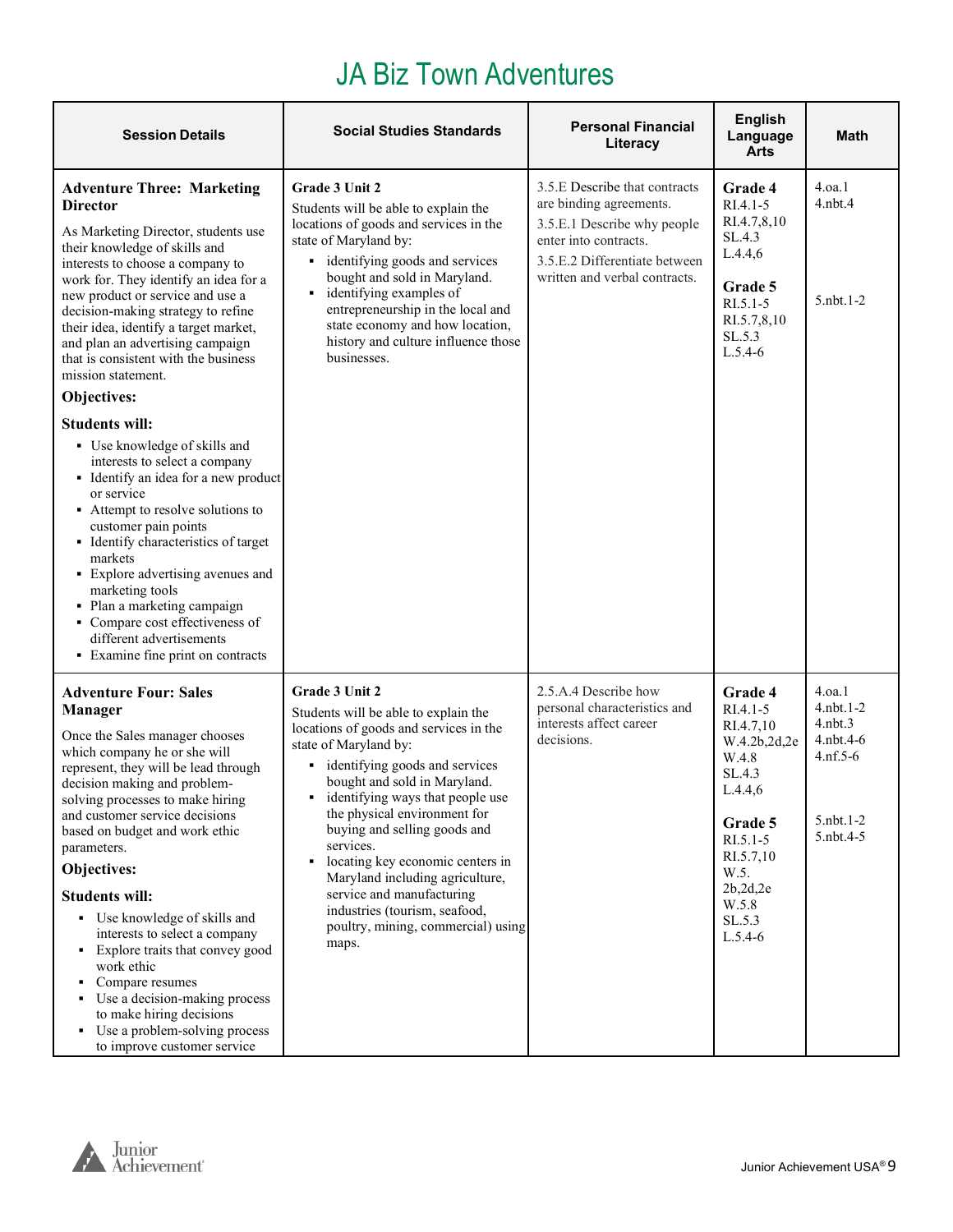### JA Biz Town Adventures

| <b>Session Details</b>                                                                                                                                                                                                                                                                                                                                                                                                                                                                                                                                                                                                                                                                                                                                                                                                                                                                                                                                                                                                                                                                                                                                      | <b>Social Studies Standards</b>                                                                                                                                                                                              | <b>Personal Financial</b><br>Literacy                                                                                                                                                                                                                                                                                                                                                                                                                                                                                                                                                                                                                                                                                                                                                                                                                                                                                              | <b>English</b><br>Language<br><b>Arts</b>                                                                              | <b>Math</b>                                                                |
|-------------------------------------------------------------------------------------------------------------------------------------------------------------------------------------------------------------------------------------------------------------------------------------------------------------------------------------------------------------------------------------------------------------------------------------------------------------------------------------------------------------------------------------------------------------------------------------------------------------------------------------------------------------------------------------------------------------------------------------------------------------------------------------------------------------------------------------------------------------------------------------------------------------------------------------------------------------------------------------------------------------------------------------------------------------------------------------------------------------------------------------------------------------|------------------------------------------------------------------------------------------------------------------------------------------------------------------------------------------------------------------------------|------------------------------------------------------------------------------------------------------------------------------------------------------------------------------------------------------------------------------------------------------------------------------------------------------------------------------------------------------------------------------------------------------------------------------------------------------------------------------------------------------------------------------------------------------------------------------------------------------------------------------------------------------------------------------------------------------------------------------------------------------------------------------------------------------------------------------------------------------------------------------------------------------------------------------------|------------------------------------------------------------------------------------------------------------------------|----------------------------------------------------------------------------|
| <b>Adventure Five: Consumer</b><br>As consumer, students make<br>financial decisions and choices<br>having to do with bank accounts and<br>types of payments. They learn to<br>keep a transaction register, calculate<br>net pay, choose needs over wants,<br>and set and re-evaluate a budget.<br>Objectives:<br><b>Students will:</b><br>• Define gross pay and net pay and<br>calculate net pay<br>• Identify services offered by<br>financial institutions.<br>• Explore a bank account<br>application<br>• Identify parts of a transaction<br>register<br>• Explain the importance of a<br>savings account<br>• Explore the differences between<br>checks, debit cards, and credit<br>cards and other forms of<br>electronic payments.<br>Explain how money changes<br>hands when a debit card or<br>electronic payment form is used.<br>Demonstrate use of a transaction<br>٠<br>register to record a debit<br>purchase.<br>• Distinguish between needs and<br>wants<br>Create a budget based on monthly<br>٠<br>income<br>Use fixed costs and needs to make<br>budget decisions<br>• Make shopping decisions based<br>on budget and opportunity cost | Students will analyze how<br>economic development in Maryland<br>impacts people by:<br>• analyzing economic and<br>population data to determine<br>how economic development<br>impacts where people live,<br>work, and play. | 2.5.B Describe sources of<br>income.<br>2.5.B.1 Identify potential<br>sources of income.<br>2.5.B.2 Describe factors<br>affecting income.<br>2.5.C Explain the relationship<br>among income, spending<br>decisions, and lifestyle.<br>2.5.C.1 Describe how income<br>affects spending.<br>3.5.A Demonstrate the ability to<br>use money management skills<br>and strategies by saving for and<br>acquiring goods and services.<br>3.5.A.1 Define and list the<br>components of a spending plan.<br>3.5.A.2 Identify strategies for<br>using a spending plan.<br>3.5.A.3 Develop a spending<br>plan indicating income and<br>expenses.<br>4.5.B.2 Describe the difference<br>between credit products and<br>services.<br>4.5.C Identify sources of credit.<br>4.5.C.1 Differentiate between<br>credit and debt.<br>4.5.C.2 List sources of credit,<br>such as banks, credit unions,<br>credit card companies, and<br>retail stores. | Grade 4<br>$R1.4.1-5$<br>RI.4.7,10<br>SL.4.3<br>L.4.4,6<br>Grade 5<br>$RI.5.1 - 5$<br>RI.5.7,10<br>SL.5.3<br>$L.5.4-6$ | 4.0a.1<br>$4.$ nbt. $1-2$<br>$4.$ nbt $.3$<br>$4.$ nbt. $4$<br>5. nbt. 1-2 |
|                                                                                                                                                                                                                                                                                                                                                                                                                                                                                                                                                                                                                                                                                                                                                                                                                                                                                                                                                                                                                                                                                                                                                             |                                                                                                                                                                                                                              |                                                                                                                                                                                                                                                                                                                                                                                                                                                                                                                                                                                                                                                                                                                                                                                                                                                                                                                                    |                                                                                                                        |                                                                            |

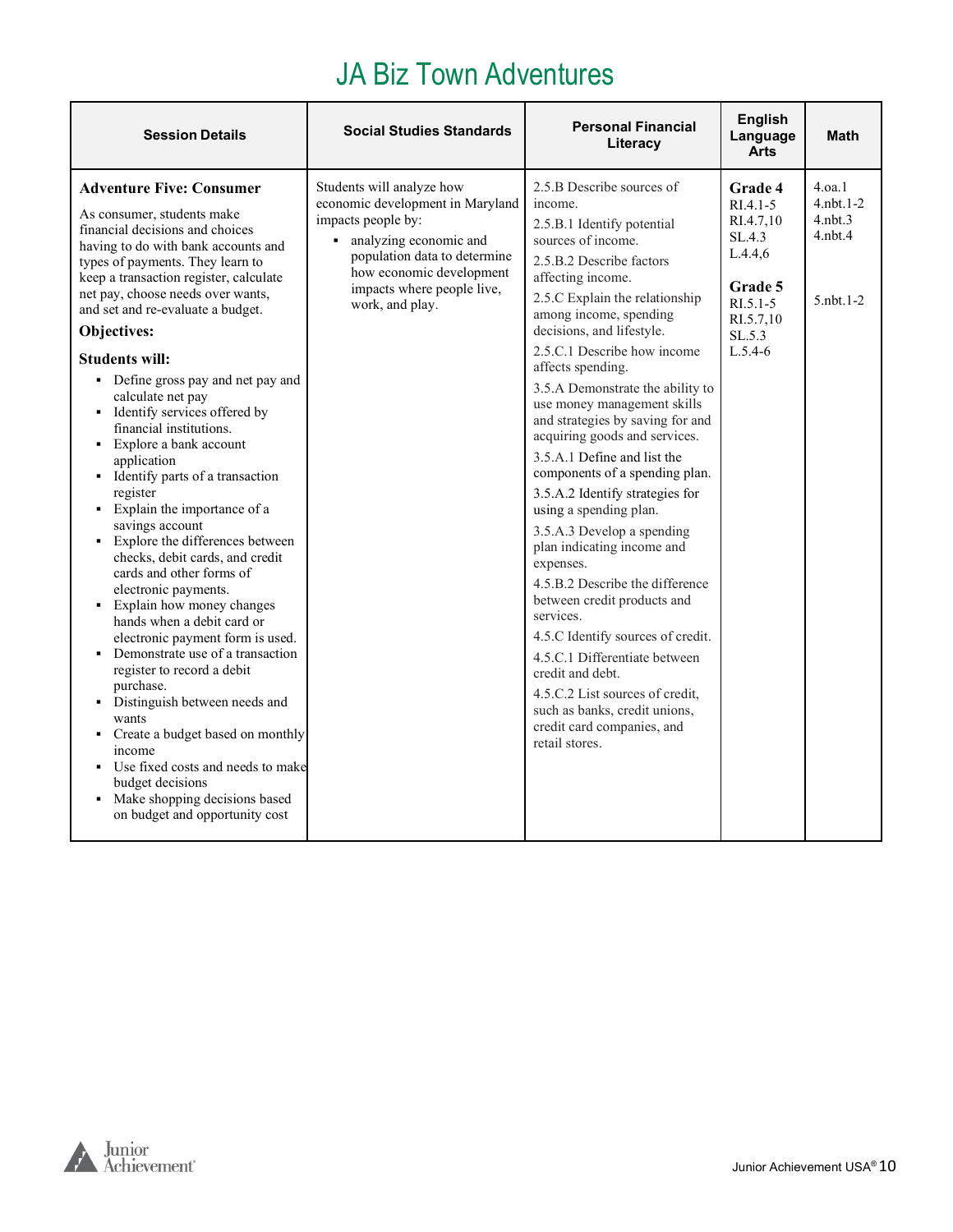| <b>Session Details</b>                                                                                                                                                                                                                                                                                                                                                                                                                                                                                                                                                                                                                | <b>Social Studies Standards</b>                                                                                                                                                                                                                                       | <b>Personal Financial Literacy</b>                                                                                                                                                                                                                                                                                                                                                                                                                                                                                                                                                                                                                                                                                                                                                                                                                                                        | <b>English</b><br>Language<br><b>Arts</b>                                                                                                                                                                                | Math                                                                                                                                              |
|---------------------------------------------------------------------------------------------------------------------------------------------------------------------------------------------------------------------------------------------------------------------------------------------------------------------------------------------------------------------------------------------------------------------------------------------------------------------------------------------------------------------------------------------------------------------------------------------------------------------------------------|-----------------------------------------------------------------------------------------------------------------------------------------------------------------------------------------------------------------------------------------------------------------------|-------------------------------------------------------------------------------------------------------------------------------------------------------------------------------------------------------------------------------------------------------------------------------------------------------------------------------------------------------------------------------------------------------------------------------------------------------------------------------------------------------------------------------------------------------------------------------------------------------------------------------------------------------------------------------------------------------------------------------------------------------------------------------------------------------------------------------------------------------------------------------------------|--------------------------------------------------------------------------------------------------------------------------------------------------------------------------------------------------------------------------|---------------------------------------------------------------------------------------------------------------------------------------------------|
| <b>Unit 1: Income</b><br>Students recognize the fundamental<br>role that income plays in their<br>personal finances and the factors<br>that affect income and take-home<br>pay. They discover how their<br>decisions about education and<br>careers impact their potential income<br>and quality of life.<br>Objectives:<br><b>Students will:</b><br>• Rate their interests, abilities,<br>and values.<br>• Determine work preferences<br>and match them to career<br>choices<br>Define taxes and explain their<br>٠<br>purpose and impact on income<br>• Figure net monthly income                                                   | A. Economic Decision Making<br>1. Evaluate alternative approaches<br>or solutions to economic issues in<br>terms of benefits and costs for<br>different groups over time.<br>2. Plan and predict the financial<br>outcomes in an applied decision-<br>making process. | 2.8.A Examine the relationships<br>among education, skills, career<br>choices, economic conditions, and<br>income.<br>2.8.A.1 Describe how interests,<br>skills, career choices, and economic<br>conditions affect education choices.<br>2.8.A.2 Describe how education<br>choices affect income and the return<br>on investment.<br>2.8.A.3 Describe the unique<br>characteristics of both a job and a<br>career, including entrepreneurship.<br>2.8.A.4 Compare the benefits and<br>trade-offs of a variety of careers<br>including personal satisfaction.<br>2.8.A.5 Describe the relationship of<br>personal characteristics to a career<br>choice.<br>2.8.B Explain sources of income.<br>2.8.B.1 Identify potential sources of<br>income.<br>2.8.B.2 Describe factors affecting<br>income.<br>2.8.C Analyze the relationship<br>among income, spending decisions,<br>and lifestyle. | Grade 6<br>SL.6.1<br>L.6.1<br>L.6.3<br>L.6.4<br>Grade 7<br>SL.7.1<br>L.7.1<br>L.7.3<br>L.7.4<br>Grade 8<br>SL.8.1<br>L.8.1<br>L.8.3<br>L.8.4<br>Grades 9-10<br>SL.9-10.1<br>$L.9-10.1$<br>$L.9-10.4$                     | Grade 6<br>RP.6.3b<br>NS.6.2<br>NS.6.3<br>NS.6.5<br>SP.6.1<br>SP.6.2<br>Grade 7<br>RP.7<br>R2.b<br>NS.7.2<br>NS.7.3<br>EE.7.1<br>EE.7.2           |
| Unit 2: Saving, Investing and<br><b>Risk Management</b><br>Students explore and compare<br>saving and investing options as part<br>of their overall financial planning.<br>They also examine risk and how<br>insurance may help protect savings<br>from both planned and unplanned<br>events.<br>Objectives:<br><b>Students will:</b><br>• Identify the benefits of saving<br>a portion of income for future<br>use<br>• Explain short- and long-term<br>saving options<br>Explain some of the<br>٠<br>advantages and disadvantages<br>of various saving and<br>investing options<br>Assess personal risk and risk<br>٠<br>management | A. Economic Decision Making<br>1. Evaluate alternative approaches<br>or solutions to economic issues in<br>terms of benefits and costs for<br>different groups over time.<br>2. Plan and predict the financial<br>outcomes in an applied decision-<br>making process. | 5.8.A Align appropriate financial<br>services and products to specified<br>goals.<br>5.8.A.1 Determine an investment<br>strategy's time horizon based on a<br>specified goal.<br>5.8.A.2 Differentiate between<br>various investment options, such as<br>certificates of deposit, stocks, mutual<br>funds, and bonds, and compare their<br>current returns.<br>5.8.A.3 Determine the fees of<br>various financial accounts and<br>products.<br>5.8.C Describe the relationships<br>between saving and investing.<br>5.8.C.1 Differentiate between<br>income and investment growth.<br>5.8.C.2 Compare reasons for saving<br>and reasons for investing.<br>5.8.C.3 Identify sources of<br>investment products, such as banks,<br>investment companies, financial<br>planners.                                                                                                              | Grade 6<br>RI.6.2<br>SL.6.1<br>L.6.1<br>L.6.3<br>L.6.4<br>Grade 7<br>RI.7.2<br>SL.7.1<br>L.7.1<br>L.7.3<br>L.7.4<br>Grade 8<br>SL.8.1<br>L.8.1<br>L.8.3<br>L.8.4<br>Grades 9-10<br>SL.9-10.1<br>$L.9-10.1$<br>$L.9-10.4$ | Grade 6<br>RP.6.3b<br>NS.6.2<br>NS.6.3<br>NS.6.5<br>SP.6.1<br>SP.6.2<br>Grade 7<br>RP.7<br>R2.b<br>NS.7.2<br>NS.7.3<br>EE.7.1<br>EE.7.2<br>SP.7.5 |

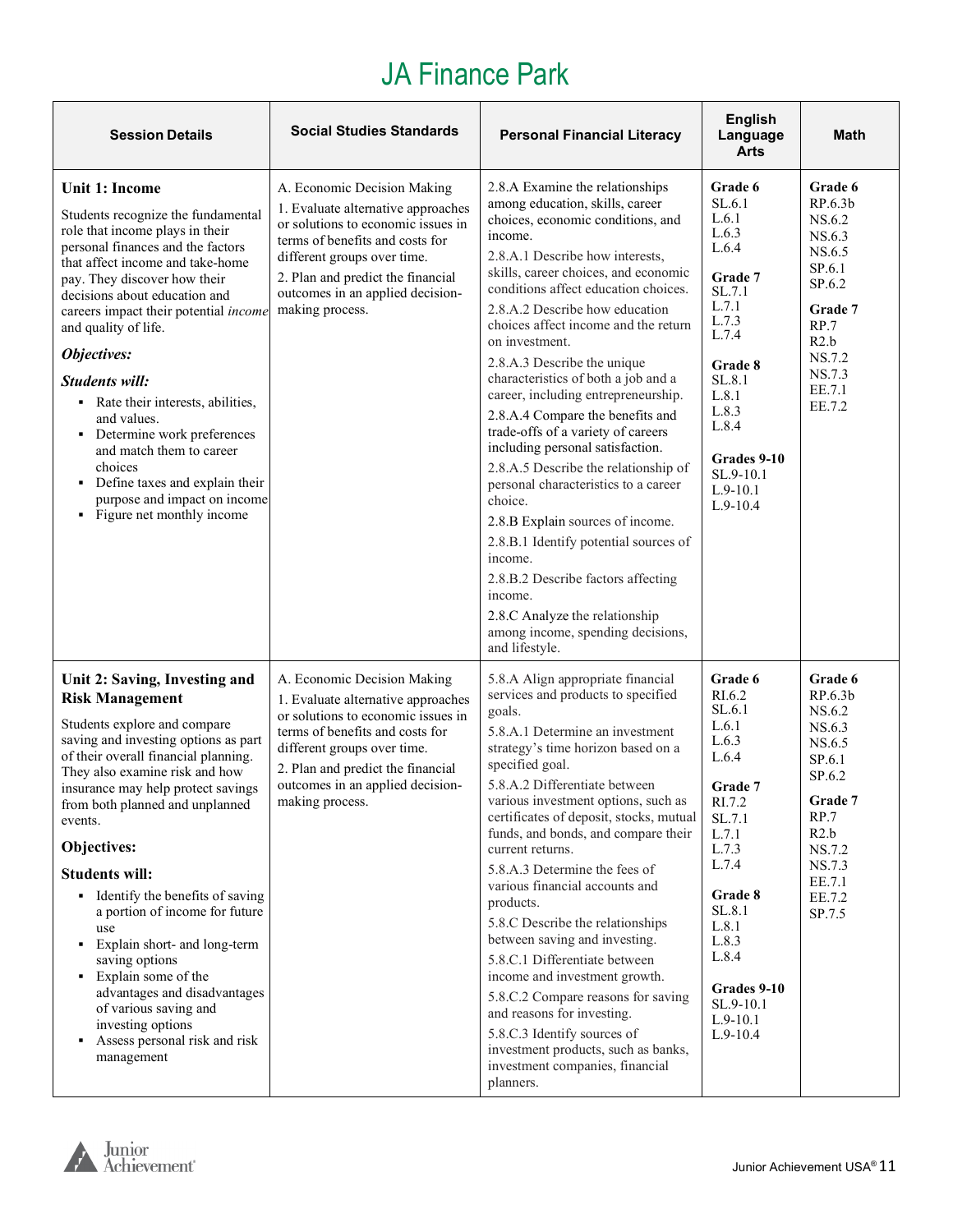| <b>Session Details</b>                                                                                                                                                                                                                                                                                                                                                                                                                                                                                                                                                                                                                                                                                                                     | <b>Social Studies Standards</b>                                                                                                                                                                                                                                       | <b>Personal Financial Literacy</b>                                                                                                                                                                                                                                                                                                                                                                                                                                                                                                                                                                                                                                                                                                                                                                                                                                                                                                      | <b>English</b><br><b>Language Arts</b>                                                                                                 | <b>Math</b>                                                                                                              |
|--------------------------------------------------------------------------------------------------------------------------------------------------------------------------------------------------------------------------------------------------------------------------------------------------------------------------------------------------------------------------------------------------------------------------------------------------------------------------------------------------------------------------------------------------------------------------------------------------------------------------------------------------------------------------------------------------------------------------------------------|-----------------------------------------------------------------------------------------------------------------------------------------------------------------------------------------------------------------------------------------------------------------------|-----------------------------------------------------------------------------------------------------------------------------------------------------------------------------------------------------------------------------------------------------------------------------------------------------------------------------------------------------------------------------------------------------------------------------------------------------------------------------------------------------------------------------------------------------------------------------------------------------------------------------------------------------------------------------------------------------------------------------------------------------------------------------------------------------------------------------------------------------------------------------------------------------------------------------------------|----------------------------------------------------------------------------------------------------------------------------------------|--------------------------------------------------------------------------------------------------------------------------|
| <b>Unit 3: Debit and Credit</b><br>Students compare financial<br>institutions and their services.<br>Through discussion and a game<br>activity, they weigh the advantages<br>and disadvantages of debit and<br>credit. Students also examine the<br>role that credit scores and credit<br>reporting have on personal finances.<br>Objectives:<br><b>Students will:</b><br>• Define financial institutions<br>and identify the services they<br>provide<br>• Examine debit and credit<br>cards and their use<br>• Explain the benefits and<br>common pitfalls of credit<br>cards<br>Explain the benefits of debit<br>٠<br>cards<br>• Define credit score and<br>describe how it influences the<br>ability to get credit and<br>borrow money | A. Economic Decision Making<br>1. Evaluate alternative approaches<br>or solutions to economic issues in<br>terms of benefits and costs for<br>different groups over time.<br>2. Plan and predict the financial<br>outcomes in an applied decision-<br>making process. | 3.8.B Describe the services of<br>financial institutions.<br>3.8.B.1 Explain and select<br>appropriate financial institutions to<br>assist with meeting various<br>personal<br>financial needs and goals.<br>3.8.B.2 Describe various financial<br>products or services and an<br>appropriate use of each.<br>4.8.F Compare credit scores and<br>reports.<br>4.8.F.1 Link character, capacity,<br>and capital with creditworthiness.<br>4.8.F.2 Explain the factors that<br>impact a credit report.<br>4.8.F.3 Describe a credit report;<br>explain what a credit score is and<br>the factors affecting a credit score.<br>4.8.F.4 Identify ways to prevent or<br>manage credit problems.<br>4.8.G Explain the consequences of<br>not meeting credit obligations.<br>4.8.G.1 Identify the consequences<br>of not meeting credit obligations,<br>such as late fees, acquiring loans,<br>paying higher interest rates, and<br>bankruptcy. | Grade 6<br>SL.6.1<br>SL.6.2<br>Grades 9-10<br>$L.9-10.1$<br>$L.9-10.4$<br>Grades 11-12<br>SL.11-12.1<br>$L.11 - 12.1$<br>$L.11 - 12.4$ | Grade 6<br>RP.6.3b<br>NS.6.2<br>NS.6.3<br>NS.6.5<br>Grade 7<br>RP.7.R2.b<br>NS.7.3<br>SP.7.5<br>Grade 8<br>G.8<br>SP.8.2 |

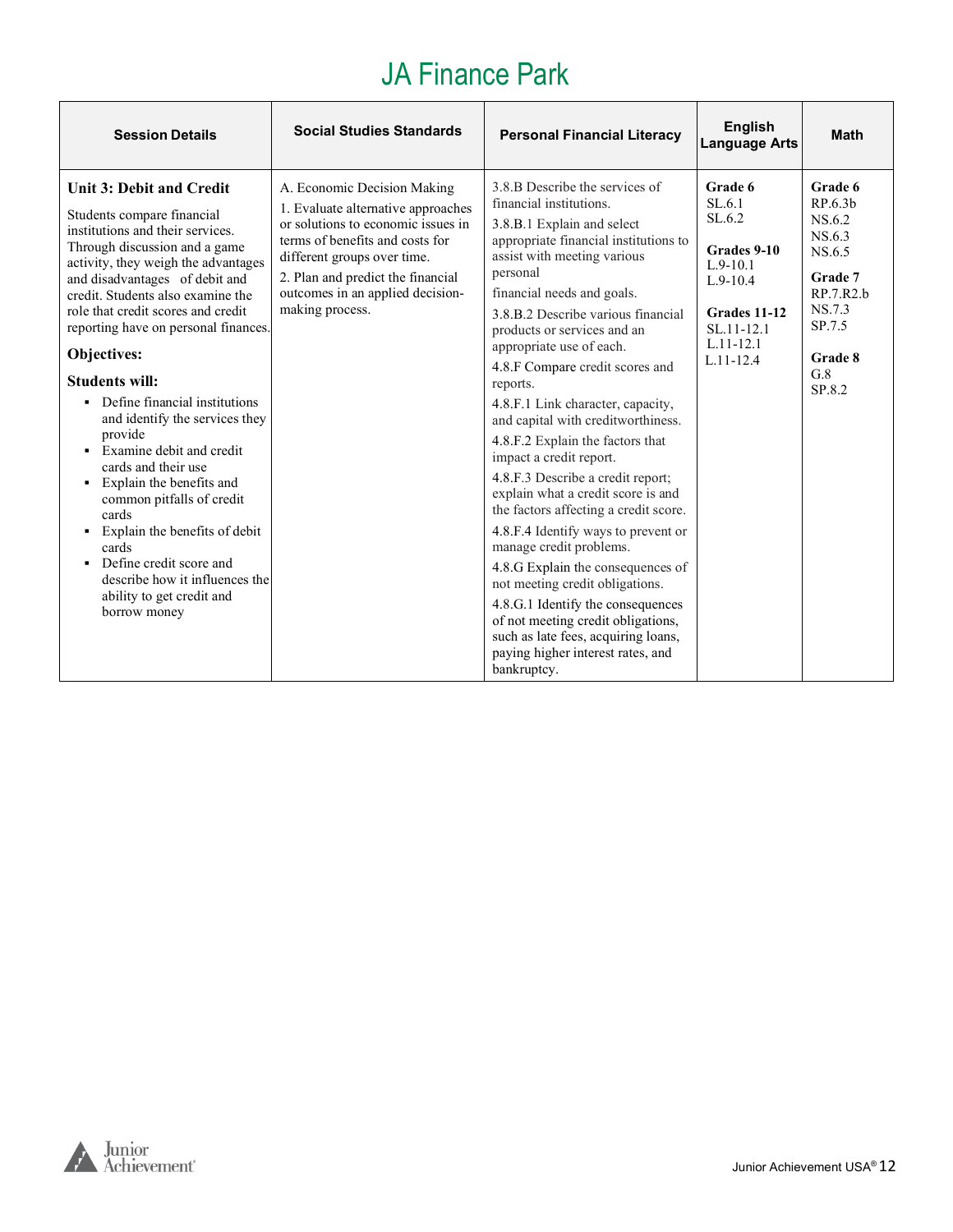| <b>Session Details</b>                                                                                                                                                                                                                                                                                                                                                                                                                                              | <b>Social Studies Standards</b>                                                                                                                                                                                                                                       | <b>Personal Financial Literacy</b>                                                                                                                                                                                                                                                                                                                                                                                                                                                                                                                                                                                                                                                                                                                                                                                                                                                                                                                                                                                                                                                                                                                                                                                                                                                   | <b>English</b><br><b>Language Arts</b>                                                                                                                                                                                                    | <b>Math</b>                                                                              |
|---------------------------------------------------------------------------------------------------------------------------------------------------------------------------------------------------------------------------------------------------------------------------------------------------------------------------------------------------------------------------------------------------------------------------------------------------------------------|-----------------------------------------------------------------------------------------------------------------------------------------------------------------------------------------------------------------------------------------------------------------------|--------------------------------------------------------------------------------------------------------------------------------------------------------------------------------------------------------------------------------------------------------------------------------------------------------------------------------------------------------------------------------------------------------------------------------------------------------------------------------------------------------------------------------------------------------------------------------------------------------------------------------------------------------------------------------------------------------------------------------------------------------------------------------------------------------------------------------------------------------------------------------------------------------------------------------------------------------------------------------------------------------------------------------------------------------------------------------------------------------------------------------------------------------------------------------------------------------------------------------------------------------------------------------------|-------------------------------------------------------------------------------------------------------------------------------------------------------------------------------------------------------------------------------------------|------------------------------------------------------------------------------------------|
| Unit 4: Budget+<br>Students recognize the importance<br>of spending wisely to achieve<br>financial success and the value of<br>creating and maintaining a budget.<br>Objectives:<br><b>Students will:</b><br>• Categorize spending by needs<br>and wants<br>• Compare teen and adult<br>spending patterns<br>• Determine which categories<br>belong in a budget<br>• Relate the need to save<br>money to meet goals<br>• Prepare a budget using goals<br>and income | A. Economic Decision Making<br>1. Evaluate alternative approaches<br>or solutions to economic issues in<br>terms of benefits and costs for<br>different groups over time.<br>2. Plan and predict the financial<br>outcomes in an applied decision-<br>making process. | 1.8.A Analyze the financial<br>choices that people make based on<br>available resources, needs, and<br>wants for goods and services.<br>1.8.A.1 Predict the consequences<br>of making financial decisions.<br>1.8.A.2 Describe opportunity cost<br>of financial decisions made by<br>individuals.<br>1.8.A.3 Predict the financial<br>outcomes in an applied decision-<br>making process.<br>1.8.C Integrate and apply financial<br>knowledge, attitudes, and skills.<br>1.8.C.1 Develop and apply<br>financial literacy vocabulary.<br>1.8.C.2 Develop an informed and<br>responsible action to resolve<br>personal financial literacy<br>questions and issues.<br>1.8.C.3 Describe methods to<br>achieve personal financial goals.<br>1.8.C.4 Differentiate between<br>responsible and irresponsible<br>financial decisions.<br>3.8.A Demonstrate the ability to<br>use money management skills and<br>strategies.<br>3.8.A.1 Determine the feasibility<br>of a spending plan based on a set<br>of criteria.<br>3.8.A.2 Prepare a spending plan for<br>various applications, such as<br>personal, family, business, and<br>entrepreneurship.<br>3.8.A.3 Formulate and compare<br>money management choices that<br>enable individuals to progress<br>toward stated financial goals. | Grade 6<br>RI.6.1<br>SL.6.1<br>L.6.1<br>L.6.3<br>L.6.4<br>Grade 7<br>RI.7.1<br>SL.7.1<br>L.7.1<br>L.7.3<br>L.7.4<br><b>Grade 8</b><br>RI.8.1<br>SL.8.1<br>L.8.1<br>L.8.3<br>L.8.4<br>Grades 9-10<br>SL.9-10.1<br>$L.9-10.1$<br>$L.9-10.4$ | Grade 6<br>NS.6.2<br>NS.6.3<br>NS.6.5<br>Grade 7<br>NS.7.2<br>NS.7.3<br>EE.7.1<br>EE.7.2 |

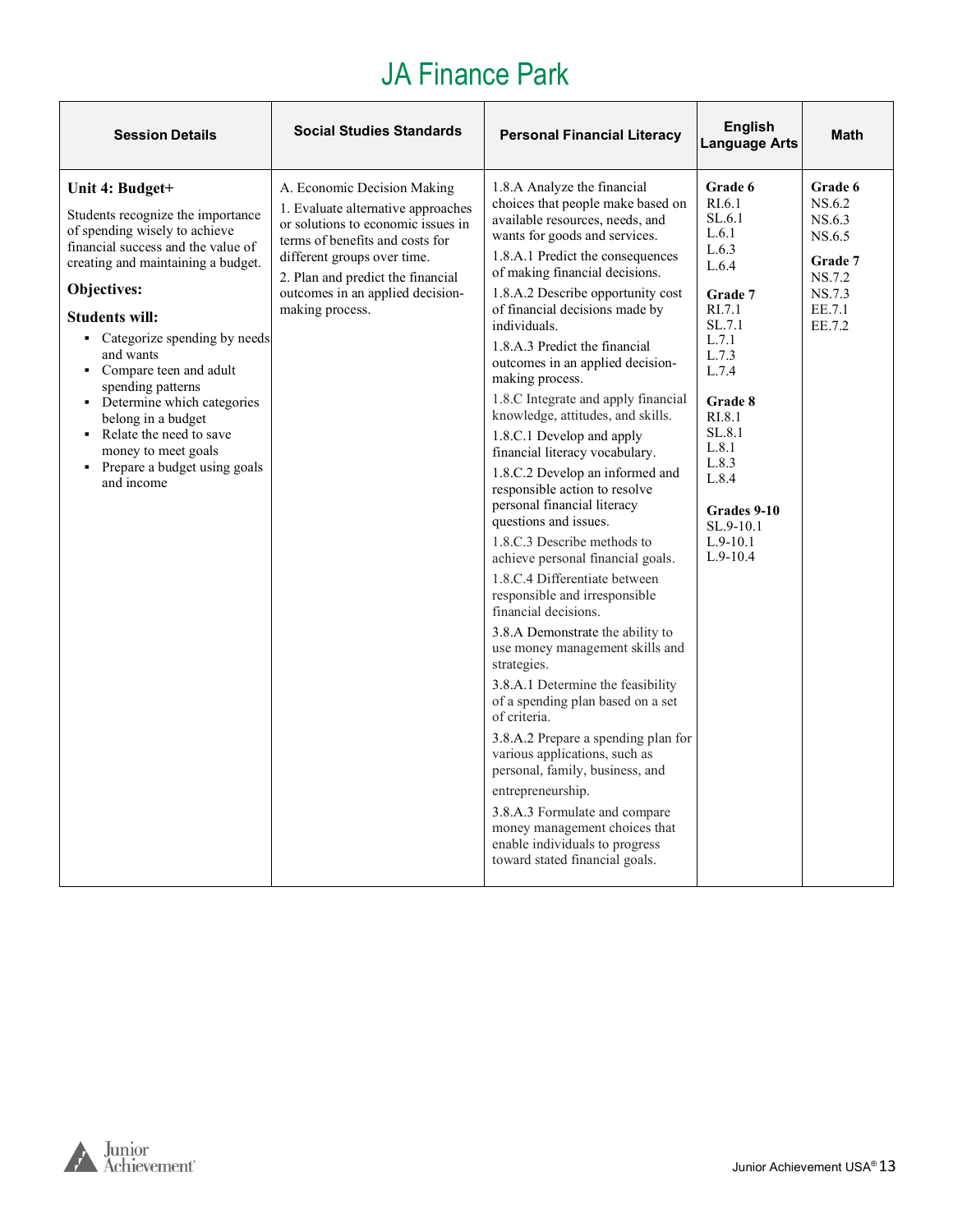| <b>Session Details</b>                                                                                                                                                                                                                                                                                                                                                                                                                                                                                                                                             | <b>Social Studies Standards</b>                                                                                                                                                                                                                                       | <b>Personal Financial Literacy</b>                                                                                                                                                                                                                                                                                                                                                                                                                                                                                                                                                                                                                                                                                                                                                                                                                                                                                                                                                                                                                                                                                                                                                                                                                                                   | <b>English</b><br><b>Language Arts</b>                                                                                                                                                                 | <b>Math</b>                                                                                  |
|--------------------------------------------------------------------------------------------------------------------------------------------------------------------------------------------------------------------------------------------------------------------------------------------------------------------------------------------------------------------------------------------------------------------------------------------------------------------------------------------------------------------------------------------------------------------|-----------------------------------------------------------------------------------------------------------------------------------------------------------------------------------------------------------------------------------------------------------------------|--------------------------------------------------------------------------------------------------------------------------------------------------------------------------------------------------------------------------------------------------------------------------------------------------------------------------------------------------------------------------------------------------------------------------------------------------------------------------------------------------------------------------------------------------------------------------------------------------------------------------------------------------------------------------------------------------------------------------------------------------------------------------------------------------------------------------------------------------------------------------------------------------------------------------------------------------------------------------------------------------------------------------------------------------------------------------------------------------------------------------------------------------------------------------------------------------------------------------------------------------------------------------------------|--------------------------------------------------------------------------------------------------------------------------------------------------------------------------------------------------------|----------------------------------------------------------------------------------------------|
| Unit 5: Simulation and<br><b>Debriefing</b><br>Students participate in the JA<br>Finance Park simulation. They put<br>into action all they have learned in<br>the classroom by making important<br>spending decisions and maintaining<br>a balanced budget. Following their<br>simulation experience, students<br>participate in a reflective<br>assessment.<br>Objectives:<br><b>Students will:</b><br>• Create a family budget using<br>hypothetical life situations<br>• Make saving and investment<br>decisions<br>• Reflect on their simulation<br>experience | A. Economic Decision Making<br>1. Evaluate alternative approaches<br>or solutions to economic issues in<br>terms of benefits and costs for<br>different groups over time.<br>2. Plan and predict the financial<br>outcomes in an applied decision-<br>making process. | 1.8.A Analyze the financial<br>choices that people make based on<br>available resources, needs, and<br>wants for goods and services.<br>1.8.A.1 Predict the consequences<br>of making financial decisions.<br>1.8.A.2 Describe opportunity cost<br>of financial decisions made by<br>individuals.<br>1.8.A.3 Predict the financial<br>outcomes in an applied decision-<br>making process.<br>1.8.C Integrate and apply financial<br>knowledge, attitudes, and skills.<br>1.8.C.1 Develop and apply<br>financial literacy vocabulary.<br>1.8.C.2 Develop an informed and<br>responsible action to resolve<br>personal financial literacy<br>questions and issues.<br>1.8.C.3 Describe methods to<br>achieve personal financial goals.<br>1.8.C.4 Differentiate between<br>responsible and irresponsible<br>financial decisions.<br>3.8.A Demonstrate the ability to<br>use money management skills and<br>strategies.<br>3.8.A.1 Determine the feasibility<br>of a spending plan based on a set<br>of criteria.<br>3.8.A.2 Prepare a spending plan for<br>various applications, such as<br>personal, family, business, and<br>entrepreneurship.<br>3.8.A.3 Formulate and compare<br>money management choices that<br>enable individuals to progress<br>toward stated financial goals. | Grade 6<br>RI.6.1<br>W.6.1<br>W.6.4<br>W.6.9<br>Grade 7<br>RI.7.1<br>W.7.1<br>W.7.4<br>W.7.9<br>Grade 8<br>RI.8.1<br>W.8.1<br>W.8.4<br>W.8.9<br>Grades 9-10<br>$RI.9-10.1$<br>$W.9-10.4$<br>$W.9-10.9$ | Grade 6<br>RP.6.3b<br>NS.6.2<br>NS.6.3<br>NS.6.5<br>Grade 7<br>RP.7.R2.b<br>NS.7.2<br>NS.7.3 |

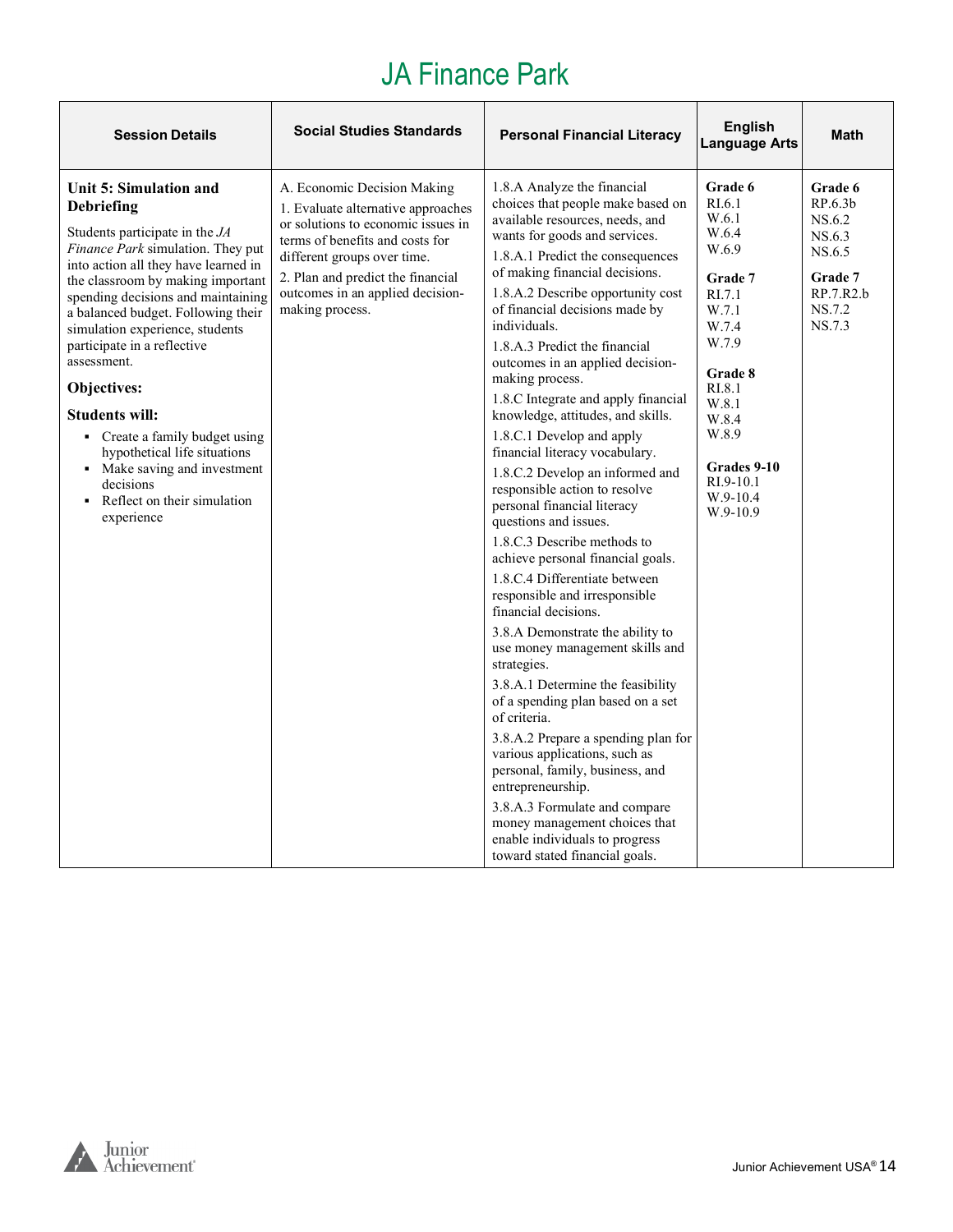| <b>Session Details</b>                                                                                                                                                                                                                                                                                                                                                                                                                                                                                                                                                                                                                                                                                                                                                                                                                                                           | <b>Maryland Standards</b>                                                                                                                                                                                                                                                                                                                                                                                                                                                                                                                                                                                                                                                                                                                                                                                                                                                                                                                                                                                                                                                                                                                                                                         | <b>Personal Financial</b><br>Literacy                                                                                                                                                                                                                                                                                                                                                                                                                                                                                                                                                                                                                                            | <b>English Language Arts</b>                                                                                                                         |
|----------------------------------------------------------------------------------------------------------------------------------------------------------------------------------------------------------------------------------------------------------------------------------------------------------------------------------------------------------------------------------------------------------------------------------------------------------------------------------------------------------------------------------------------------------------------------------------------------------------------------------------------------------------------------------------------------------------------------------------------------------------------------------------------------------------------------------------------------------------------------------|---------------------------------------------------------------------------------------------------------------------------------------------------------------------------------------------------------------------------------------------------------------------------------------------------------------------------------------------------------------------------------------------------------------------------------------------------------------------------------------------------------------------------------------------------------------------------------------------------------------------------------------------------------------------------------------------------------------------------------------------------------------------------------------------------------------------------------------------------------------------------------------------------------------------------------------------------------------------------------------------------------------------------------------------------------------------------------------------------------------------------------------------------------------------------------------------------|----------------------------------------------------------------------------------------------------------------------------------------------------------------------------------------------------------------------------------------------------------------------------------------------------------------------------------------------------------------------------------------------------------------------------------------------------------------------------------------------------------------------------------------------------------------------------------------------------------------------------------------------------------------------------------|------------------------------------------------------------------------------------------------------------------------------------------------------|
| <b>Unit 1: Income</b><br>Students recognize the fundamental role<br>of income in their personal finances and<br>the factors that affect income and take-<br>home pay. Through Project-Based<br>Learning (PBL), students understand<br>how the decisions they make about<br>education and careers have an impact on<br>their potential income and quality of life.<br>Objectives:<br><b>Students will:</b><br>• Tell the difference between<br>abilities, interests, work<br>preferences, and values<br>Identify career interests and goals<br>as a way to earn future income<br>• Define taxes and explain their<br>purpose and impact on income<br>• Interpret sources of income<br>(salaries and wages, interest, profit<br>for business owners, etc.)<br>• Calculate NMI (net monthly<br>income) income tax (including<br>state income tax), Social Security,<br>and Medicare | <b>Social Studies Standards</b><br>6.2: The student will demonstrate the<br>ability to communicate and critique<br>conclusions.<br>• The student will construct arguments<br>using precise and knowledgeable<br>claims, with evidence from multiple<br>sources<br><b>Career Development</b><br>1/A 1a. Integrate a broad range of<br>interests into one's personal learning<br>and career goals, and assess the<br>impact of abilities, strengths, skills,<br>and talents on one's career<br>development.<br>1b. Evaluate how positive personal<br>characteristics affect one's career<br>development.<br>1/A. 2. Explain and assess how one's<br>self-concept affects and promotes both<br>educational achievement and success<br>at work.<br>1/B B. Demonstrate positive<br>interpersonal skills and respect for<br>diversity to facilitate one's career<br>development.<br>2/A. 1a. Identify and research career<br>clusters and CTE programs of interest.<br>1b. Determine academic and career<br>related goals.<br>2/C. 3. Evaluate career assessment<br>results to identify a career cluster<br>related academic courses and program<br>of study to inform academic and<br>career planning. | 2.12.B Evaluate sources of<br>income.<br>2.12.B.1 Differentiate<br>between earned income and<br>other sources of income.<br>2.12.B.2 Describe how<br>adjusting benefits can affect<br>income.<br>2.12.C Evaluate the<br>relationship among income,<br>spending decisions and<br>lifestyle.<br>2.12.D Determine how<br>taxes, employee benefits,<br>and public programs relate<br>to income.<br>2.12.D.1 Describe how<br>taxes can affect income and<br>lifestyle.<br>2.12.D.2 Explain how<br>taxable income impacts<br>disposable income.<br>2.12.D.3 Research<br>employee benefits, such as<br>retirement plans and health<br>care, and how they affect<br>the quality of life. | Grades 9-10<br>$RI.9 - 10.4$<br>W. 9-10. 1.4<br>SL. 9-10.1<br>$L.9-10.1,4$<br>Grades 11-12<br>RI 11/12.4<br>W.11/12.1.4<br>SL.11/12.1<br>L.11/12.1,4 |

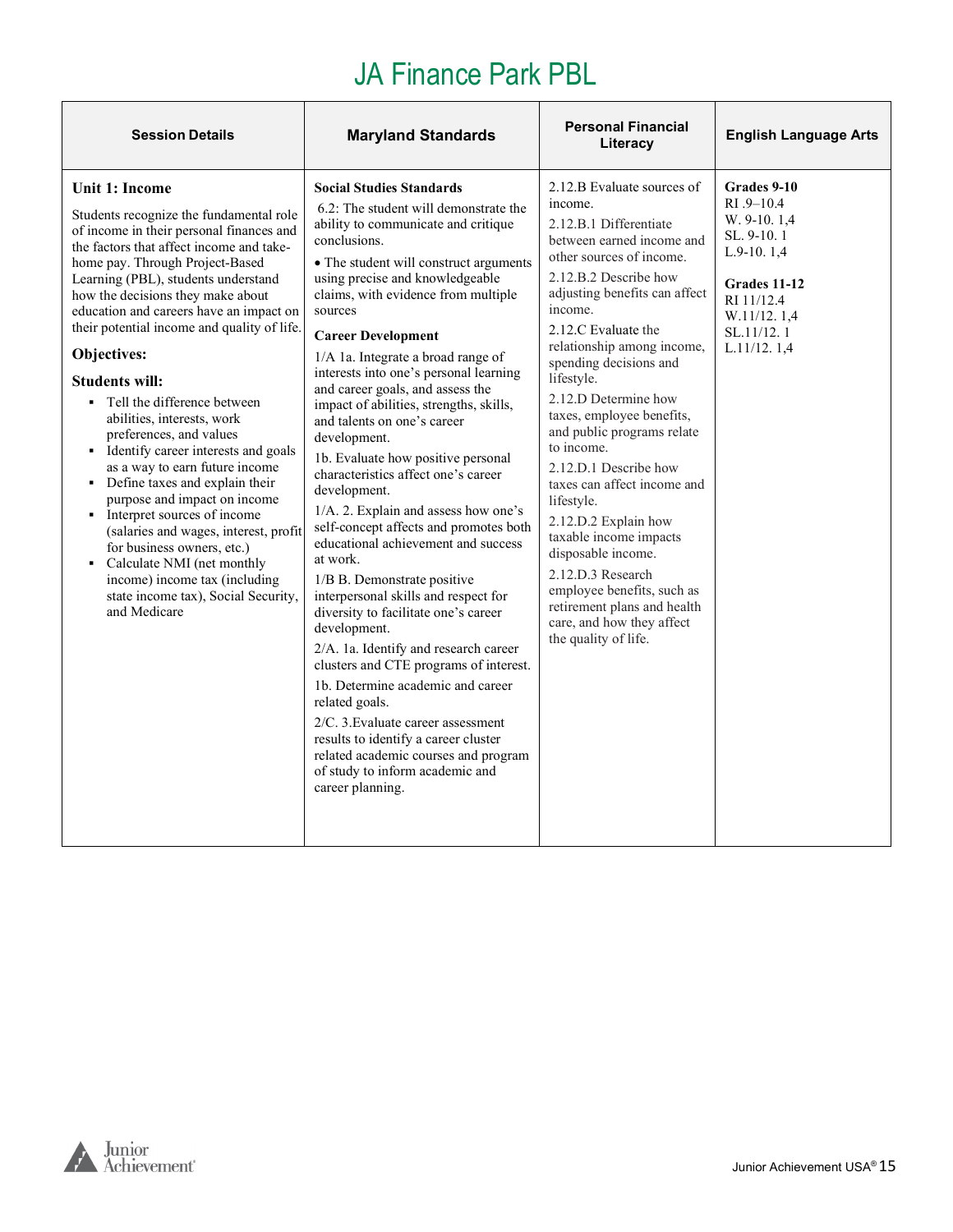| <b>Session Details</b>                                                                                                                                                                                                                                                                                                                                                                                                                                                                                                                                                                                  | <b>Maryland Standards</b> | <b>Personal Financial</b><br>Literacy                                                                                                                                                                                                                                                                                                                                                                                                                                                                                                                                                                                                                                                                                                                              | <b>English Language Arts</b>                                                                                                                             |
|---------------------------------------------------------------------------------------------------------------------------------------------------------------------------------------------------------------------------------------------------------------------------------------------------------------------------------------------------------------------------------------------------------------------------------------------------------------------------------------------------------------------------------------------------------------------------------------------------------|---------------------------|--------------------------------------------------------------------------------------------------------------------------------------------------------------------------------------------------------------------------------------------------------------------------------------------------------------------------------------------------------------------------------------------------------------------------------------------------------------------------------------------------------------------------------------------------------------------------------------------------------------------------------------------------------------------------------------------------------------------------------------------------------------------|----------------------------------------------------------------------------------------------------------------------------------------------------------|
| Unit 2: Saving, Investing and Risk<br>Management<br>Students explore savings and compare<br>investments as part of their overall<br>financial planning. They also examine<br>risk and how insurance may help protect<br>savings from both planned and<br>unplanned events.<br>Objectives:<br><b>Students will:</b><br>• Identify the benefits of saving a<br>portion of income for future use<br>• Explain short- and long-term<br>saving options<br>• Explain some of the advantages<br>and disadvantages of savings<br>options and investment vehicles<br>Assess personal risk and risk<br>management | NA                        | 3.12.A.1 Determine the<br>feasibility of a spending<br>plan based on multiple sets<br>of criteria.<br>3.12.A.2 Analyze and<br>compare income and<br>spending plans as affected<br>by age, needs, and<br>resources.<br>3.12.A.3 Apply various<br>money management<br>strategies to authentic<br>situations and predict<br>results over time.<br>3.12.A.4 Cite examples of<br>trade-offs resulting from<br>competing financial goals.<br>5.12.A Critique appropriate<br>financial services and<br>products to specified goals.<br>5.12.A.1 Develop a model<br>comparing investment<br>results.<br>5.12.A.2 Select appropriate<br>financial services and<br>products to achieve<br>personal financial goals.<br>5.12.A.3 Compare, contrast,<br>and compute historical | Grades 9-10<br>$RI.9-10.1$<br>W. 9-10. 1,4,9<br>SL. 9-10.1<br>$L.9-10.1,4$<br>Grades 11-12<br>RI .11-12.1<br>W.11-12.1,4,9<br>SL11-12.1<br>$L.11-12.1,4$ |
|                                                                                                                                                                                                                                                                                                                                                                                                                                                                                                                                                                                                         |                           | returns and fees of various<br>financial products.<br>5.12.A.4 Differentiate<br>between various investment<br>products.<br>5.12.C Explain the<br>relationships between<br>saving and investing.<br>5.12.C.1 Describe the role<br>of revenue-generating<br>assets in building wealth.                                                                                                                                                                                                                                                                                                                                                                                                                                                                               |                                                                                                                                                          |

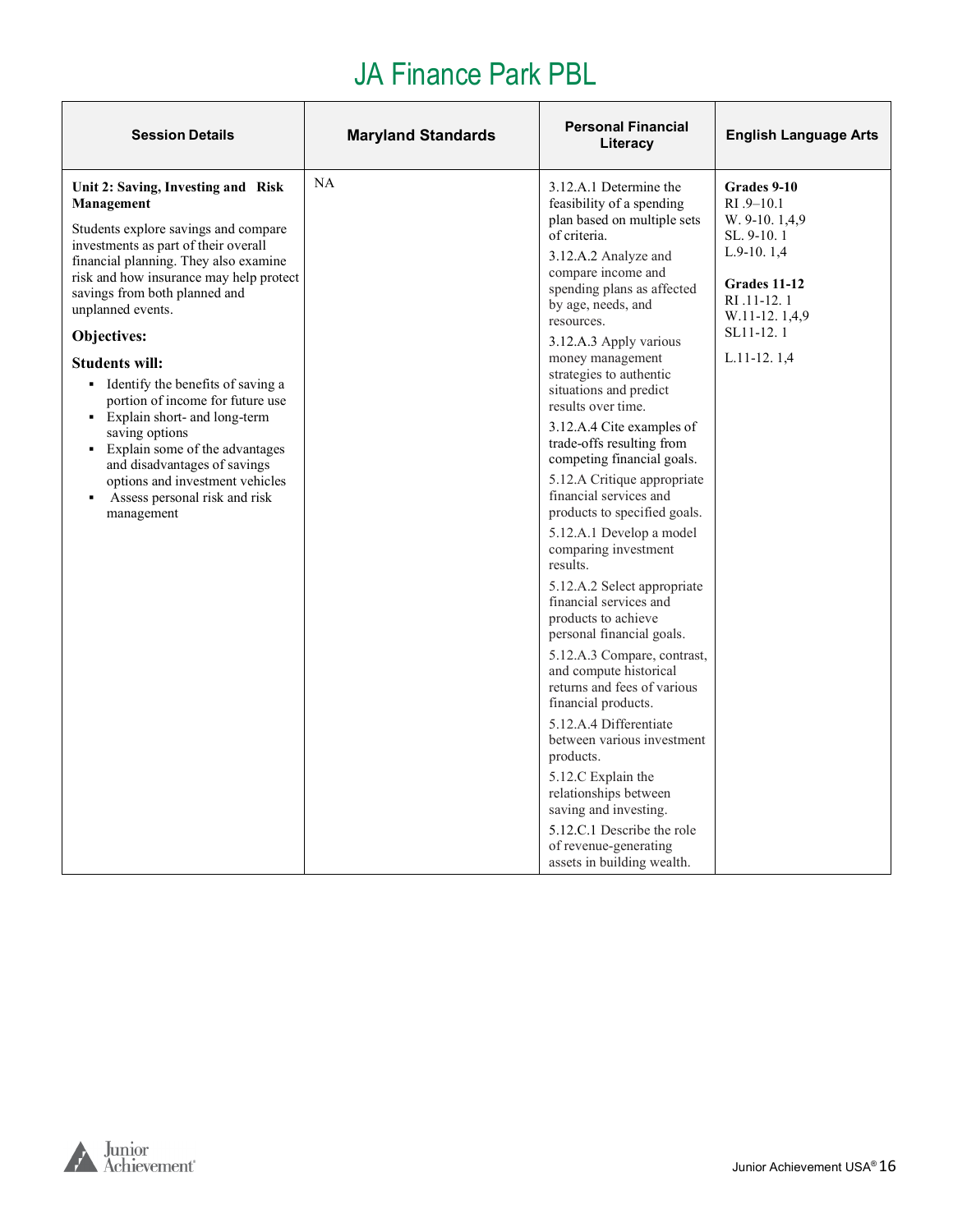| <b>Personal Financial</b><br><b>Session Details</b><br><b>Maryland Standards</b><br><b>English Language Arts</b><br>Literacy                                                                                                                                                                                                                                                                                                                                                                                                                                                                                                                                                                                                                                                                                                                                                                                                                                                                                                                                                                                                                                                                                                                                                                                                                                                                                                                                                                                                                                                                                                                                                                                         |  |
|----------------------------------------------------------------------------------------------------------------------------------------------------------------------------------------------------------------------------------------------------------------------------------------------------------------------------------------------------------------------------------------------------------------------------------------------------------------------------------------------------------------------------------------------------------------------------------------------------------------------------------------------------------------------------------------------------------------------------------------------------------------------------------------------------------------------------------------------------------------------------------------------------------------------------------------------------------------------------------------------------------------------------------------------------------------------------------------------------------------------------------------------------------------------------------------------------------------------------------------------------------------------------------------------------------------------------------------------------------------------------------------------------------------------------------------------------------------------------------------------------------------------------------------------------------------------------------------------------------------------------------------------------------------------------------------------------------------------|--|
| <b>Career Development</b><br>4.12.C Analyze sources of<br>Grades 9-10<br><b>Unit 3: Debit and Credit</b><br>credit.<br>SL. 9-10.1,4<br>1/ D.1c. Evaluate financial choices<br>Students compare financial institutions<br>L.9-10.1,4<br>4.12.C.1 Explain how to<br>based on available resources, needs,<br>and their services; examine the value of<br>and wants for goods and services<br>acquire and maintain credit.<br>credit scores; and interpret the effect of<br>Grades 11-12<br>4.12.C.2 Compare sources<br>creditworthiness.<br>SL11-12.1,4<br>of consumer credit, and<br>Objectives:<br>apply them to consumer<br>$L.11 - 12.1,4$<br>decisions.<br><b>Students will:</b><br>4.12.C.3 Compare<br>• Describe the types of financial<br>strategies of credit and debt<br>institutions and the services they<br>management.<br>provide<br>4.12.C.4 Compare the<br>• Explain debit and credit cards and<br>financial benefits and<br>their uses<br>services of different types<br>• Identify the advantages and<br>of lending institutions.<br>disadvantages related to credit and<br>debit cards<br>4.12.F Analyze credit<br>• Give examples of the best ways to<br>scores and reports.<br>build credit<br>4.12.F.1 Explain personal<br>• Demonstrate why credit scores are<br>responsibility and the<br>important<br>factors that affect<br>creditworthiness, such as<br>payment history and total<br>debt vs. total available<br>credit.<br>4.12.F.2 Explain how a<br>credit report is used and<br>how frequently it should be<br>obtained.<br>4.12.F.3 Explain how credit<br>scores can be used to<br>leverage better products,<br>services, and employment<br>opportunities, such as<br>Security Clearance |  |

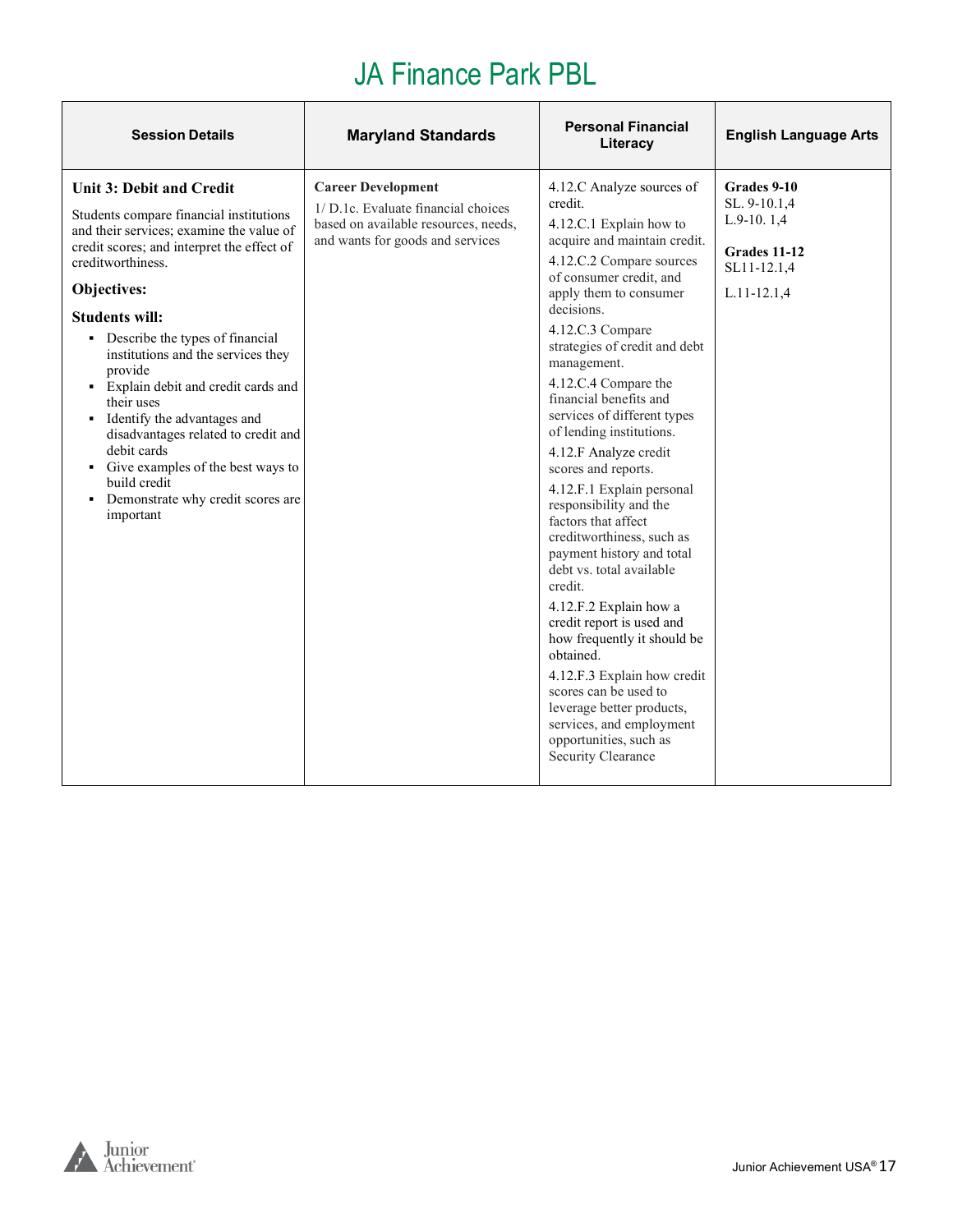| <b>Session Details</b>                                                                                                                                                                                                                                                                                                                                                                                                                                                                                                                                                                                                                                                                                                                                                               | <b>Maryland Standards</b> | <b>Personal Financial</b><br>Literacy                                                                                                                                                                                                                                                                                                                                                                                                                                                                                                                                                                                                                                                                                                                                                                                                                                                                                                                                     | <b>English Language Arts</b>                                                                                              |
|--------------------------------------------------------------------------------------------------------------------------------------------------------------------------------------------------------------------------------------------------------------------------------------------------------------------------------------------------------------------------------------------------------------------------------------------------------------------------------------------------------------------------------------------------------------------------------------------------------------------------------------------------------------------------------------------------------------------------------------------------------------------------------------|---------------------------|---------------------------------------------------------------------------------------------------------------------------------------------------------------------------------------------------------------------------------------------------------------------------------------------------------------------------------------------------------------------------------------------------------------------------------------------------------------------------------------------------------------------------------------------------------------------------------------------------------------------------------------------------------------------------------------------------------------------------------------------------------------------------------------------------------------------------------------------------------------------------------------------------------------------------------------------------------------------------|---------------------------------------------------------------------------------------------------------------------------|
| Unit 4: Budget+<br>This unit provides an opportunity for<br>students to set financial goals,<br>experience budgeting, and compare<br>sample budgets before they are<br>confronted with the financial<br>responsibilities of being and adult.<br>Lessons focus on classifying income and<br>expenses and staying with a plan. In<br>each of the PBL lessons, integration of<br>technology is required. During the final<br>lesson, students explain the value of<br>planning their spending and maintaining<br>a balanced budget.<br>Objectives:<br><b>Students will:</b><br>• Categorize spending by needs and<br>wants<br>• Determine which categories<br>belong in a budget<br>• Distinguish between different<br>kinds of budgets<br>• Prepare a budget using goals and<br>income | NA                        | 3.12.A Demonstrate the<br>ability to use money<br>management skills and<br>strategies.<br>3.12.A.1 Determine the<br>feasibility of a spending<br>plan based on multiple sets<br>of criteria.<br>3.12.A.2 Analyze and<br>compare income and<br>spending plans as affected<br>by age, needs, and<br>resources.<br>3.12.A.3 Apply various<br>money management<br>strategies to authentic<br>situations and predict<br>results over time.<br>3.12.A.4 Cite examples of<br>trade-offs resulting from<br>competing financial goals.<br>3.12.B.1 Develop a plan<br>that uses the services of<br>various financial<br>institutions to meet personal<br>and family financial goals.<br>3.12.B.2 Describe and<br>calculate interest and fees<br>applied to various forms of<br>saving, spending, debt.<br>3.12.C Develop and<br>evaluate financial goals<br>based on personal values.<br>3.12.C.1 Integrate long-<br>range personal goals with<br>financial needs and<br>resources. | Grades 9-10<br>$RI.9 - 10.1$<br>SL, 9-10.1<br>$L.9-10.1,4$<br>Grades 11-12<br>RI .11-12.1<br>SL11-12.1<br>$L.11 - 12.1,4$ |

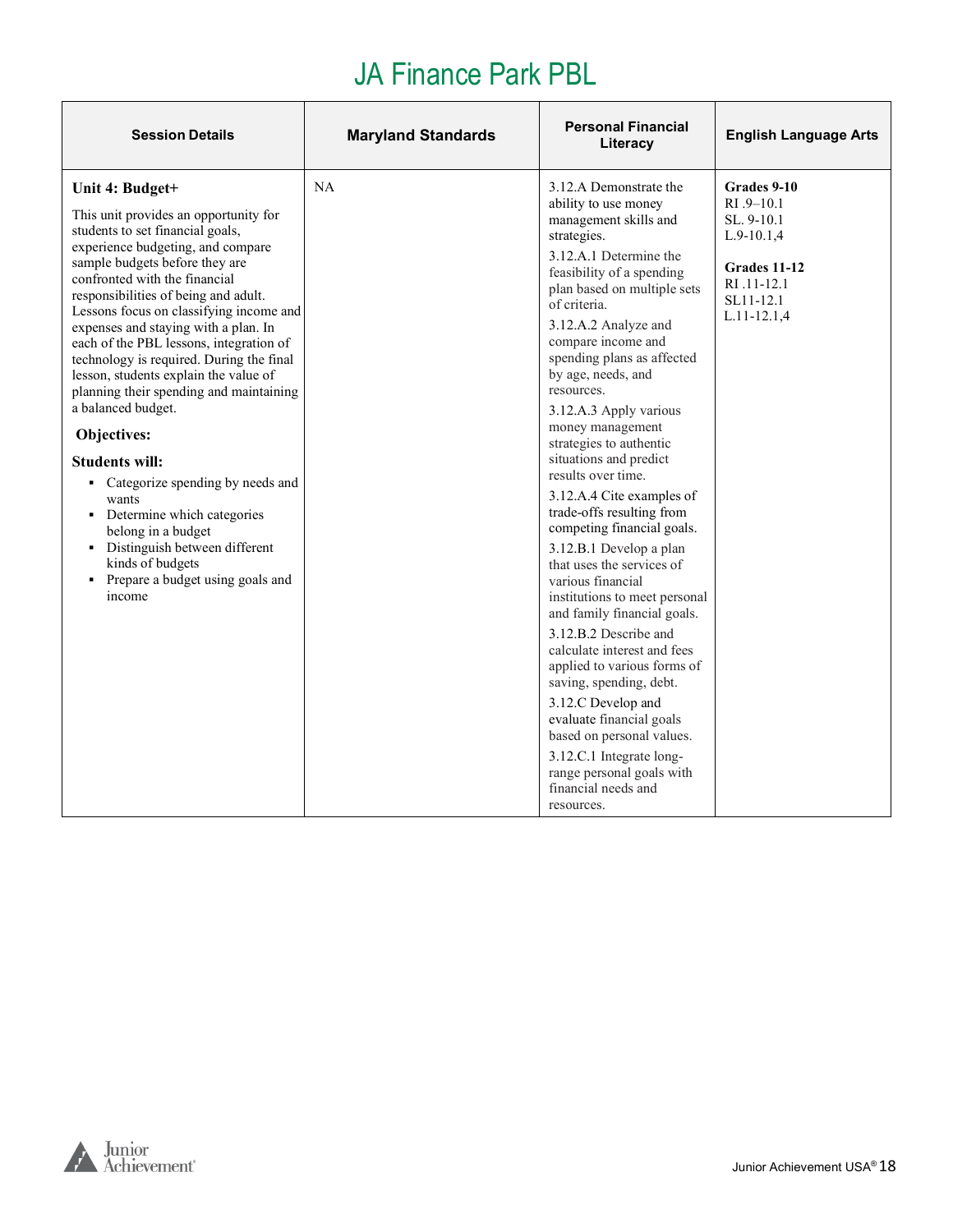| <b>Session Details</b>                                                                                                                                                                                                                                                                                                                                                                                                                                                                                                                                                                                                                                                                                                                                                                                                                                                                                                                                                                                                                                                        | <b>Maryland Standards</b>                                                                                                                                                                                                                                                                                                                                                                                                                                                                                                                                                                                                                                                                                                                     | <b>Personal Financial</b><br>Literacy                                                                                                                                                                                                                                                                                                                                                                                                                                                                                                                                                                                                                                                                                                                                                                                                                                                                                                                                     | <b>English Language Arts</b>                                                                                                                                                                                           |
|-------------------------------------------------------------------------------------------------------------------------------------------------------------------------------------------------------------------------------------------------------------------------------------------------------------------------------------------------------------------------------------------------------------------------------------------------------------------------------------------------------------------------------------------------------------------------------------------------------------------------------------------------------------------------------------------------------------------------------------------------------------------------------------------------------------------------------------------------------------------------------------------------------------------------------------------------------------------------------------------------------------------------------------------------------------------------------|-----------------------------------------------------------------------------------------------------------------------------------------------------------------------------------------------------------------------------------------------------------------------------------------------------------------------------------------------------------------------------------------------------------------------------------------------------------------------------------------------------------------------------------------------------------------------------------------------------------------------------------------------------------------------------------------------------------------------------------------------|---------------------------------------------------------------------------------------------------------------------------------------------------------------------------------------------------------------------------------------------------------------------------------------------------------------------------------------------------------------------------------------------------------------------------------------------------------------------------------------------------------------------------------------------------------------------------------------------------------------------------------------------------------------------------------------------------------------------------------------------------------------------------------------------------------------------------------------------------------------------------------------------------------------------------------------------------------------------------|------------------------------------------------------------------------------------------------------------------------------------------------------------------------------------------------------------------------|
| Unit 5: Simulation and Debriefing<br>Students participate in the JA Finance<br>Park simulation. They put into action all<br>they have learned in the classroom by<br>making important spending decisions<br>and maintaining a balanced budget.<br>Students then use the knowledge and<br>skills gained from the JA Finance Park<br>lessons to create a portfolio and<br>presentation that answer the following<br>driving question: What do I need to do<br>today to accomplish what I want in the<br>future?<br>Objectives:<br><b>Students will:</b><br>• Create a family budget using<br>hypothetical life situations<br>• Make saving and investment<br>decisions<br>• Demonstrate understanding of the<br>importance of making smart<br>financial decisions now that will<br>last throughout their lifetimes<br>• Articulate thoughts and ideas<br>effectively using oral, written, and<br>nonverbal communication skills in<br>a variety of forms and contexts<br>• Demonstrate originality and<br>creativity<br>• Build confidence, self-esteem, and<br>teamwork skills | <b>Social Studies</b><br>6.2: The student will demonstrate the<br>ability to communicate and critique<br>conclusions.<br>• The student will construct<br>arguments using precise and<br>knowledgeable claims, with<br>evidence from multiple sources.<br><b>Career Development</b><br>2/B. Understand the connections<br>among educational achievement,<br>lifelong learning and the career<br>options across career pathways.<br>2/D.3 Examine the implications of<br>decisions, consider new alternatives,<br>and analyze the need to compromise<br>and its effect on one's decisions.<br>2/E.1. Examine one's personal,<br>leisure, community, learner, work<br>roles, and responsibilities and<br>illustrate how they are interconnected. | 3.12.A Demonstrate the<br>ability to use money<br>management skills and<br>strategies.<br>3.12.A.1 Determine the<br>feasibility of a spending<br>plan based on multiple sets<br>of criteria.<br>3.12.A.2 Analyze and<br>compare income and<br>spending plans as affected<br>by age, needs, and<br>resources.<br>3.12.A.3 Apply various<br>money management<br>strategies to authentic<br>situations and predict<br>results over time.<br>3.12.A.4 Cite examples of<br>trade-offs resulting from<br>competing financial goals.<br>3.12.B.1 Develop a plan<br>that uses the services of<br>various financial<br>institutions to meet personal<br>and family financial goals.<br>3.12.B.2 Describe and<br>calculate interest and fees<br>applied to various forms of<br>saving, spending, debt.<br>3.12.C Develop and<br>evaluate financial goals<br>based on personal values.<br>3.12.C.1 Integrate long-<br>range personal goals with<br>financial needs and<br>resources. | Grades 9-10<br>$RI.9-10.1,4.8$<br>W. 9-10.1<br>$W. 9-10.4-9$<br>SL. 9-10.1<br>SL.9-10.4-6<br>$L.9-10.1-6$<br>Grades 11-12<br>RI .11-12.1,4,8<br>W.11-12.1<br>W. 11-12.4-9<br>SL.11-12.1<br>SL.11-12.4-6<br>L.11-12.1-6 |

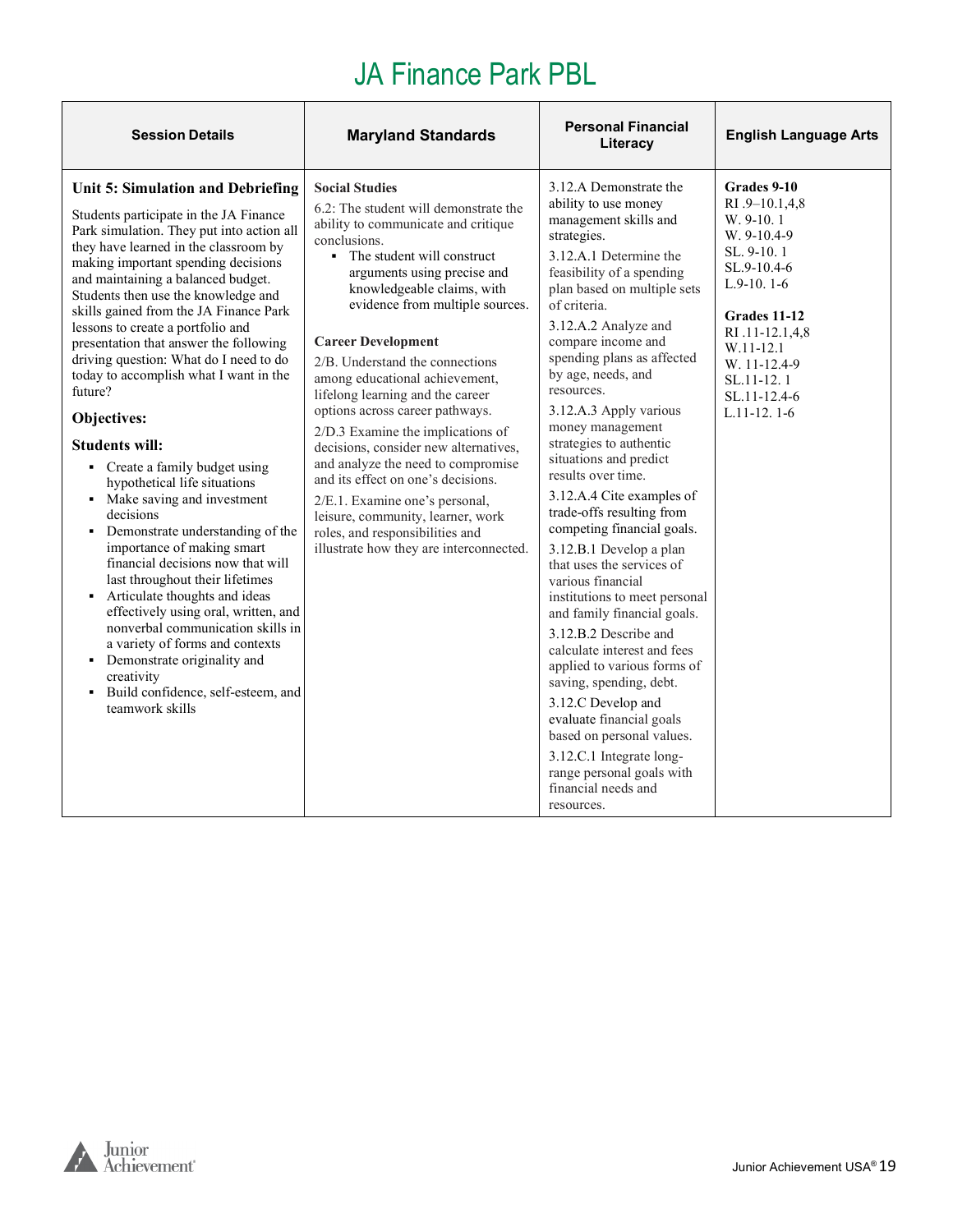| <b>Session Details</b>                                                                                                                                                                                                                                                                                                                                                                                                                                                                                                                           | <b>Maryland Standards</b>                                                                                                                                                                                                                                                                                                                                                                                                                                                                                                                                                                      | <b>Personal Financial Literacy</b>                                                                                                                                                                                                                                                                                                                                                                                                                                                                                                                                                                                                                                                                                                                                                 | <b>Common Core ELA</b>                                                                                                                              |
|--------------------------------------------------------------------------------------------------------------------------------------------------------------------------------------------------------------------------------------------------------------------------------------------------------------------------------------------------------------------------------------------------------------------------------------------------------------------------------------------------------------------------------------------------|------------------------------------------------------------------------------------------------------------------------------------------------------------------------------------------------------------------------------------------------------------------------------------------------------------------------------------------------------------------------------------------------------------------------------------------------------------------------------------------------------------------------------------------------------------------------------------------------|------------------------------------------------------------------------------------------------------------------------------------------------------------------------------------------------------------------------------------------------------------------------------------------------------------------------------------------------------------------------------------------------------------------------------------------------------------------------------------------------------------------------------------------------------------------------------------------------------------------------------------------------------------------------------------------------------------------------------------------------------------------------------------|-----------------------------------------------------------------------------------------------------------------------------------------------------|
| Theme 1: Employment and Income<br><b>Foundation 1 Career Cluster</b><br>Students learn about the 16 career clusters<br>and how their own interests and skills can<br>help them determine a career pathway<br>Objectives:<br><b>Students will:</b><br>• Examine careers and corresponding<br>career clusters.<br>Apply interests and skills to specific<br>$\blacksquare$<br>career clusters.<br>• Research possible careers within a<br>chosen career cluster.<br>• Analyze how interests and skills may<br>relate to a specific career cluster. | <b>Career Development</b><br>1/A. Acquire and apply self-<br>knowledge to understand one's<br>abilities, strengths, interests, skills,<br>and talents as seen by self and<br>others.<br>1/B. B. Demonstrate positive<br>interpersonal skills and respect for<br>diversity to facilitate one's career<br>development<br>2/A.1a. Identify and research career<br>clusters and CTE programs of<br>interest.<br>1b. Determine academic and career<br>related goals<br>2/B.1a. Assess past, present, and<br>future informal and formal learning<br>experiences that connect to one's<br>life goals. | 2.12.A Evaluate the relationships<br>among education, skills, career<br>choices, economic conditions, and<br>income.<br>2.12.A.1 Evaluate how interests,<br>skills, career choices, and economic<br>conditions affect education choices.<br>2.12.A.2 Evaluate how education<br>choices affect income as well as the<br>return on investment.<br>2.12.A.3 Analyze how personal<br>values may impact financial<br>decisions, including becoming an<br>entrepreneur.<br>2.12.A.4 Analyze the benefits and<br>trade-offs of a variety of careers<br>including personal satisfaction.<br>2.12.A.5 Analyze the relationship of<br>career choice and personal<br>satisfaction                                                                                                             | RI.9-10.1,4<br>W.9-10.2,4,6,7,8<br>SL 9-10. 1,2,4,5,6<br>$L$ 9-10, 1-6<br>RI.11-12.1,4<br>W.11-12.2,4,6,7,8<br>SL 9-10. 1,2,4,5,6<br>$L$ 11-12. 1-6 |
| <b>Theme 1 Foundation 2 Net Income</b><br>Students learn the difference between gross<br>pay and net pay and understand the various<br>taxes and other deductions withheld from a<br>paycheck.<br>Objectives:<br>The students will:<br>• Identify the difference between gross<br>pay and net pay.<br>• Identify the components on an<br>earnings statement (pay stub) that<br>affect net income.<br>• Calculate net monthly income after<br>removing taxes, benefits, and other<br>deductions.                                                  | NA                                                                                                                                                                                                                                                                                                                                                                                                                                                                                                                                                                                             | 2.12.B Evaluate sources of income.<br>2.12.B.1 Differentiate between<br>earned income and other sources of<br>income.<br>2.12.B.2 Describe how adjusting<br>benefits can affect income.<br>2.12.C Evaluate the relationship<br>among income, spending decisions<br>and lifestyle.<br>2.12.C.1 Analyze how education<br>affects career choice and income<br>affects purchasing and spending<br>decisions.<br>2.12.D Determine how taxes.<br>employee benefits, and public<br>programs relate to income.<br>2.12.D.1 Describe how taxes can<br>affect income and lifestyle.<br>2.12.D.2 Explain how taxable<br>income impacts disposable income.<br>2.12.D.3 Research employee<br>benefits, such as retirement plans<br>and health care, and how they affect<br>the quality of life. | Grades 9-10<br>9-10.RV.1<br>9-10.RV.3.2<br>$9-10.SL.1$<br>Grades 11-12<br>11-12.RV.1<br>11-12.RV.3.2<br>11-12.SL.1                                  |

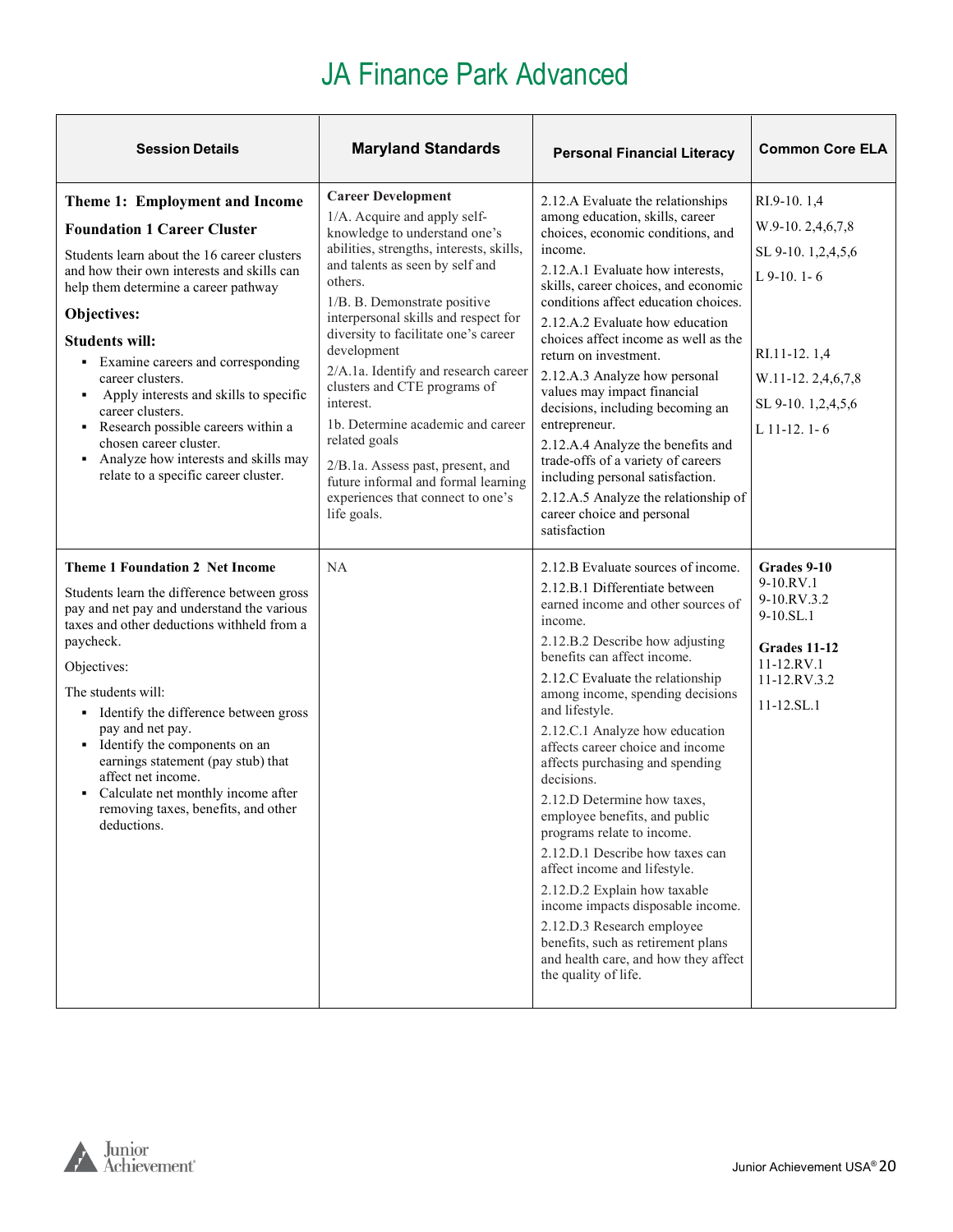| <b>Session Details</b>                                                                                                                                                                                                                                                                                                                                                                                                                                                                                                                                                                                                                                                                                                           | <b>Maryland Standards</b>                                                                                                                                                                                                                                                                                                                                                                                                                                                                                                                                                                                                                                                                                                                                                    | <b>Personal Financial Literacy</b>                                                                                                                                                                                                                                                                                                                                                                                                                                                                                        | <b>English</b><br><b>Language Arts</b>                                                                                           |
|----------------------------------------------------------------------------------------------------------------------------------------------------------------------------------------------------------------------------------------------------------------------------------------------------------------------------------------------------------------------------------------------------------------------------------------------------------------------------------------------------------------------------------------------------------------------------------------------------------------------------------------------------------------------------------------------------------------------------------|------------------------------------------------------------------------------------------------------------------------------------------------------------------------------------------------------------------------------------------------------------------------------------------------------------------------------------------------------------------------------------------------------------------------------------------------------------------------------------------------------------------------------------------------------------------------------------------------------------------------------------------------------------------------------------------------------------------------------------------------------------------------------|---------------------------------------------------------------------------------------------------------------------------------------------------------------------------------------------------------------------------------------------------------------------------------------------------------------------------------------------------------------------------------------------------------------------------------------------------------------------------------------------------------------------------|----------------------------------------------------------------------------------------------------------------------------------|
| Theme 2: Employment and<br><b>Education</b><br><b>The Value of Education</b><br>Students learn about the time<br>commitments, costs and benefits of<br>post-secondary education options. Then<br>they compete to find four occupations<br>from the Occupational Outlook<br>Handbook with the highest return on<br>investment.<br>Objectives:<br><b>Students will:</b><br>• Identify the benefits of<br>postsecondary education,<br>including trade schools and<br>military service.<br>Identify the income projection<br>٠<br>for a variety of careers.<br>Calculate the return on the educational<br>investment for different occupations<br>using the Occupational Outlook<br>Handbook from the Bureau of Labor<br>Statistics. | <b>Career Development</b><br>1.C. 1. Analyze the results of personal<br>growth and change throughout life to<br>determine future growth opportunities.<br>2/C.1b. Compare occupations and<br>careers within a career cluster using<br>labor market information to determine<br>post secondary education opportunities<br>including two-year and four-year<br>college programs, certificate programs,<br>apprenticeship, and trade school<br>options. 1c. Compare and contrast<br>earning power with levels of education<br>and training of careers within clusters of<br>interest.<br>2/C.2. Demonstrate openness to and<br>consider career cluster and options that<br>one might view as nontraditional.<br>3/A.5. Select options for further<br>education and/or training. | 2.12.A.1 Evaluate how interests, skills,<br>career choices, and economic<br>conditions affect education choices.<br>2.12.A.2 Evaluate how education<br>choices affect income as well as the<br>return on investment.<br>2.12.C.1 Analyze how education affects<br>career choice and income affects<br>purchasing and spending decisions.<br>2.12.D.4 Evaluate public and private<br>college finance options, including<br>scholarships, federal student aid, the<br>role of FAFSA, and federal loan<br>repayment options. | RI.9-10.1,4<br>SL 9-10. 1,2,4,5,6<br>L $9-10.1-6$<br>RI.11-12.1,4<br>SL 9-10. 1,2,4,5,6<br>$L$ 11-12. 1-6                        |
| Theme 3: Financial<br><b>Responsibility and Decision</b><br><b>Making</b><br><b>Financial Decision Making</b><br>Students learn a process for making<br>decisions and recognize the<br>responsibilities associated with personal<br>financial decisions.<br>Objectives:<br><b>Students will:</b><br>• Use rational and considered<br>decision-making steps to select<br>financial goals and priorities.<br>• Explain how decisions made<br>today can impact the future                                                                                                                                                                                                                                                           | <b>Career Development</b><br>1/D. 1a. Plan and follow steps to make<br>effective decisions and achieve goals for<br>learning and performance.<br>2/D.3. a. Explore and evaluate career<br>information relevant to making a<br>decision.<br>1b. Evaluate the relationships among<br>education, skills, career choices,<br>economic conditions and income.<br>2/D.4. Explain how decision-making<br>may involve compromise and cite<br>examples.                                                                                                                                                                                                                                                                                                                               | 3.12.A Demonstrate the ability to use<br>money management skills and<br>strategies.<br>3.12.A.1 Determine the feasibility of a<br>spending plan based on multiple sets of<br>criteria.<br>3.12.A.2 Analyze and compare income<br>and spending plans as affected by age,<br>needs, and resources.<br>3.12.A.3 Apply various money<br>management strategies to authentic<br>situations and predict results over time.<br>3.12.A.4 Cite examples of trade-offs<br>resulting from competing financial<br>goals.               | RI.9-10.1,4<br>$W.9-10.1,4$<br>SL 9-10. 1,2,5<br>$L$ 9-10. 1-6<br>RI.11-12.1,4<br>W.11-12.1,4<br>SL 9-10.1,2,5<br>$L$ 11-12. 1-6 |

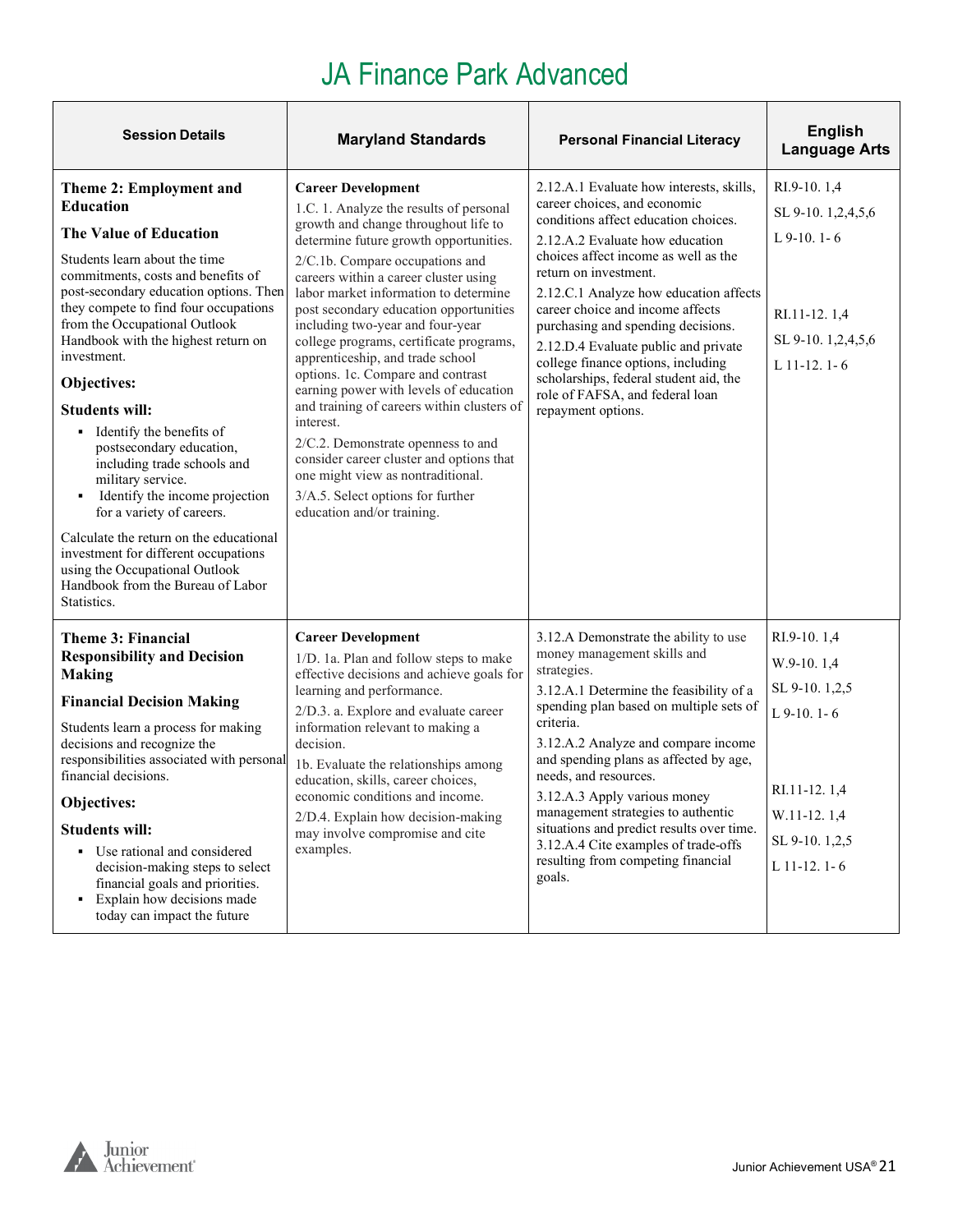| <b>Session Details</b>                                                                                                                                                                                                                                                                                                                                                                                                                                                                                                                                     | <b>Maryland Standards</b>                                                                                                                                                                                                                                                                                                                                                                                                                                                                | <b>Personal Financial Literacy</b>                                                                                                                                                                                                                                                                                                                                                                                                                                                                                                                                                                                                                                                                                                                                                                                                                                                                       | <b>English</b><br><b>Language Arts</b>                                                                                                       |
|------------------------------------------------------------------------------------------------------------------------------------------------------------------------------------------------------------------------------------------------------------------------------------------------------------------------------------------------------------------------------------------------------------------------------------------------------------------------------------------------------------------------------------------------------------|------------------------------------------------------------------------------------------------------------------------------------------------------------------------------------------------------------------------------------------------------------------------------------------------------------------------------------------------------------------------------------------------------------------------------------------------------------------------------------------|----------------------------------------------------------------------------------------------------------------------------------------------------------------------------------------------------------------------------------------------------------------------------------------------------------------------------------------------------------------------------------------------------------------------------------------------------------------------------------------------------------------------------------------------------------------------------------------------------------------------------------------------------------------------------------------------------------------------------------------------------------------------------------------------------------------------------------------------------------------------------------------------------------|----------------------------------------------------------------------------------------------------------------------------------------------|
| <b>Theme 4: Planning and Money</b><br>Management<br><b>Next-Level Budgeting</b><br>Students explore the differences<br>between needs and wants, and then<br>learn about the parts of a budget and the<br>importance of budgeting.<br>Objectives:<br><b>Students will:</b><br>Recognize some of the reasons<br>$\blacksquare$<br>why people might spend more<br>than they earn.<br>Identify and use parts of a<br>budget.<br>• List the long-term effects of<br>overspending.                                                                               | <b>Career Development</b><br>1/B. 1. Assess the degree to which one<br>interacts and uses feedback to adjust<br>behavior in group activities in a way<br>that is honest, fair, helpful, and<br>respectful.                                                                                                                                                                                                                                                                               | 3.12.A Demonstrate the ability to use<br>money management skills and<br>strategies.<br>3.12.A.1 Determine the feasibility of a<br>spending plan based on multiple sets of<br>criteria.<br>3.12.A.2 Analyze and compare income<br>and spending plans as affected by age,<br>needs, and resources.<br>3.12.A.3 Apply various money<br>management strategies to authentic<br>situations and predict results over time.<br>3.12.A.4 Cite examples of trade-offs<br>resulting from competing financial<br>goals.                                                                                                                                                                                                                                                                                                                                                                                              | RI.9-101,4<br>SL 9-10 1,2<br>L 9-10 1-6<br>RI.11-12 1,4<br>SL 9-10 1,2<br>$L$ 11-12 1-6                                                      |
| <b>Theme 5: Risk Management and</b><br><b>Insurance</b><br><b>Insurance</b><br>Students analyze the conditions under<br>which it is appropriate for young adults<br>to have life, health, and disability<br>insurance.<br>Objectives:<br><b>Students will:</b><br>Recognize strategies for<br>٠<br>managing risk.<br>List the benefits of having<br>٠<br>insurance for risk management.<br>Identify conditions under which<br>٠<br>it is appropriate for young adults<br>to have life, health, and disability<br>insurance.<br>Compare insurance policies. | <b>Social Studies</b><br>6.2: The student will demonstrate the<br>ability to communicate and critique<br>conclusions. • The student will<br>construct arguments using precise and<br>knowledgeable claims, with evidence<br>from multiple sources<br><b>Career Development</b><br>1/B.5. Demonstrate, problem-solve, and<br>evaluate communication experiences<br>and use of effective strategies such as<br>paraphrasing, reflections, active<br>listening, and assertive communication | 6.12.A Evaluate the strategies that<br>protect income and wealth.<br>6.12.A.1 Explain circumstances that<br>impact income and wealth.<br>6.12.A.2 Analyze forms of financial<br>risk with varying degrees of risk<br>tolerance.<br>6.12.A.3 Strategize methods to<br>minimize financial loss.<br>6.12.A.4 Explain how legal documents<br>protect individuals' personal assets,<br>such as wills and trusts.<br>6.12.B Justify the need for and value of<br>various types of insurance (such as<br>health, property, life,<br>disability, and liability) within the life<br>cycle.<br>6.12.B.1 Investigate and apply different<br>types of insurance coverage to selected<br>situations.<br>6.12.B.2 Review and apply criteria to<br>choose insurance coverage for selected<br>situations.<br>6.12.B.3 Compare insurance rates,<br>premiums, and deductibles to minimize<br>costs in selected situations. | RI.9-101,4<br>W.9-10 1,2,4,6,7,8<br>SL 9-10 1,2,4,5<br>$L$ 9-10 1-6<br>RI.11-12 1,4<br>W.11-12 2,4,6,7,8<br>SL 9-10 1,2,4,5<br>$L$ 11-12 1-6 |

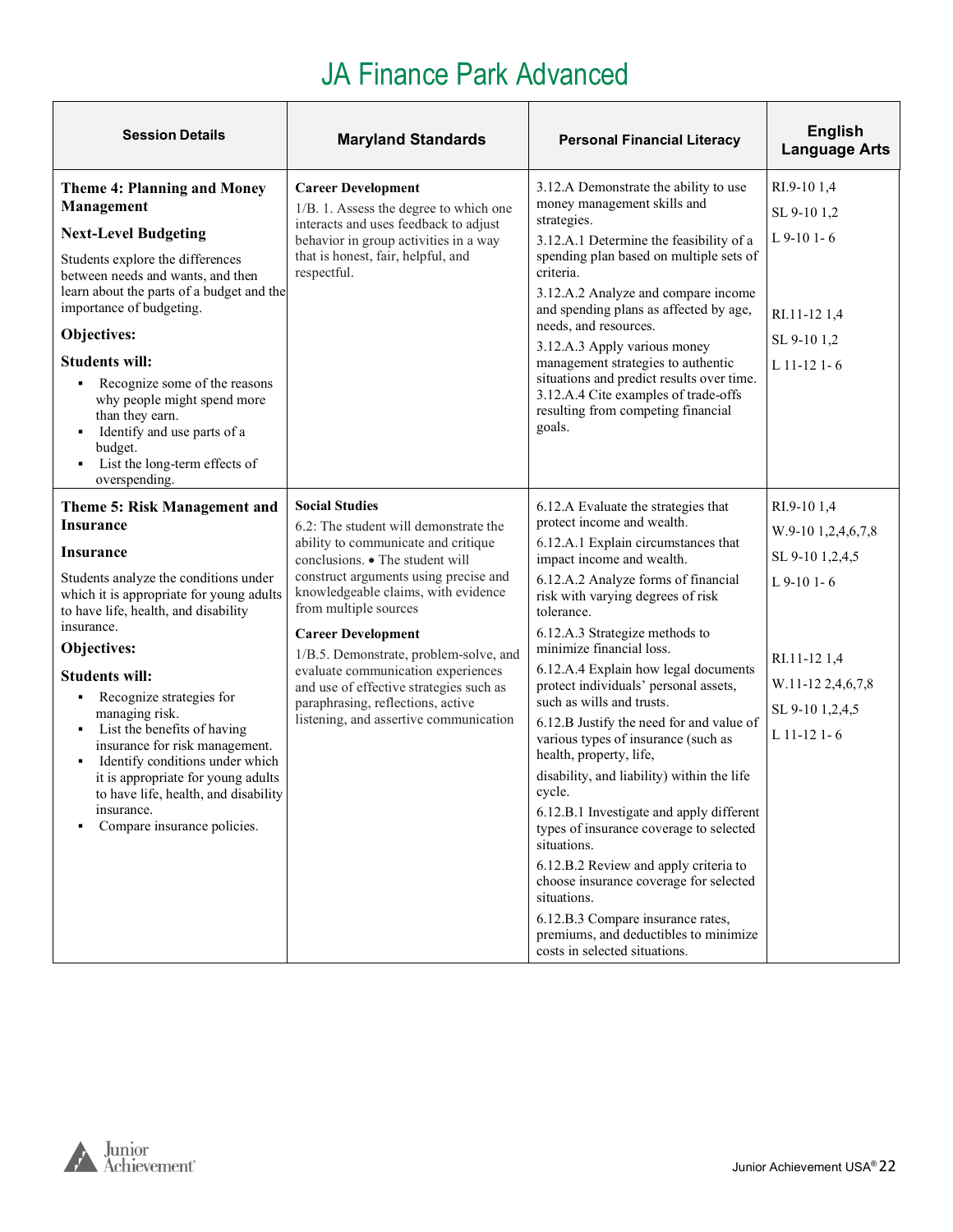| <b>Session Details</b>                                                                                                                                                                                                                                                                                                                                                                                                                                                                                                                                          | <b>Maryland Standards</b>                                                                                                                                                                                                                                                                                                                                                                                                  | <b>Personal Financial Literacy</b>                                                                                                                                                                                                                                                                                                                                                                                                                                                                                                                                                                                                                                                                                                                                                                                                                                                                                                                                                               | <b>English</b><br><b>Language Arts</b>                                                                                                             |
|-----------------------------------------------------------------------------------------------------------------------------------------------------------------------------------------------------------------------------------------------------------------------------------------------------------------------------------------------------------------------------------------------------------------------------------------------------------------------------------------------------------------------------------------------------------------|----------------------------------------------------------------------------------------------------------------------------------------------------------------------------------------------------------------------------------------------------------------------------------------------------------------------------------------------------------------------------------------------------------------------------|--------------------------------------------------------------------------------------------------------------------------------------------------------------------------------------------------------------------------------------------------------------------------------------------------------------------------------------------------------------------------------------------------------------------------------------------------------------------------------------------------------------------------------------------------------------------------------------------------------------------------------------------------------------------------------------------------------------------------------------------------------------------------------------------------------------------------------------------------------------------------------------------------------------------------------------------------------------------------------------------------|----------------------------------------------------------------------------------------------------------------------------------------------------|
| Theme 6: Investing<br><b>Investing for the Future</b><br>Students learn about different types of<br>investments and collaborate to build a<br>diversified investment portfolio.<br>Objectives:<br><b>Students will:</b><br>• Recognize different investment<br>options.<br>• Compare the benefits and risks of<br>various investment options.<br>• Create a diversified investment<br>portfolio that maximizes profit                                                                                                                                           | <b>Career Development</b><br>1/B.4. Demonstrate the ability to<br>support group decisions, respect<br>dissenting positions, and/or use<br>consensus.<br>2/E1. Examine one's personal, leisure,<br>community, learner, work roles, and<br>responsibilities and illustrate how they<br>are interconnected.                                                                                                                   | 5.12.A Critique appropriate financial<br>services and products to specified<br>goals.<br>5.12.A.1 Develop a model comparing<br>investment results.<br>5.12.A.2 Select appropriate financial<br>services and products to achieve<br>personal financial goals.<br>5.12.A.3 Compare, contrast, and<br>compute historical returns and fees of<br>various financial products.<br>5.12.A.4 Differentiate between various<br>investment products.<br>5.12.B Evaluate strategies for creating<br>wealth and building assets.<br>5.12.C Explain the relationships<br>between saving and investing.<br>5.12.C.1 Describe the role of revenue-<br>generating assets in building wealth.<br>5.12.C.2 Describe the processes and<br>vehicles for buying and selling<br>investments.<br>5.12.C.3 Compare sources for<br>investment products, such as banks,<br>investment companies, financial<br>planners, etc.<br>5.12.C.4 Compare the risk, return, and<br>liquidity of various investment<br>alternatives. | RI.9-101,4<br>W.9-10 1,8<br>SL 9-10 1,2,5<br>$L$ 9-10 1-6<br>RI.11-12 1,4<br>$W.11-121,8$<br>SL 9-10 1,2,5<br>$L$ 11-12 1-6                        |
| <b>Theme 7: Simulation and Debrief</b><br>Students participate in the JA Finance<br>Park simulation then reflect on the<br>activities they participated in during<br>the simulation and engage in an<br>activity to connect their learnings and<br>takeaways from the JA Finance Park<br>simulation to their future career and<br>money management goals.<br>Objectives:<br><b>Students will:</b><br>• Identify key learnings from the<br>JA Finance Park simulation.<br>• Analyze and apply lessons<br>learned to future career and<br>money management goals. | <b>Social Studies Standards</b><br>6.2: The student will demonstrate the<br>ability to communicate and critique<br>conclusions.<br>The student will construct<br>٠<br>arguments using precise and<br>knowledgeable claims, with<br>evidence from multiple sources<br><b>Career Development</b><br>1/C.1. Analyze the results of personal<br>growth and change throughout life to<br>determine future growth opportunities. | 1.12.A Evaluate the financial choices<br>that are made based on available<br>resources, needs, and wants for goods<br>and services.<br>1.12.A.1 Explain how scarcity and<br>opportunity cost affect decision-<br>making.<br>1.12.A.2 Analyze costs, benefits, and<br>opportunity cost to determine the<br>achievement of personal financial<br>goals.<br>1.12.A.3 Apply the decision-making<br>process to an unforeseen situation.                                                                                                                                                                                                                                                                                                                                                                                                                                                                                                                                                               | RI.9-101,4<br>W.9-10 1,2,4,6,7,8<br>SL 9-10 1,2,4,5,6<br>$L$ 9-10 1-6<br>RI.11-12 1,4<br>W.11-12 1,2,4,6,7,8<br>SL 9-10 1,2,4,5,6<br>$L$ 11-12 1-6 |

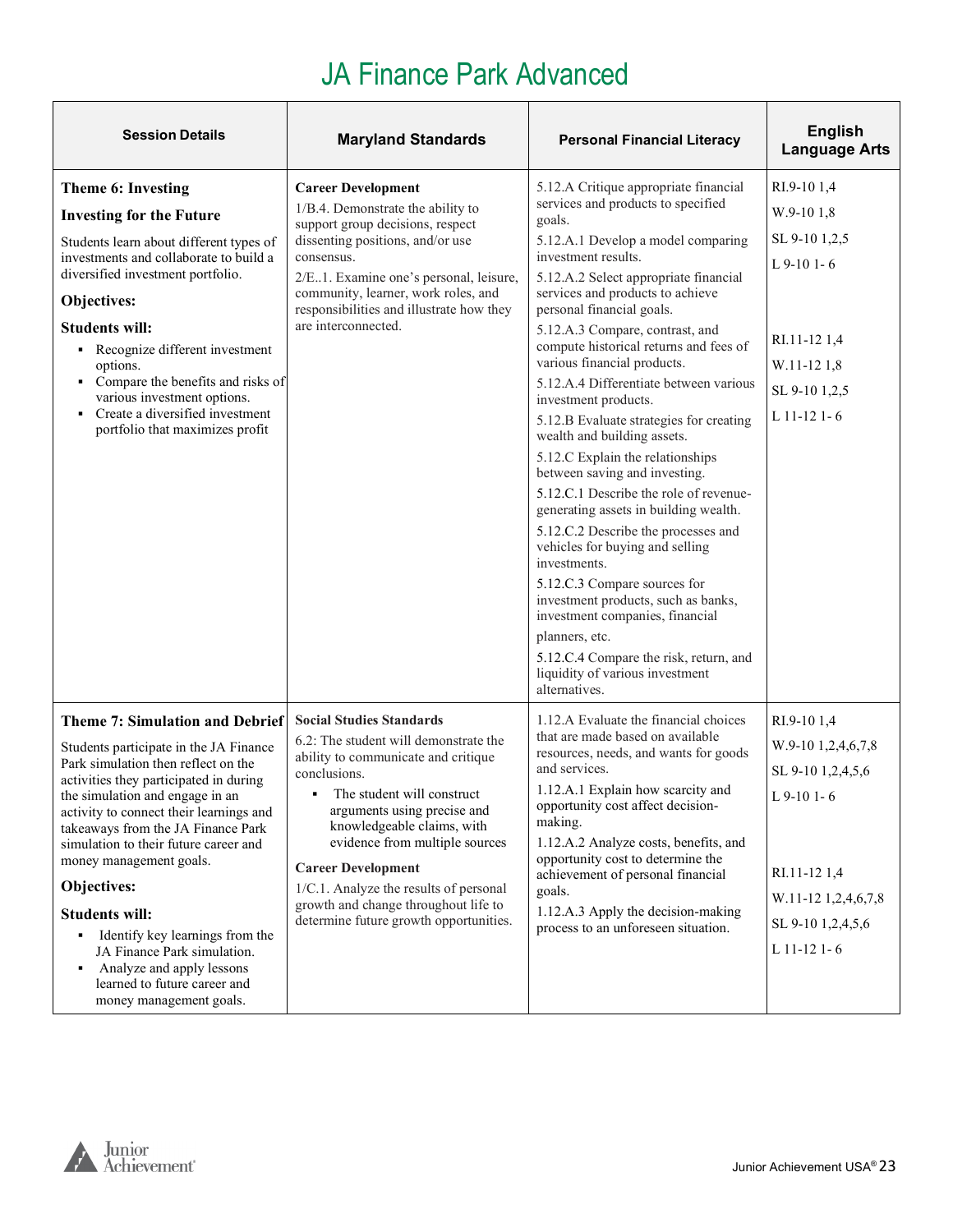| <b>Extension Details</b>                                                                                                                                                                                                                                                                                                                                                                         | <b>Extension Objectives</b>                                                                                                                                                                                                                                                                                                                                               | <b>Maryland Standards</b>                                                                                                                                                                                                                                                                                                                                                                                                                                                                                                                                                                                                                         | <b>Personal Financial Literacy</b>                                                                                                                                                                                                                                                                                                                                                                                                                                                                                                                                                                                                                                                                                   |
|--------------------------------------------------------------------------------------------------------------------------------------------------------------------------------------------------------------------------------------------------------------------------------------------------------------------------------------------------------------------------------------------------|---------------------------------------------------------------------------------------------------------------------------------------------------------------------------------------------------------------------------------------------------------------------------------------------------------------------------------------------------------------------------|---------------------------------------------------------------------------------------------------------------------------------------------------------------------------------------------------------------------------------------------------------------------------------------------------------------------------------------------------------------------------------------------------------------------------------------------------------------------------------------------------------------------------------------------------------------------------------------------------------------------------------------------------|----------------------------------------------------------------------------------------------------------------------------------------------------------------------------------------------------------------------------------------------------------------------------------------------------------------------------------------------------------------------------------------------------------------------------------------------------------------------------------------------------------------------------------------------------------------------------------------------------------------------------------------------------------------------------------------------------------------------|
| Theme One: Employment and Income                                                                                                                                                                                                                                                                                                                                                                 |                                                                                                                                                                                                                                                                                                                                                                           |                                                                                                                                                                                                                                                                                                                                                                                                                                                                                                                                                                                                                                                   |                                                                                                                                                                                                                                                                                                                                                                                                                                                                                                                                                                                                                                                                                                                      |
| <b>Entrepreneurial Strengths and</b><br><b>Talents</b><br>Students are introduced to<br>entrepreneurial characteristics and<br>how they help in business. They<br>take a self-assessment and create a<br>plan to improve their<br>entrepreneurial skills.                                                                                                                                        | <b>Students will:</b><br>Identify the characteristics of<br>٠<br>a successful entrepreneur.<br>Examine personal<br>٠<br>entrepreneurial qualifications<br>and characteristics.<br>Develop a plan for building<br>٠<br>entrepreneurial skills.                                                                                                                             | <b>Career Development</b><br>1/A. 1a. Integrate a broad range of<br>interests into one's personal<br>learning and career goals, and<br>assess the impact of abilities,<br>strengths, skills, and talents on<br>one's career development.<br>1b. Evaluate how positive personal<br>characteristics affect one's career<br>development.<br>5/A.4. Make decisions about the<br>advantages and challenges of<br>employment in a non-traditional<br>career.                                                                                                                                                                                            | 2.12.A.3 Analyze how personal<br>values may impact financial<br>decisions, including becoming an<br>entrepreneur.<br>2.12.A.4 Analyze the benefits and<br>trade-offs of a variety of careers<br>including personal satisfaction.                                                                                                                                                                                                                                                                                                                                                                                                                                                                                     |
| <b>Job Loss</b><br>Students are introduced to factors<br>that can lead to job loss. They<br>learn which professions are likely<br>to be more affected by specific<br>factors and compare two worker<br>scenarios. Students see how being<br>prepared can help minimize job<br>loss stress and they sketch out a<br>plan to prepare for a possible job<br>loss.                                   | <b>Students will:</b><br>Recognize factors that can<br>٠<br>lead to job loss, including<br>economic downturns (layoffs,<br>natural disasters,<br>foreclosure), globalization,<br>and automation.<br>Develop a plan for preparing<br>٠<br>for job loss.<br>Identify professional<br>٠<br>development and job<br>retraining opportunities to<br>help when job loss happens. | <b>Career Development</b><br>1/C/1. Analyze the results of<br>personal growth and change<br>throughout life to determine future<br>growth opportunities.<br>1/C.3. Demonstrate and analyze<br>how effectively one responds to<br>change and/or initiates change.<br>1/C.4 Explain how motivations<br>and aspirations changed with time<br>and circumstance.<br>6/A.1. Determine changes and<br>trends that may impact career<br>plans and develop short- and long-<br>term goals.<br>6/B.1. Explain that our diverse and<br>changing economy requires the<br>updating of existing skills and the<br>acquisition of new skills<br>throughout life. | 1.12.E Evaluate the economic<br>impacts of government, business,<br>and consumer financial decisions.<br>1.12.E.1 Assess the impact of<br>global economic events on<br>personal financial planning.<br>1.12.E.2 Examine the<br>consequences of personal<br>consumer decisions and actions on<br>the global economy, and the<br>environment.<br>1.12.E.3 Analyze the impacts of<br>business, government, and<br>consumer financial decisions on<br>the individual, family, and<br>community.<br>2.12.D.5 Research public<br>programs and services that are<br>available to employees and how<br>they affect the quality of life, such<br>as Social Security and Workmen's<br>Compensation and Disability<br>benefits. |
| <b>My Work Values and</b><br><b>Responsibilities</b><br>Students compare two employees<br>to see the importance of soft skills<br>and strong work ethic, and then<br>they learn why work ethic is<br>important to employers. They are<br>challenged to make ethical<br>decisions in the workplace, and<br>they also draft answers to mock<br>interview questions addressing<br>their work ethic. | <b>Students will:</b><br>• Recognize the importance of<br>having a good work ethic and<br>making good choices,<br>including ethical decisions, in<br>the workplace.<br>Explain why certain<br>٠<br>decisions made at work, such<br>as taking excessive sick days,<br>having unexcused absences,<br>or arriving late, have negative<br>consequences.                       | <b>Career Development</b><br>1/A. 3. Evaluate how the impact of<br>situations, attitudes, and the<br>behaviors of others affect one's<br>self concept and how one's<br>behaviors and attitudes affect the<br>self-concept of others.<br>1/B. 2. Demonstrate and assess the<br>degree to which one accepts<br>responsibility for personal actions<br>including dealing with outside<br>pressures and contributing to<br>group activities.                                                                                                                                                                                                          | 2.12.A Evaluate the relationships<br>among education, skills, career<br>choices, economic conditions, and<br>income.<br>2.12.A.1 Evaluate how interests,<br>skills, career choices, and<br>economic conditions affect<br>education choices.                                                                                                                                                                                                                                                                                                                                                                                                                                                                          |

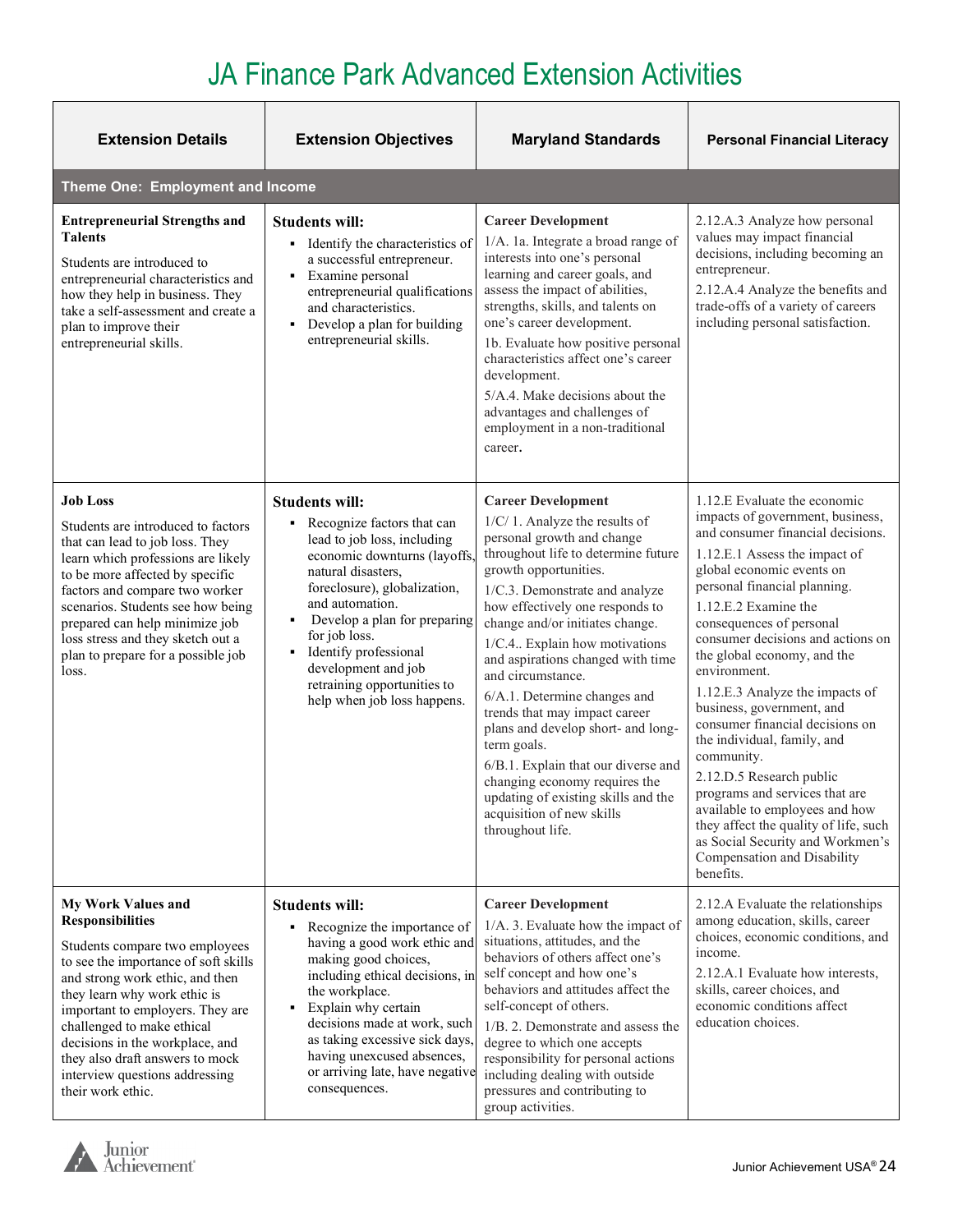| <b>Extension Details</b>                                                                                                                                                                                                                                                                                                                                                                      | <b>Extension Objectives</b>                                                                                                                                                                                                      | <b>Maryland Standards</b>                                                                                                                                                                                                                                                                                                                                                                                                                                                                                                                                                                | <b>Personal Financial Literacy</b>                                                                                                                                                                                                                                                                                                                                                                                                                                                                                                                                                                                                                                         |
|-----------------------------------------------------------------------------------------------------------------------------------------------------------------------------------------------------------------------------------------------------------------------------------------------------------------------------------------------------------------------------------------------|----------------------------------------------------------------------------------------------------------------------------------------------------------------------------------------------------------------------------------|------------------------------------------------------------------------------------------------------------------------------------------------------------------------------------------------------------------------------------------------------------------------------------------------------------------------------------------------------------------------------------------------------------------------------------------------------------------------------------------------------------------------------------------------------------------------------------------|----------------------------------------------------------------------------------------------------------------------------------------------------------------------------------------------------------------------------------------------------------------------------------------------------------------------------------------------------------------------------------------------------------------------------------------------------------------------------------------------------------------------------------------------------------------------------------------------------------------------------------------------------------------------------|
| The IRS W-4 Form<br>Students learn about the process of<br>withholding money for taxes on<br>their paychecks. They can use a tax<br>estimator to determine how much<br>income to withhold for taxes,<br>discover where their tax dollars are<br>spent, and are introduced to tax<br>exemptions. Students use the IRS<br>website to locate the W-4 form and<br>answer some specific questions. | <b>Students will:</b><br>• Explain the purpose of the<br>W-4 form.<br>• Examine the employee<br>sections of the W-4 form                                                                                                         | NA                                                                                                                                                                                                                                                                                                                                                                                                                                                                                                                                                                                       | 2.12.D Determine how taxes,<br>employee benefits, and public<br>programs relate to income.<br>2.12.D.1 Describe how taxes can<br>affect income and lifestyle.<br>2.12.D.2 Explain how taxable<br>income impacts disposable<br>income.                                                                                                                                                                                                                                                                                                                                                                                                                                      |
| Theme Two: Employment and Education                                                                                                                                                                                                                                                                                                                                                           |                                                                                                                                                                                                                                  |                                                                                                                                                                                                                                                                                                                                                                                                                                                                                                                                                                                          |                                                                                                                                                                                                                                                                                                                                                                                                                                                                                                                                                                                                                                                                            |
| <b>Applying for Financial Aid with</b><br><b>FAFSA</b><br>Students learn how to complete the<br>Free Application for Federal<br>Student Aid (FAFSA) form to<br>apply for financial aid for college.                                                                                                                                                                                           | <b>Students will:</b><br>• Explain the rationale for<br>completing the FAFSA form.<br>Identify the resources and<br>٠<br>information required for the<br>FAFSA form.<br>Develop an action plan for<br>completing the FAFSA form. | <b>Career Development</b><br>6/B.2. . Evaluate selection of<br>specific postsecondary education<br>and training programs as they<br>relate to changing societal and<br>economic conditions and update<br>personal and career goals.                                                                                                                                                                                                                                                                                                                                                      | 2.12.D.4 Evaluate public and<br>private college finance options,<br>including scholarships, federal<br>student aid, the role of FAFSA,<br>and federal loan repayment<br>options.                                                                                                                                                                                                                                                                                                                                                                                                                                                                                           |
| <b>Career Decisions</b><br>Students create a plan based on<br>their interests and talents and learn<br>how to set goals to help them<br>achieve that plan.                                                                                                                                                                                                                                    | <b>Students will:</b><br>• Use a process to develop a<br>career plan.<br>Identify career choices that<br>match interests and abilities<br>Develop a SMART goal to<br>$\blacksquare$<br>help achieve a chosen career.             | <b>Career Development</b><br>1/D. 1a. Plan and follow steps to<br>make effective decisions and<br>achieve goals for learning and<br>performance.<br>1b. Revise academic and career<br>plan to reflect growth and<br>development.<br>1c. Evaluate financial choices<br>based on available resources,<br>needs, and wants for goods and<br>services.<br>3/B. 1 Demonstrate the use of a<br>decision-making model to inform<br>academic and career planning on<br>an ongoing basis.<br>3/B.2. Describe the impact of<br>one's culture, beliefs, and attitudes<br>on one's career decisions. | 2.12.A Evaluate the relationships<br>among education, skills, career<br>choices, economic conditions, and<br>income.<br>2.12.A.1 Evaluate how interests,<br>skills, career choices, and<br>economic conditions affect<br>education choices.<br>2.12.A.2 Evaluate how education<br>choices affect income as well as<br>the return on investment.<br>2.12.A.3 Analyze how personal<br>values may impact financial<br>decisions, including becoming an<br>entrepreneur.<br>2.12.A.4 Analyze the benefits and<br>trade-offs of a variety of careers<br>including personal satisfaction.<br>2.12.A.5 Analyze the relationship<br>of career choice and personal<br>satisfaction. |

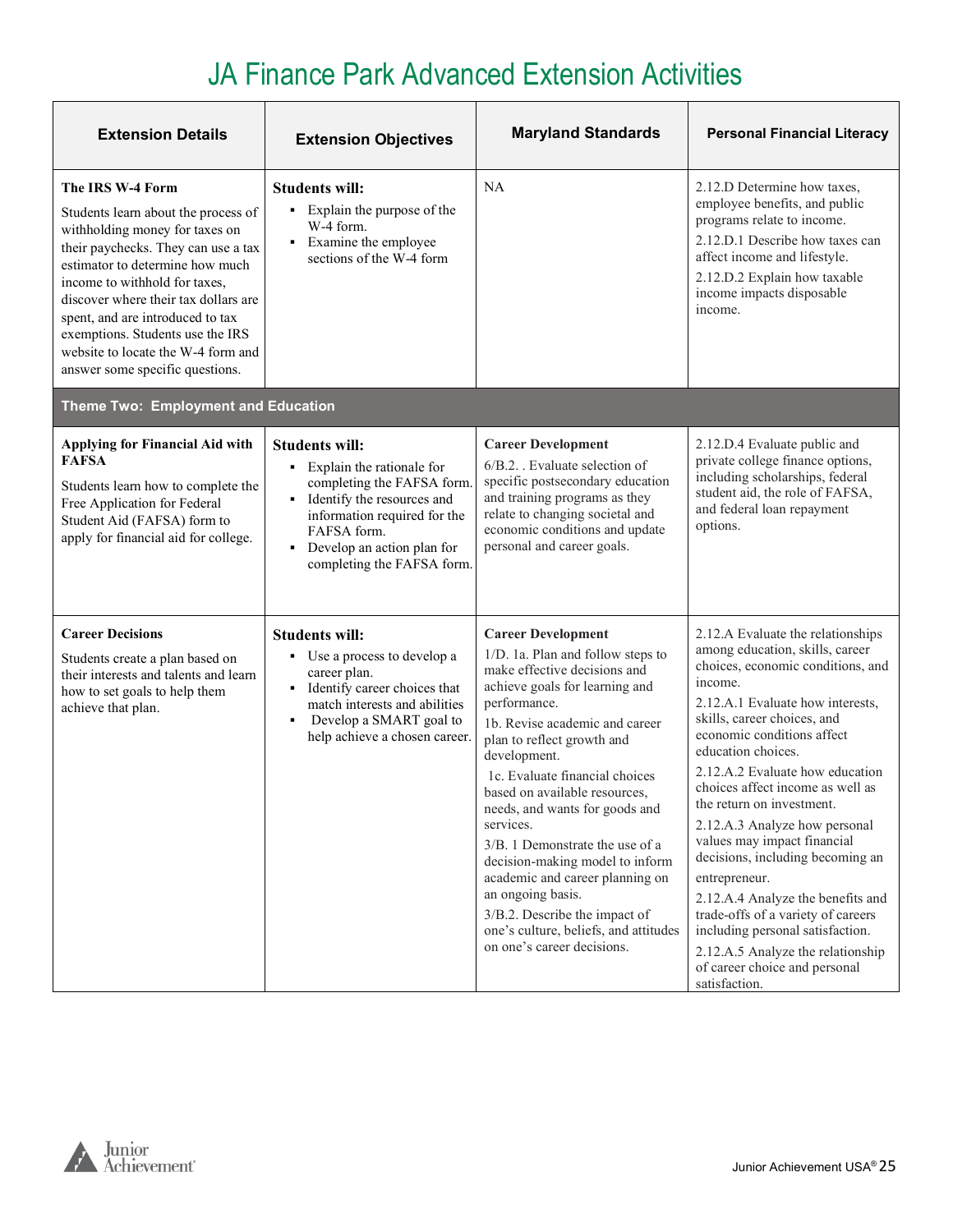| <b>Extension Details</b>                                                                                                                                                                               | <b>Extension Objectives</b>                                                                                                                                                                                                                                                                                                            | <b>Maryland Standards</b>                                                                                                                                                                                                                                                                                                                                                                                                                                                                                                                           | <b>Personal Financial Literacy</b>                                                                                                                                                                                   |
|--------------------------------------------------------------------------------------------------------------------------------------------------------------------------------------------------------|----------------------------------------------------------------------------------------------------------------------------------------------------------------------------------------------------------------------------------------------------------------------------------------------------------------------------------------|-----------------------------------------------------------------------------------------------------------------------------------------------------------------------------------------------------------------------------------------------------------------------------------------------------------------------------------------------------------------------------------------------------------------------------------------------------------------------------------------------------------------------------------------------------|----------------------------------------------------------------------------------------------------------------------------------------------------------------------------------------------------------------------|
| <b>Grades Count!</b><br>Students consider the consequence<br>of grades and other factors and their<br>effects on college options and<br>scholarships.                                                  | <b>Students will:</b><br>Reflect on their current<br>٠<br>GPA and course selections<br>in light of key factors that<br>influence college<br>admissions.<br>Calculate a possible GPA<br>based on potential new<br>courses.<br>List the positive steps they<br>$\blacksquare$<br>can take to be successful<br>with potential new courses | <b>Career Development</b><br>1/A. 2. Explain and assess how<br>one's self-concept affects and<br>promotes both educational<br>achievement and success at work.<br>2/B.2a. Prioritize educational<br>achievement areas needing<br>improvement and develop a plan to<br>obtain proficiency of one's personal<br>and career goals. 2b. Use study<br>skills, strategies and learning habits<br>to improve achievement.<br>2c. Use technology to access, store,<br>manage, analyze and communicate<br>information to enhance and improve<br>achievement. | 2.12.A.1 Evaluate how interests,<br>skills, career choices, and economic<br>conditions affect education choices.<br>2.12.A.2 Evaluate how education<br>choices affect income as well as the<br>return on investment. |
| <b>Interpreting a Financial Aid</b><br><b>Award Letter</b><br>Students learn how to interpret a<br>financial aid award letter and<br>negotiate for more aid                                            | <b>Students will:</b><br>• Recognize the options<br>available upon receiving a<br>financial aid award letter.<br>• Analyze the parts of a<br>financial aid award letter.<br>• Identify effective strategies<br>for negotiating additional<br>financial aid.                                                                            | <b>Career Development</b><br>1/D. 1c. Evaluate financial choices<br>based on available resources, needs,<br>and wants for goods and services.                                                                                                                                                                                                                                                                                                                                                                                                       | 2.12.D.4 Evaluate public and<br>private college finance options,<br>including scholarships, federal<br>student aid, the role of FAFSA, and<br>federal loan repayment options.                                        |
| <b>Paying for Postsecondary</b><br><b>Education</b><br>Students explore how to pay for<br>postsecondary education, a major<br>financial decision that will impact<br>their finances for years to come. | <b>Students will:</b><br>Identify a savings goal and<br>٠<br>plan.<br>Contrast grants and<br>scholarships with student<br>loans.<br>Explain the responsibilities<br>associated with student<br>loan debt.                                                                                                                              | <b>Career Development</b><br>1/D. 1c. Evaluate financial choices<br>based on available resources, needs,<br>and wants for goods and services.<br>6/A. 5. Analyze and compare<br>school and work needs with regard<br>to interests, skills, and values to<br>determine if long term goals are<br>met.<br>6/B.2. Evaluate selection of specific<br>postsecondary education and<br>training programs as they relate to<br>changing societal and economic<br>conditions and update personal and<br>career goals.                                        | 2.12.D.4 Evaluate public and<br>private college finance options,<br>including scholarships, federal<br>student aid, the role of FAFSA, and<br>federal loan repayment options.                                        |

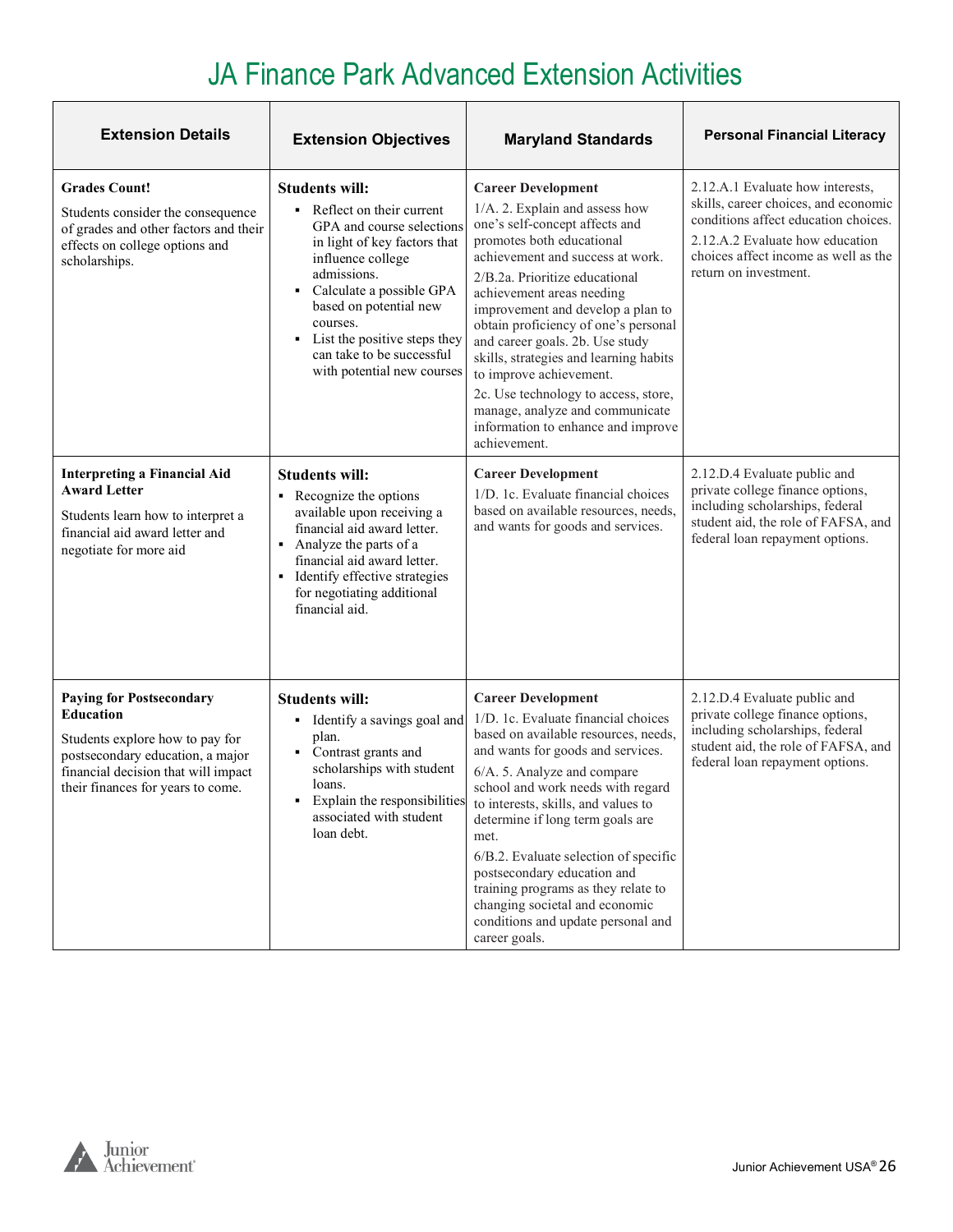| <b>Extension Details</b>                                                                                                                               | <b>Extension Objectives</b>                                                                                                                                                                                                                                                                         | <b>Maryland Standards</b>                                                                                                                                                                                                                                                                                                                                                                                                                                                                         | <b>Personal Financial Literacy</b>                                                                                                                                                                                                                                                                                                                                                                                                                                                                                                                                                                                                                               |  |
|--------------------------------------------------------------------------------------------------------------------------------------------------------|-----------------------------------------------------------------------------------------------------------------------------------------------------------------------------------------------------------------------------------------------------------------------------------------------------|---------------------------------------------------------------------------------------------------------------------------------------------------------------------------------------------------------------------------------------------------------------------------------------------------------------------------------------------------------------------------------------------------------------------------------------------------------------------------------------------------|------------------------------------------------------------------------------------------------------------------------------------------------------------------------------------------------------------------------------------------------------------------------------------------------------------------------------------------------------------------------------------------------------------------------------------------------------------------------------------------------------------------------------------------------------------------------------------------------------------------------------------------------------------------|--|
|                                                                                                                                                        | Theme Three: Financial Responsibility and Decision Making                                                                                                                                                                                                                                           |                                                                                                                                                                                                                                                                                                                                                                                                                                                                                                   |                                                                                                                                                                                                                                                                                                                                                                                                                                                                                                                                                                                                                                                                  |  |
| <b>Buying Your First Car</b><br>Students learn to be smart<br>consumers when purchasing a<br>new or used car                                           | <b>Students will:</b><br>• Compare benefits of buying<br>and leasing a car.<br>· Identify costs associated with<br>buying and owning a car.<br>• Explain benefits of buying<br>new and used cars.<br>Analyze costs and features of<br>several vehicles to identify the<br>best car for one's needs. | NA                                                                                                                                                                                                                                                                                                                                                                                                                                                                                                | 3.12.C Develop and evaluate<br>financial goals based on personal<br>values.<br>4.12.B Evaluate the advantages and<br>disadvantages of credit products and<br>services.<br>4.12.B.1 Evaluate information about<br>products and services.<br>4.12.B.2 Differentiate and calculate<br>the difference between short- and<br>long-term loans.                                                                                                                                                                                                                                                                                                                         |  |
| <b>Cost of Living</b><br>Students consider the<br>differences in cost of living<br>and median wage in different<br>areas of the United States.         | <b>Students will:</b><br>• Compare cost of living in<br>different states.<br>Discover the different median<br>wage for different states and<br>occupations.<br>Make a four-step plan for the<br>$\blacksquare$<br>future.                                                                           | <b>Career Development</b><br>1/D. 1c. Evaluate financial choices<br>based on available resources, needs,<br>and wants for goods and services.<br>2/E.1. Examine one's personal,<br>leisure, community, learner, work<br>roles, and responsibilities and<br>illustrate how they are<br>interconnected.<br>2/E. 2. Identify the connections<br>between life roles and lifestyle.<br>6/B. 4. Explain how society's<br>needs/functions and economic<br>conditions affect one's career<br>development. | 1.12.B Evaluate attitudes,<br>assumptions, and patterns of<br>behavior regarding financial<br>decisions, and predict how they<br>impact the achievement of financial<br>goals.<br>1.12.B.1 Evaluate factors that affect<br>personal financial decisions and<br>actions.<br>1.12.B.2 Reflect on the impact of<br>philanthropy, volunteer service, and<br>charities in community development<br>and quality of life.<br>1.12.B.3 Compare individual<br>differences and influences on<br>consumer decisions related to money<br>including the impact on<br>relationships.<br>2.12.C Evaluate the relationship<br>among income, spending decisions<br>and lifestyle. |  |
| My Financial Future and<br>Debt<br>Students learn how to use credit<br>responsibly, why they should<br>keep debt low, and why credit<br>scores matter. | <b>Students will:</b><br>• Recognize the effects of late<br>or missed payments.<br>Explain the effect of debts on<br>$\blacksquare$<br>a person's net worth.<br>• Distinguish between good use<br>and misuse of credit cards.                                                                       | <b>Career Development</b><br>1/D. 1c. Evaluate financial choices<br>based on available resources, needs,<br>and wants for goods and services.                                                                                                                                                                                                                                                                                                                                                     | 4.12.A Evaluate how to use debt<br>beneficially.<br>4.12.A.1 Explain the advantages and<br>disadvantages of debt.<br>4.12.A.2 Determine a variety of<br>situations in which debt is beneficial.                                                                                                                                                                                                                                                                                                                                                                                                                                                                  |  |

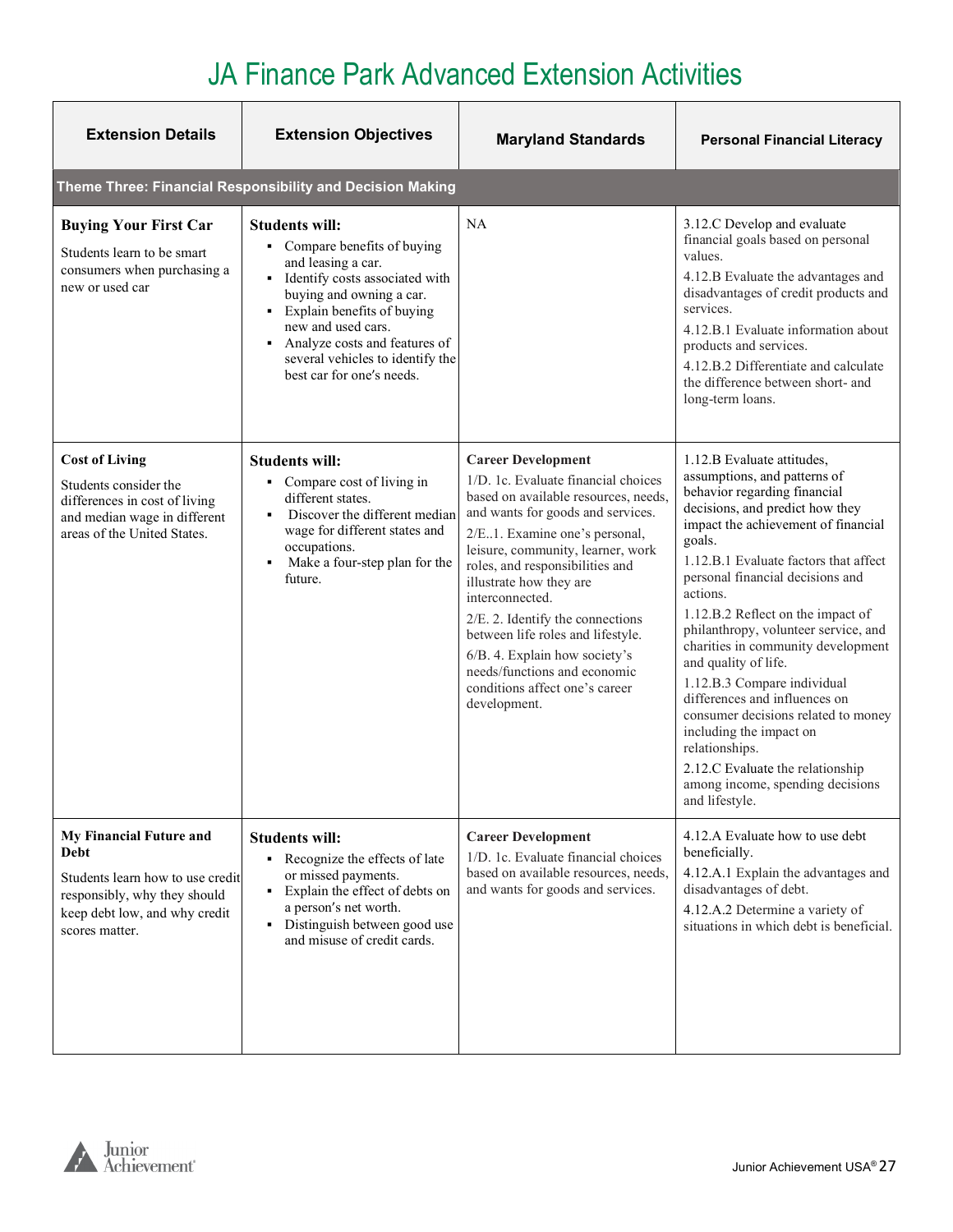| <b>Extension Details</b>                                                                                                                                     | <b>Extension Objectives</b>                                                                                                                                                                                                                                                                                                                    | <b>Maryland Standards</b>                                                                                                                                | <b>Personal Financial Literacy</b>                                                                                                                                                                                                                                                                                                                                                                                                                                                                                                                                                                                                                                                                                                          |
|--------------------------------------------------------------------------------------------------------------------------------------------------------------|------------------------------------------------------------------------------------------------------------------------------------------------------------------------------------------------------------------------------------------------------------------------------------------------------------------------------------------------|----------------------------------------------------------------------------------------------------------------------------------------------------------|---------------------------------------------------------------------------------------------------------------------------------------------------------------------------------------------------------------------------------------------------------------------------------------------------------------------------------------------------------------------------------------------------------------------------------------------------------------------------------------------------------------------------------------------------------------------------------------------------------------------------------------------------------------------------------------------------------------------------------------------|
| Philanthropy<br>Students consider the emotional, social,<br>and financial benefits of charitable<br>giving as part of creating a personal<br>financial plan. | Students will:<br>Explain the difference<br>٠.<br>between philanthropy and<br>charity.<br><b>Express how society</b><br>benefits when others<br>donate money for worthy<br>causes.<br>Evaluate how<br>$\blacksquare$<br>philanthropy fits within a<br>personal financial plan.<br>• Clarify how charitable<br>giving may have tax<br>benefits. | <b>NA</b>                                                                                                                                                | 1.12.B Evaluate attitudes,<br>assumptions, and patterns of<br>behavior regarding financial<br>decisions, and predict how they<br>impact the achievement of<br>financial goals.<br>1.12.B.1 Evaluate factors that<br>affect personal financial<br>decisions and actions.<br>1.12.B.2 Reflect on the impact<br>of philanthropy, volunteer<br>service, and charities in<br>community development and<br>quality of life                                                                                                                                                                                                                                                                                                                        |
| <b>Planning for Financial Success</b><br>Students use critical thinking skills and<br>design to communicate the benefits of<br>financial goal planning.      | <b>Students will:</b><br>• Recognize the steps for<br>financial goal planning.<br>• Identify a financial goal<br>and develop a plan to<br>reach it.                                                                                                                                                                                            | <b>Career Development</b><br>1/C/1. Analyze the results of<br>personal growth and change<br>throughout life to determine future<br>growth opportunities. | 1.12.A Evaluate the financial<br>choices that are made based on<br>available resources, needs, and<br>wants for goods and services.<br>1.12.A.1 Explain how scarcity<br>and opportunity cost affect<br>decision-making.<br>1.12.A.2 Analyze costs,<br>benefits, and opportunity cost to<br>determine the achievement of<br>personal financial goals.<br>1.12.A.3 Apply the decision-<br>making process to an<br>unforeseen situation.<br>1.12.C Evaluate and apply<br>financial knowledge, attitudes,<br>and skills<br>1.12.C.2 Justify an informed<br>and responsible action to<br>resolve personal financial<br>literacy questions and issues.<br>1.12.C.3 Apply the decision-<br>making process to achieve a<br>personal financial goal. |

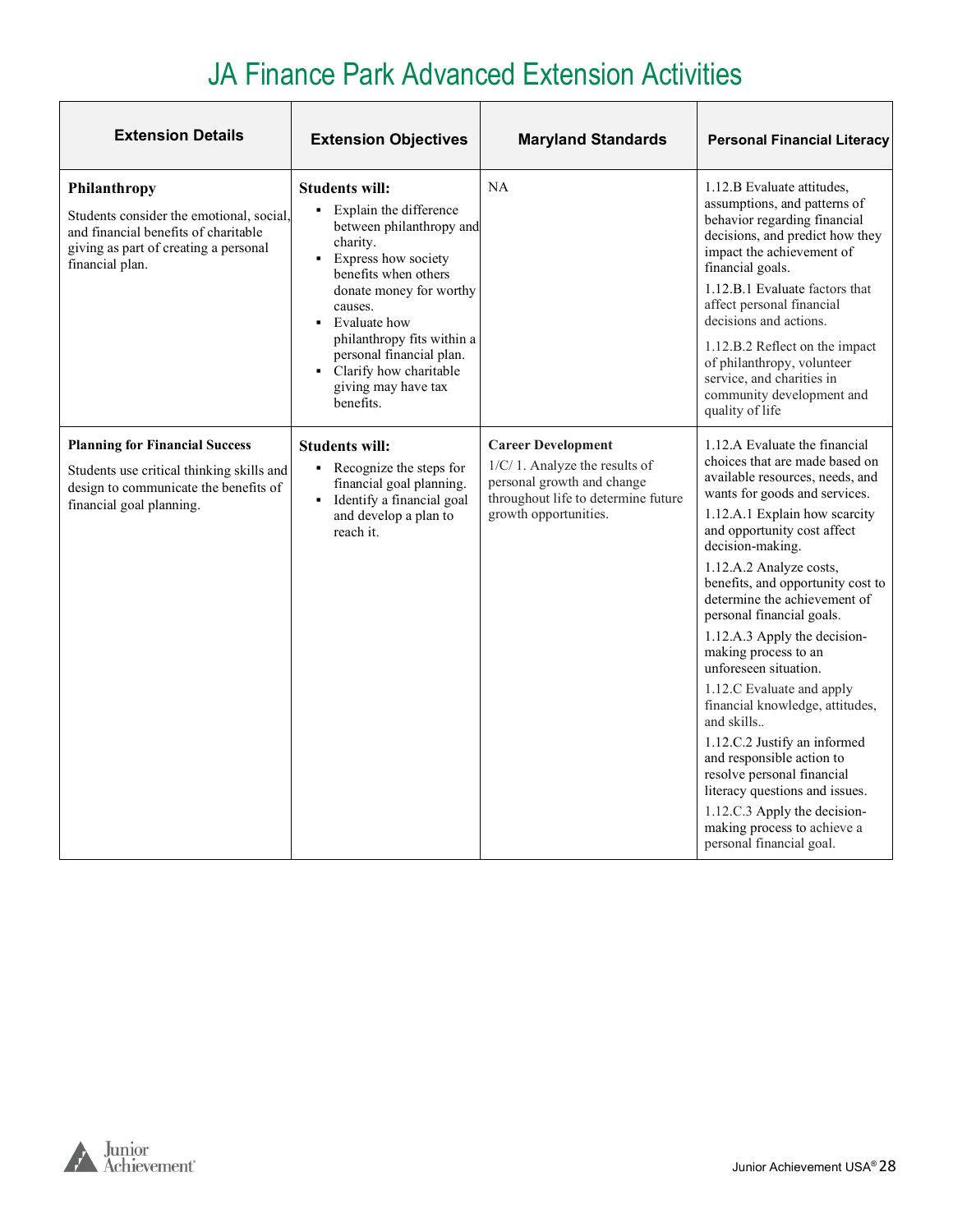| <b>Extension Details</b>                                                                                                                                                                                                                                   | <b>Extension Objectives</b>                                                                                                                                                                                                                                                        | <b>Maryland Standards</b>                                                                                                                     | <b>Personal Financial Literacy</b>                                                                                                                                                                                                                                                                                                                                                                                                                 |
|------------------------------------------------------------------------------------------------------------------------------------------------------------------------------------------------------------------------------------------------------------|------------------------------------------------------------------------------------------------------------------------------------------------------------------------------------------------------------------------------------------------------------------------------------|-----------------------------------------------------------------------------------------------------------------------------------------------|----------------------------------------------------------------------------------------------------------------------------------------------------------------------------------------------------------------------------------------------------------------------------------------------------------------------------------------------------------------------------------------------------------------------------------------------------|
| <b>Sales and Property Taxes</b><br>Students determine the impact taxes<br>have on financial decision making.                                                                                                                                               | <b>Students will:</b><br>Explain what taxes are<br>٠<br>used for.<br>• Recognize different types<br>of taxes.<br>Analyze the impact of<br>٠<br>taxes on financial<br>decisions, such as buying a<br>car or a home.                                                                 | <b>Career Development</b><br>6/B. 4. Explain how society's<br>needs/functions and economic<br>conditions affect one's career<br>development.  | 3.12.D Evaluate the purposes<br>and responsibilities related to<br>taxation.<br>3.12.D.1 Analyze the<br>application and impact of<br>various forms of taxation on<br>individuals, families, and<br>public agencies.<br>3.12.D.2 Critique how<br>government's tax policies affect<br>individuals, families, and<br>communities.<br>3.12.D.3 Identify reasons to<br>comply with personal tax<br>obligations and the consequences<br>of not doing so. |
| Theme Four: Planning and Money Management                                                                                                                                                                                                                  |                                                                                                                                                                                                                                                                                    |                                                                                                                                               |                                                                                                                                                                                                                                                                                                                                                                                                                                                    |
| A World Without Cash<br>Students learn about cashless spending.<br>They discover the pros and cons of<br>cashless spending, reflect on the impact<br>that apps and credit/debit cards can<br>have on spending and security, and<br>research a payment app. | <b>Students will:</b><br>Explore different payment<br>types, and classify the pros<br>and cons of using payment<br>apps.<br>Identify potential security<br>$\blacksquare$<br>issues with using payment<br>apps.<br>Analyze how to use a<br>٠<br>payment app to manage<br>spending. | NA                                                                                                                                            | 3.12.B Analyze the services of<br>financial institutions.                                                                                                                                                                                                                                                                                                                                                                                          |
| <b>Extracurricular Expenses</b><br>Students apply their understanding of<br>budgeting as they explore how to<br>budget for extracurricular activities that<br>are part of many students' high school<br>experiences.                                       | <b>Students will:</b><br>Outline a short-term<br>financial goal for how to<br>save for extracurricular<br>expenses.<br>Generate a personal budget<br>to achieve the goal                                                                                                           | <b>Career Development</b><br>1/D. 1c. Evaluate financial choices<br>based on available resources, needs,<br>and wants for goods and services. | 3.12.A Demonstrate the ability<br>to use money management skills<br>and strategies.<br>3.12.A.1 Determine the<br>feasibility of a spending plan<br>based on multiple sets of<br>criteria.<br>3.12.A.2 Analyze and compare<br>income and spending plans as<br>affected by age, needs, and<br>resources.<br>3.12.A.3 Apply various money<br>management strategies to<br>authentic situations and predict<br>results over time.                       |

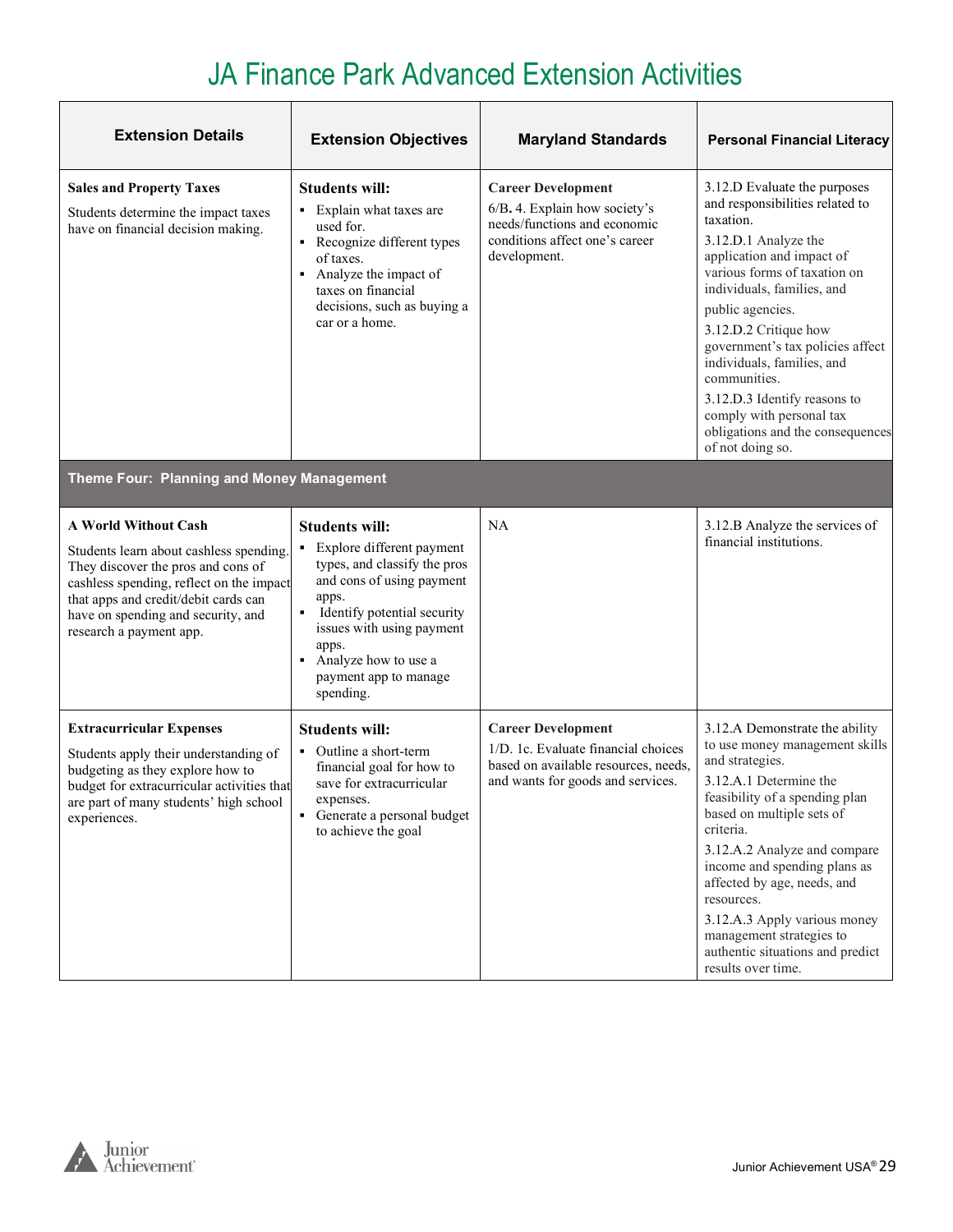| <b>Extension Details</b>                                                                                                                                                                                                                                                                    | <b>Extension Objectives</b>                                                                                                                                                                                                                                              | <b>Maryland Standards</b>                                                                                                                     | <b>Personal Financial Literacy</b>                                                                                                                                                                                                                                                                                                                                                                                                                                                           |
|---------------------------------------------------------------------------------------------------------------------------------------------------------------------------------------------------------------------------------------------------------------------------------------------|--------------------------------------------------------------------------------------------------------------------------------------------------------------------------------------------------------------------------------------------------------------------------|-----------------------------------------------------------------------------------------------------------------------------------------------|----------------------------------------------------------------------------------------------------------------------------------------------------------------------------------------------------------------------------------------------------------------------------------------------------------------------------------------------------------------------------------------------------------------------------------------------------------------------------------------------|
| <b>Unexpected Expenses</b><br>Students understand the impact of<br>unexpected expenses on their budget<br>and the role of an emergency fund in<br>meeting those expenses.                                                                                                                   | <b>Students will:</b><br>• Evaluate if an emergency<br>fund should be used for<br>different emergency<br>scenarios.<br>Create an emergency<br>٠<br>fund savings plan for an<br>emergency.<br>Analyze how saving for<br>an emergency fund can<br>impact a monthly budget. | <b>Career Development</b><br>1/D. 1c. Evaluate financial choices<br>based on available resources, needs,<br>and wants for goods and services. | 6.12.A Evaluate the strategies<br>that protect income and wealth.<br>6.12.A.1 Explain circumstances<br>that impact income and wealth.<br>6.12.A.2 Analyze forms of<br>financial risk with varying<br>degrees of risk tolerance.<br>6.12.A.3 Strategize methods to<br>minimize financial loss.                                                                                                                                                                                                |
| Theme Five: Risk Management and Insurance                                                                                                                                                                                                                                                   |                                                                                                                                                                                                                                                                          |                                                                                                                                               |                                                                                                                                                                                                                                                                                                                                                                                                                                                                                              |
| <b>Auto Insurance</b><br>Students learn about different types<br>of auto insurance policies and what<br>each cover. They explore the costs<br>of insurance, including premiums<br>and deductibles, and learn<br>strategies for keeping auto<br>insurance costs low.                         | <b>Students will:</b><br>• Differentiate among the<br>main types of auto<br>insurance coverage.<br>Identify ways to mitigate<br>٠<br>risk to help keep auto<br>insurance costs down.                                                                                     | NA                                                                                                                                            | 6.12.B Justify the need for and<br>value of various types of<br>insurance (such as health,<br>property, life, disability, and<br>liability) within the life cycle.<br>6.12.B.1 Investigate and apply<br>different types of insurance<br>coverage to selected situations.<br>6.12.B.2 Review and apply<br>criteria to choose insurance<br>coverage for selected situations.<br>6.12.B.3 Compare insurance<br>rates, premiums, and<br>deductibles to minimize costs in<br>selected situations. |
| <b>Mortgages</b><br>Students learn the basics about<br>mortgages, including what a mortgage<br>payment consists of and the initial<br>expenses for obtaining a mortgage.<br>They explore different types of<br>mortgages and compare fixed-rate,<br>adjustable-rate, and balloon mortgages. | <b>Students will:</b><br>Explain the expenses<br>٠<br>associated with taking<br>out a mortgage.<br>Differentiate among<br>different types of<br>mortgages.                                                                                                               | <b>Career Development</b><br>1/D. 1c. Evaluate financial choices<br>based on available resources, needs,<br>and wants for goods and services. | 4.12.E.2 Analyze the<br>advantages and disadvantages<br>of different payment methods<br>and options, including the<br>Automatic Clearing House.<br>4.12.E.3 Explain the different<br>types of loans associated with<br>mortgages as it relates to<br>interest rates (fixed, variable,<br>and balloons), insurance, and<br>fees.                                                                                                                                                              |